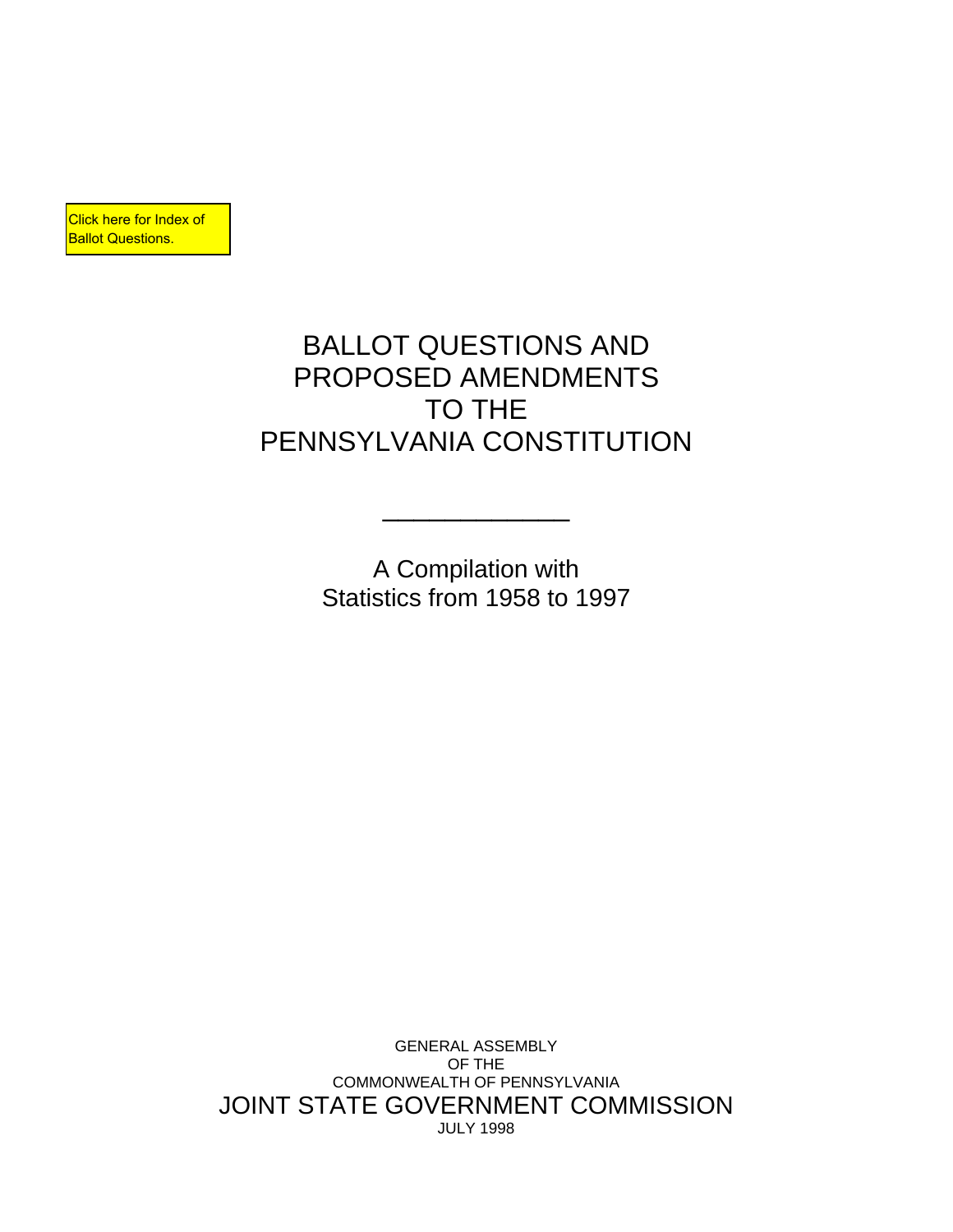# BALLOT QUESTIONS AND PROPOSED AMENDMENTS TO THE PENNSYLVANIA CONSTITUTION

A Compilation with Statistics from 1958 to 1997

 $\frac{1}{2}$  , and the set of the set of the set of the set of the set of the set of the set of the set of the set of the set of the set of the set of the set of the set of the set of the set of the set of the set of the set

 Staff Report General Assembly of the Commonwealth of Pennsylvania JOINT STATE GOVERNMENT COMMISSION 108 Finance Building Harrisburg, Pennsylvania 17120 July 1998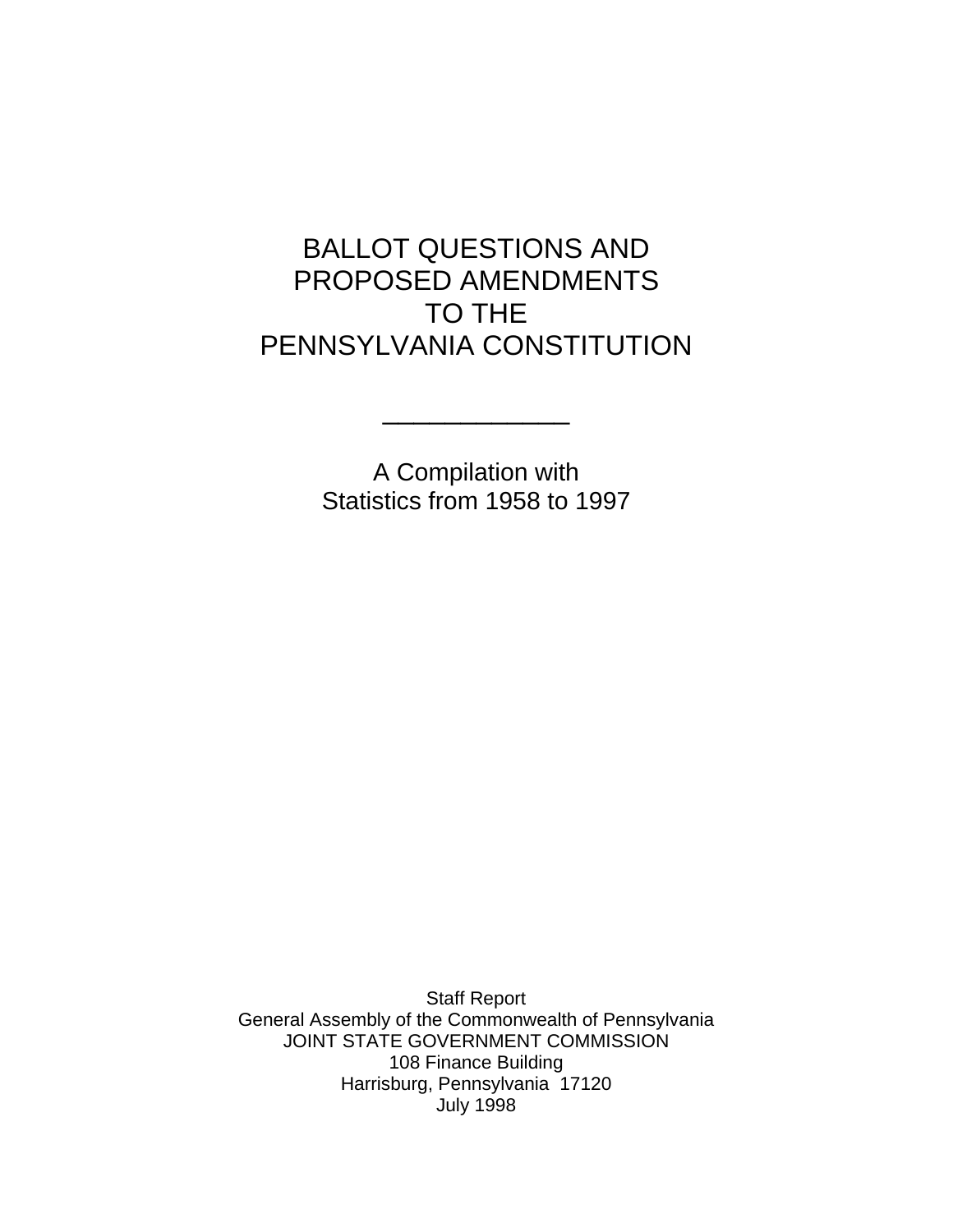The release of this report should not be construed as an indication that the members of the Executive Committee of the Joint State Government Commission endorse all of the report's findings, recommendations or conclusions.

#### **JOINT STATE GOVERNMENT COMMISSION ROOM 108 FINANCE BUILDING HARRISBURG PA 17120-0018**

#### **717-787-4397 FAX 717-787-7020**

**e-mail: jntst02@legis.state.pa.us**

The Joint State Government Commission was created by act of July 1, 1937 (P.L.2460, No.459) as amended, as a continuing agency for the development of facts and recommendations on all phases of government for the use of the General Assembly.

\_\_\_\_\_\_\_\_\_\_\_\_\_\_\_\_\_\_\_\_\_\_\_\_\_\_\_\_\_\_\_\_\_\_\_\_\_\_\_\_\_\_\_\_\_\_\_\_\_\_\_\_\_\_\_\_\_\_\_\_\_\_\_\_

\_\_\_\_\_\_\_\_\_\_\_\_\_\_\_\_\_\_\_\_\_\_\_\_\_\_\_\_\_\_\_\_\_\_\_\_\_\_\_\_\_\_\_\_\_\_\_\_\_\_\_\_\_\_\_\_\_\_\_\_\_\_\_\_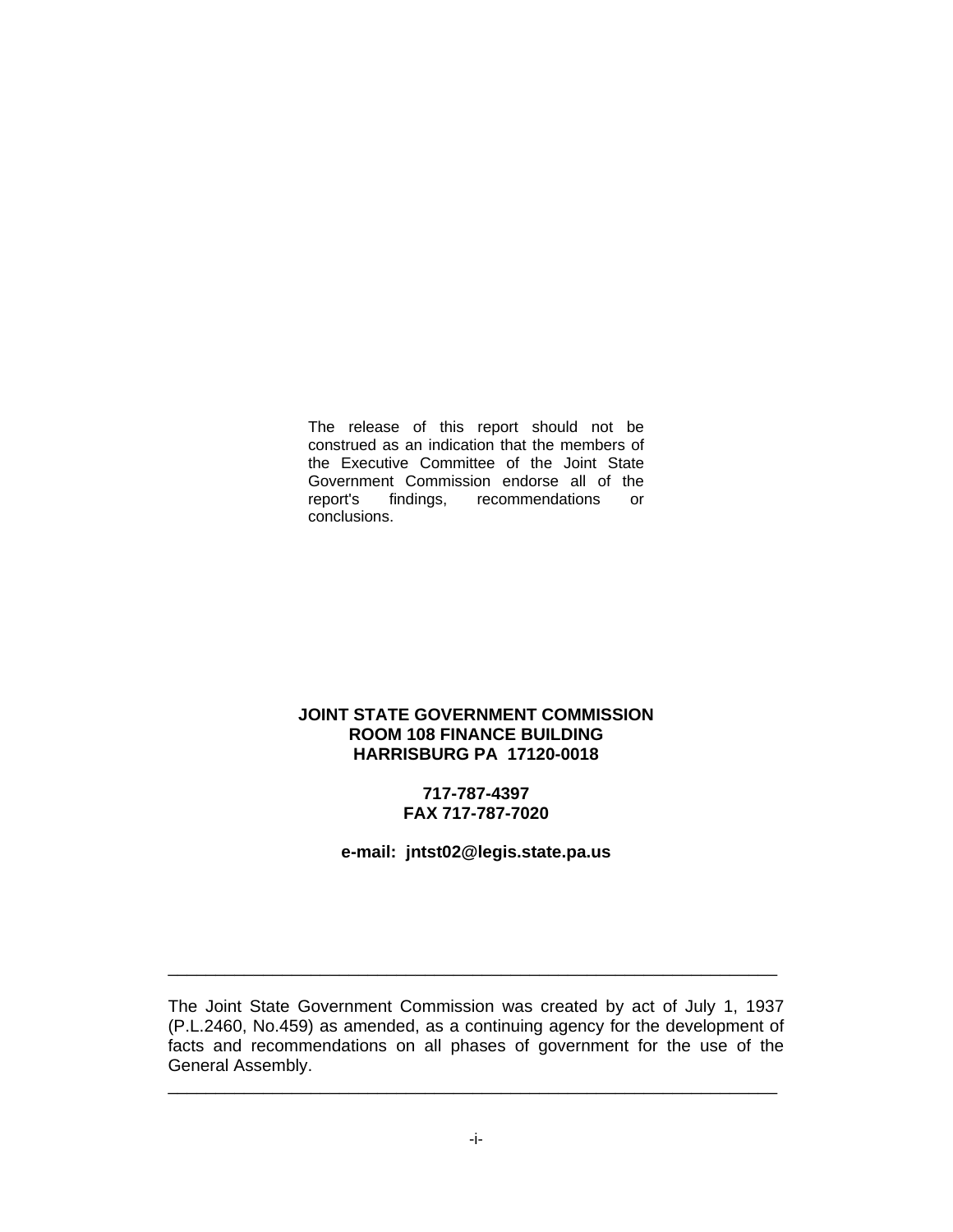# **JOINT STATE GOVERNMENT COMMISSION, 1998**

#### **OFFICERS**

#### Roger A. Madigan, Chairman

#### Ivan Itkin, Treasurer

\_\_\_\_\_\_\_\_\_\_\_\_\_\_\_\_\_\_\_\_\_\_\_\_\_\_\_\_\_\_\_\_\_\_\_\_\_\_\_\_\_\_\_\_\_\_\_\_\_

#### EXECUTIVE COMMITTEE

#### Senate Members **House Members**

Robert C. Jubelirer Matthew J. Ryan President Pro Tempore Speaker

F. Joseph Loeper **F. John M. Perzel** 

Leonard J. Bodack **Ivan Itkin** 

Noah W. Wenger **Howard L. Fargo** 

Michael A. O'Pake Mark B. Cohen

Majority Leader Majority Leader

Robert J. Mellow **H. William DeWeese** Minority Leader **Minority Leader** Minority Leader

David J. Brightbill **Donald W. Snyder** Majority Whip Majority Whip Majority Whip

Minority Whip Minority Whip

Chairman, Majority Caucus Chairman, Majority Caucus

Chairman, Minority Caucus Chairman, Minority Caucus

#### MEMBER EX-OFFICIO

Roger A. Madigan, Commission Chairman

\_\_\_\_\_\_\_\_\_\_\_\_\_\_\_\_\_\_\_\_\_\_\_\_\_\_\_\_\_\_\_\_\_\_\_\_\_\_\_\_\_\_\_\_\_\_\_\_\_

\_\_\_\_\_\_\_\_\_\_\_\_\_\_\_\_\_\_\_\_\_\_\_\_\_\_\_\_\_\_\_\_\_\_\_\_\_\_\_\_\_\_\_\_\_\_\_\_\_

Conrad C. M. Arensberg, Counsel

David L. Hostetter, Assistant Counsel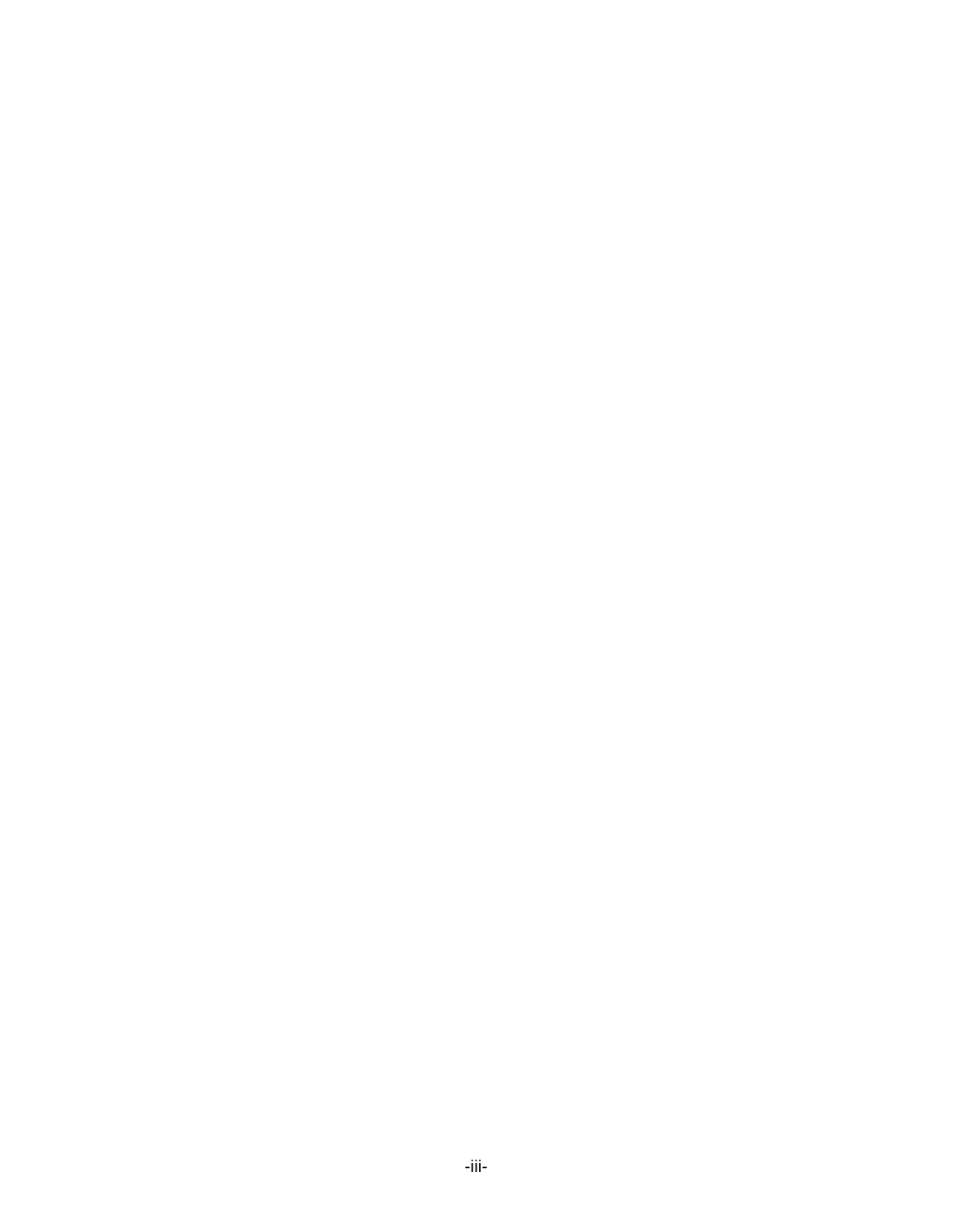# <span id="page-5-0"></span>**BORROWING**

| Fire Company and Ambulance Service Loans31, 35, 45 |  |
|----------------------------------------------------|--|
|                                                    |  |
|                                                    |  |
|                                                    |  |
|                                                    |  |
|                                                    |  |
|                                                    |  |
|                                                    |  |
|                                                    |  |
|                                                    |  |

# **GOVERNOR**

# **JUDICIARY**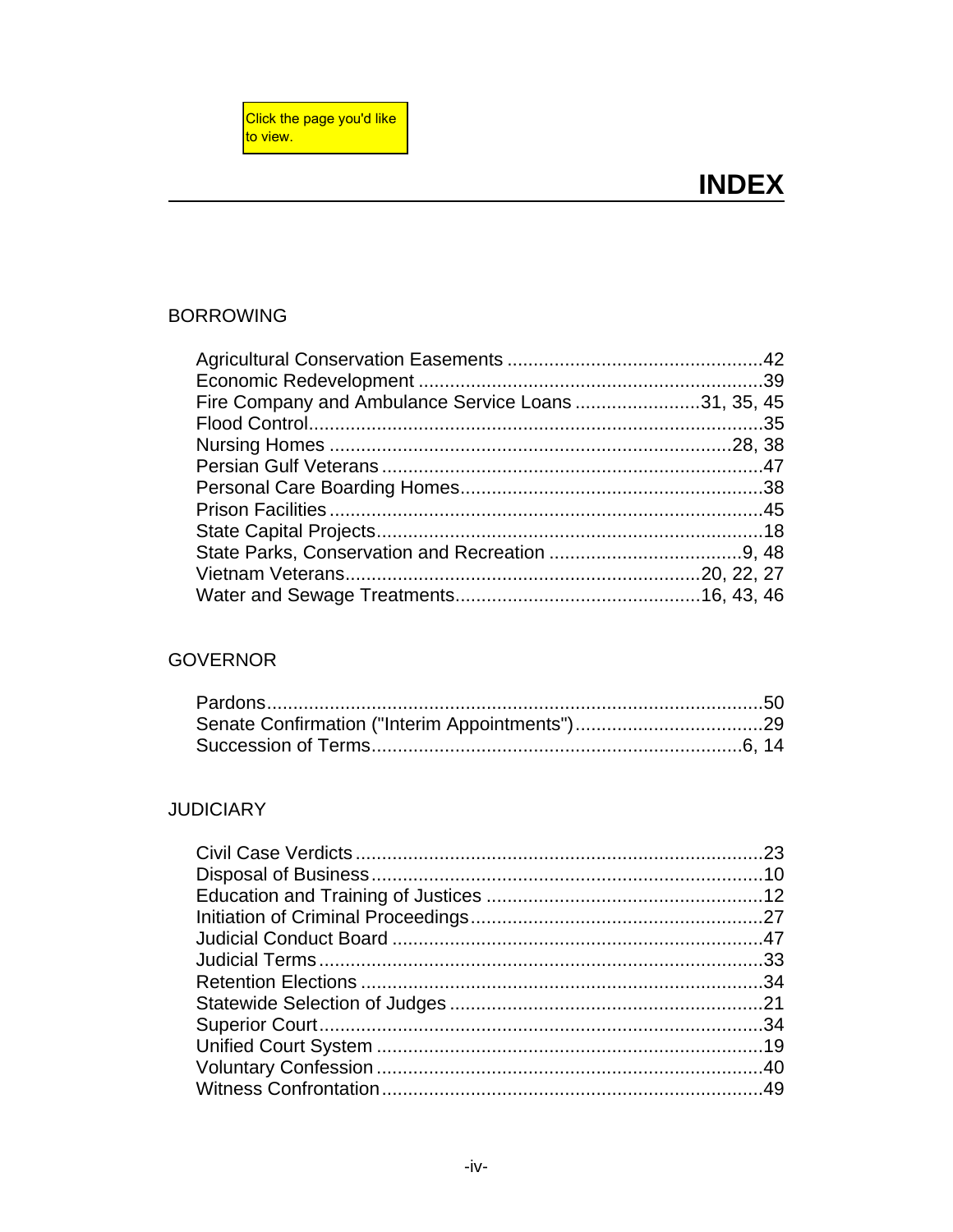# **LEGISLATIVE**

# LOCAL GOVERNMENT

# **TAXATION**

# **MISCELLANEOUS**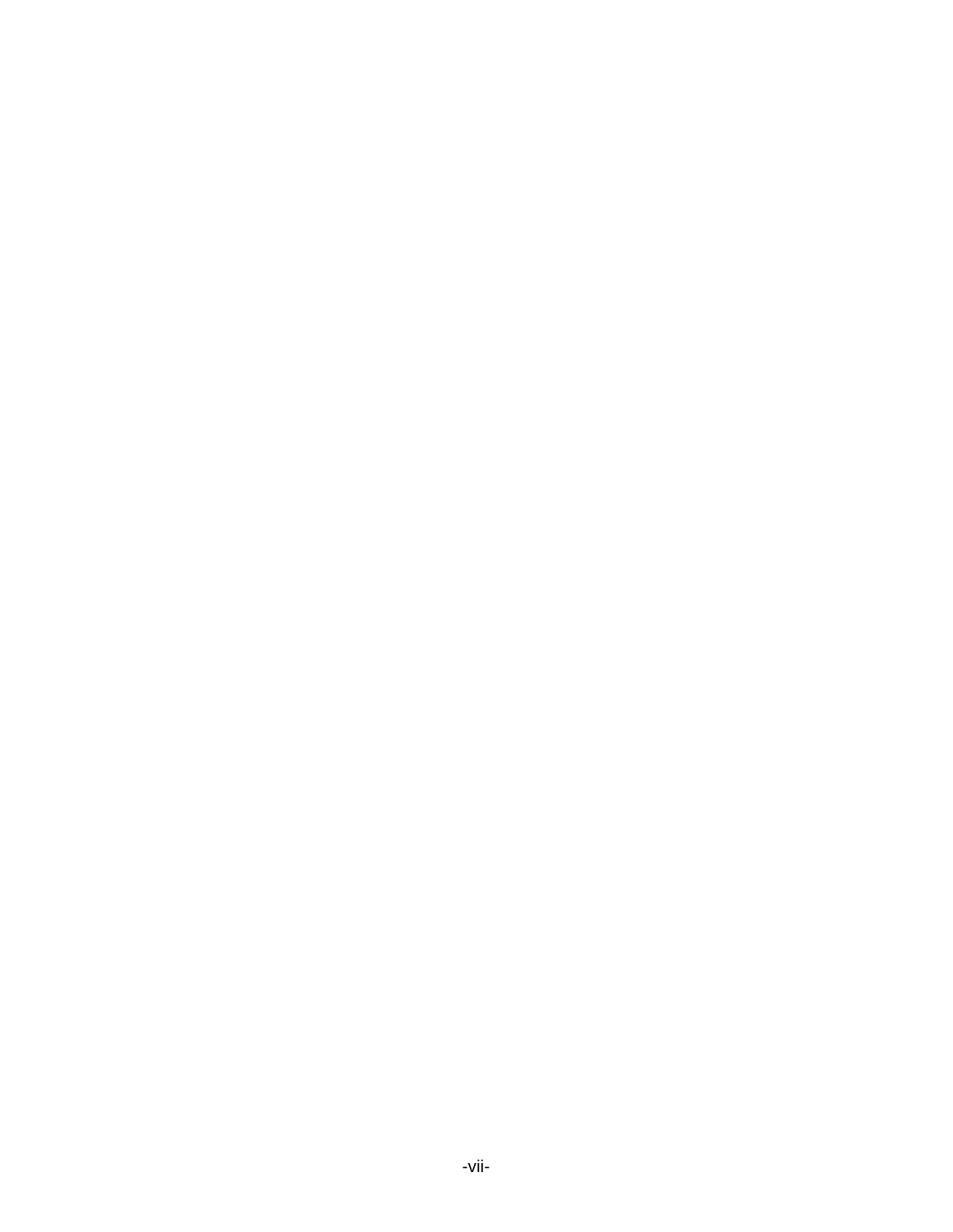The Constitution of the Commonwealth of Pennsylvania provides for two instances where questions must be submitted to the voters for approval. One instance concerns the incurring of public debt and the other concerns proposed amendments to the Constitution.

Section 7(a)(3) of Article VIII provides, "Debt may be incurred without limit for purposes specifically itemized in the law authorizing such debt, if the question whether the debt shall be incurred has been submitted to the electors and approved by a majority of those voting on the question."

Section 1 of Article XI describes the procedure by which amendments to the Constitution must be submitted to the electorate.

Amendments to this Constitution may be proposed in the Senate or House of Representatives; and if the same shall be agreed to by a majority of the members elected to each House, such proposed amendment or amendments shall be entered on their journals with the yeas and nays taken thereon, and the Secretary of the Commonwealth shall cause the same to be published three months before the next general election, in at least two newspapers in every county in which such newspapers shall be published; and if, in the General Assembly next afterwards chosen, such proposed amendment or amendments shall be agreed to by a majority of the members elected to each House, the Secretary of the Commonwealth shall cause the same again to be published in the manner aforesaid; and such proposed amendment or amendments shall be submitted to the qualified electors of the State in such manner, and at such time at least three months after being so agreed to by the two Houses, as the General Assembly shall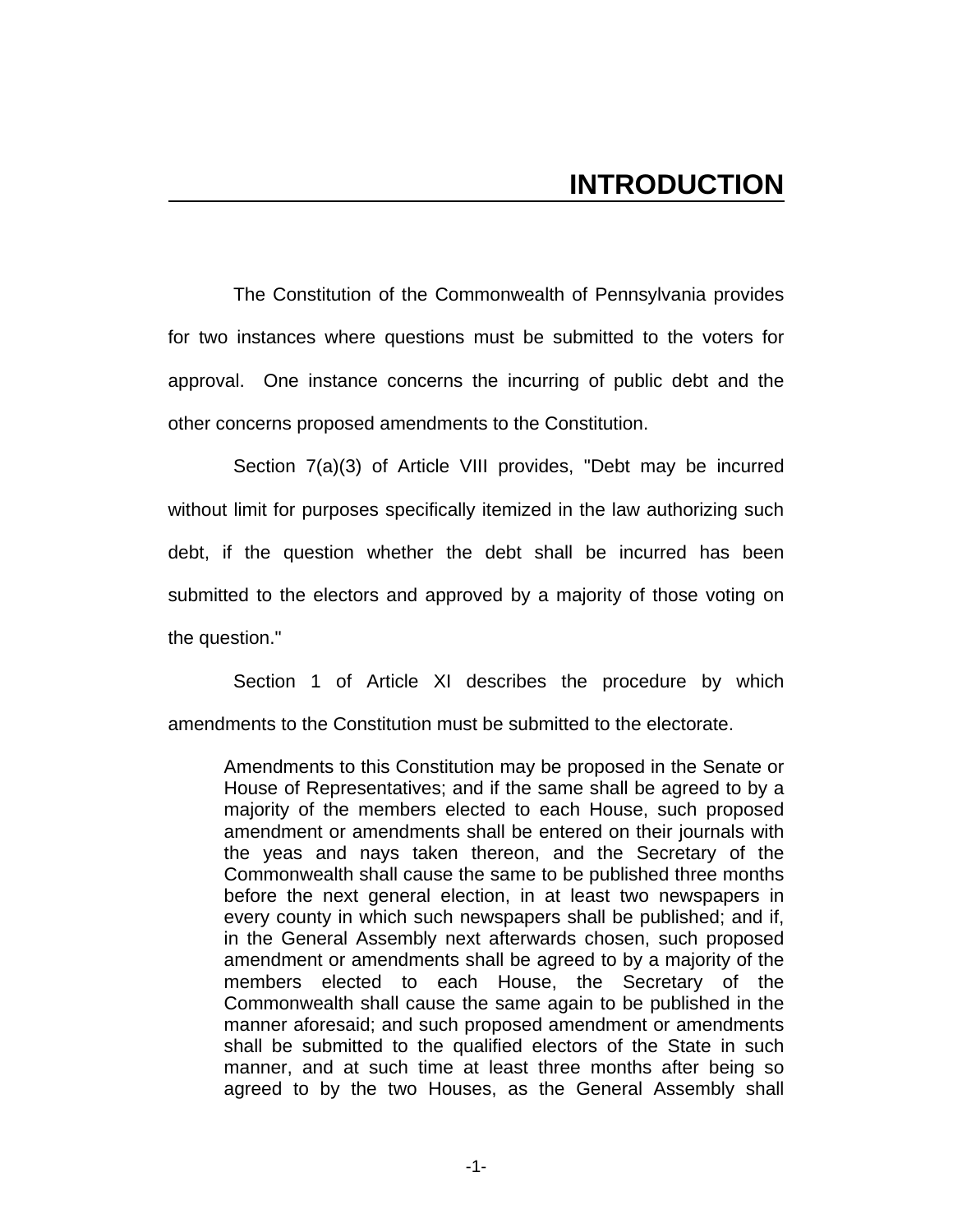prescribe; and, if such amendment or amendments shall be approved by a majority of those voting thereon, such amendment or amendments shall become a part of the Constitution; but no amendment or amendments shall be submitted oftener than once in five years. When two or more amendments shall be submitted they shall be voted upon separately.

The following tables are a compilation of the questions submitted

to the voters of the Commonwealth of Pennsylvania from 1958 through

1997 and the results of the vote for each question.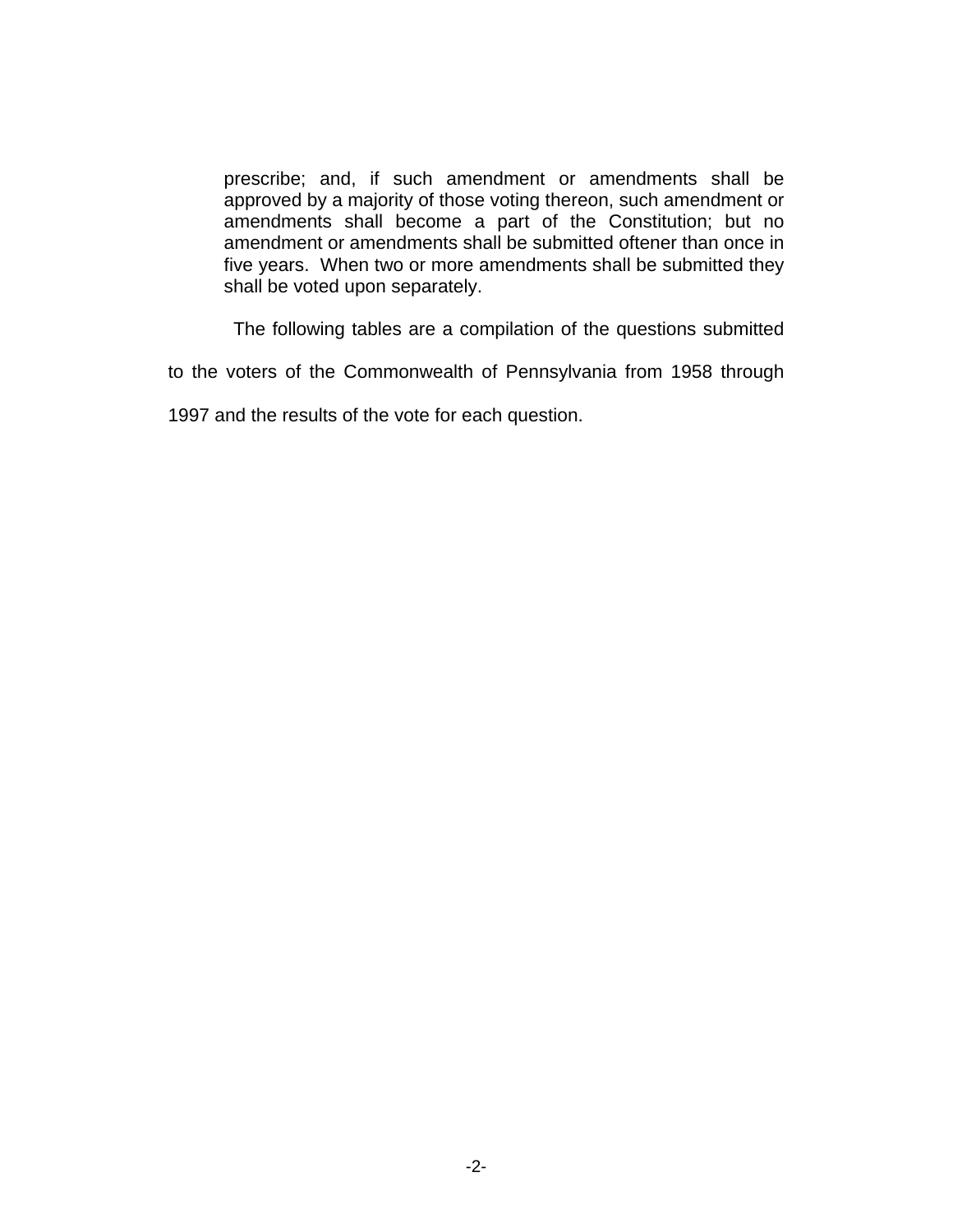#### **NOVEMBER 4, 1958**

#### <span id="page-11-0"></span>**Question**

 Summary: Proposed amendment to Article IX, section 1 of the Constitution.

> Set up standards and qualifications for private forest reserves and make special provision for taxation thereof.

| Vote:                                   |                                 | Yes: 816,160                     | No: | 502,943              |
|-----------------------------------------|---------------------------------|----------------------------------|-----|----------------------|
| Percentage of total voter registration: |                                 | 15.1%                            |     | 9.3%                 |
| Voter registration:                     | Democrat<br>Republican<br>Other | 2,554,007<br>2,771,613<br>71,787 |     | 47.3%<br>51.4<br>1.3 |
|                                         | Total                           | 5,397,407                        |     | 100.0                |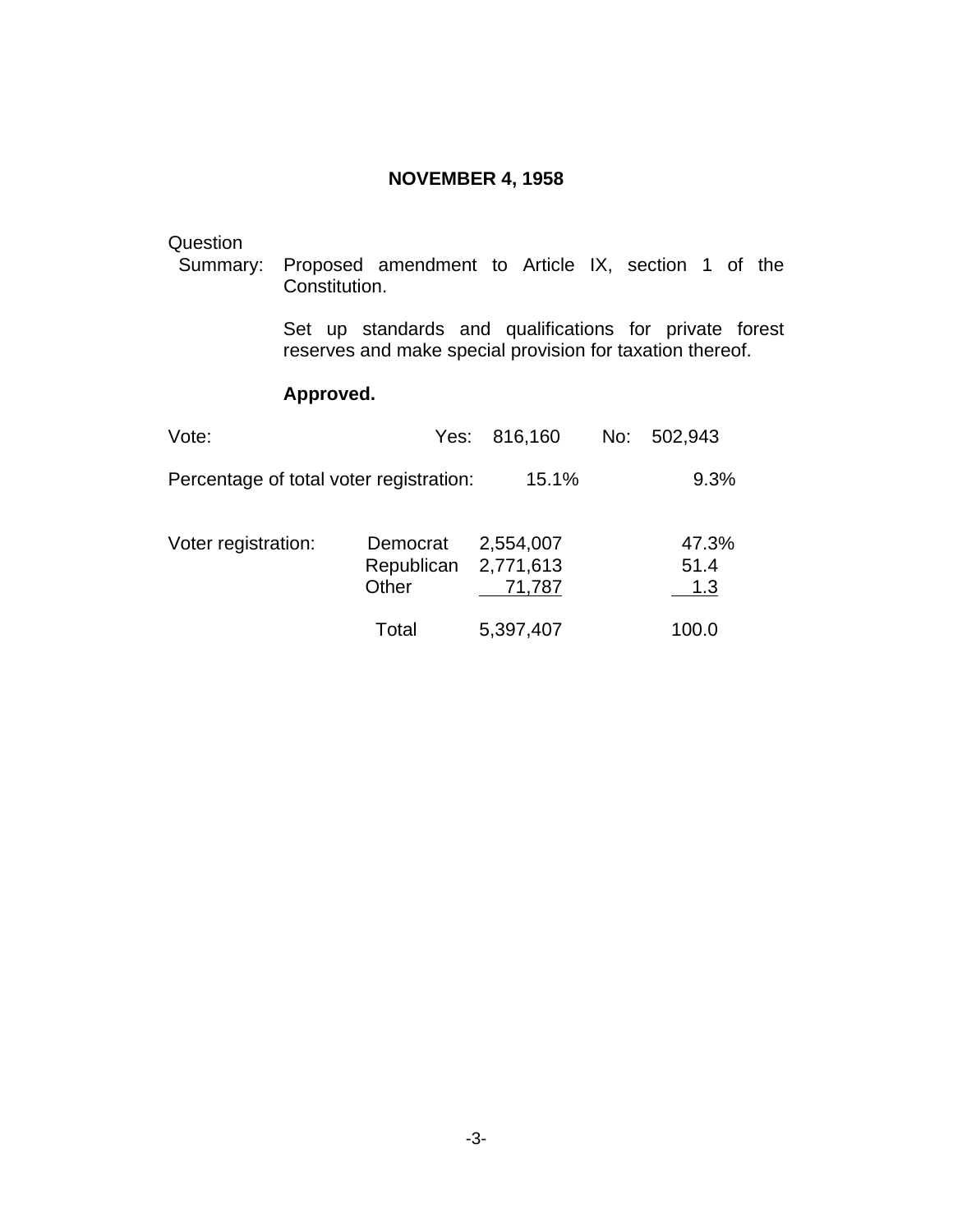# **NOVEMBER 3, 1959**

#### <span id="page-12-0"></span>Question 1

 Summary: Proposed amendment to Article II, section 4 of the Constitution.

> Legislature shall meet each year the first Tuesday in January and in even years handle fiscal matters.

#### **Approved.**

| Vote:                                   | Yes: 632,422 | No: 568,800 |
|-----------------------------------------|--------------|-------------|
| Percentage of total voter registration: | 12.0%        | 10.8%       |

### Question 2

 Summary: Proposed amendment to Article IX, section 8 of the Constitution.

> School district debts not to exceed 15 percent of assessed valuation of taxable property.

#### **Defeated.**

| Vote:                                               | Yes: 513,987 No: 719,923 |        |
|-----------------------------------------------------|--------------------------|--------|
| Denes attended till att alle andere att att element | $\sim$ $\sim$            | 40.701 |

Percentage of total voter registration: 9.8% 13.7%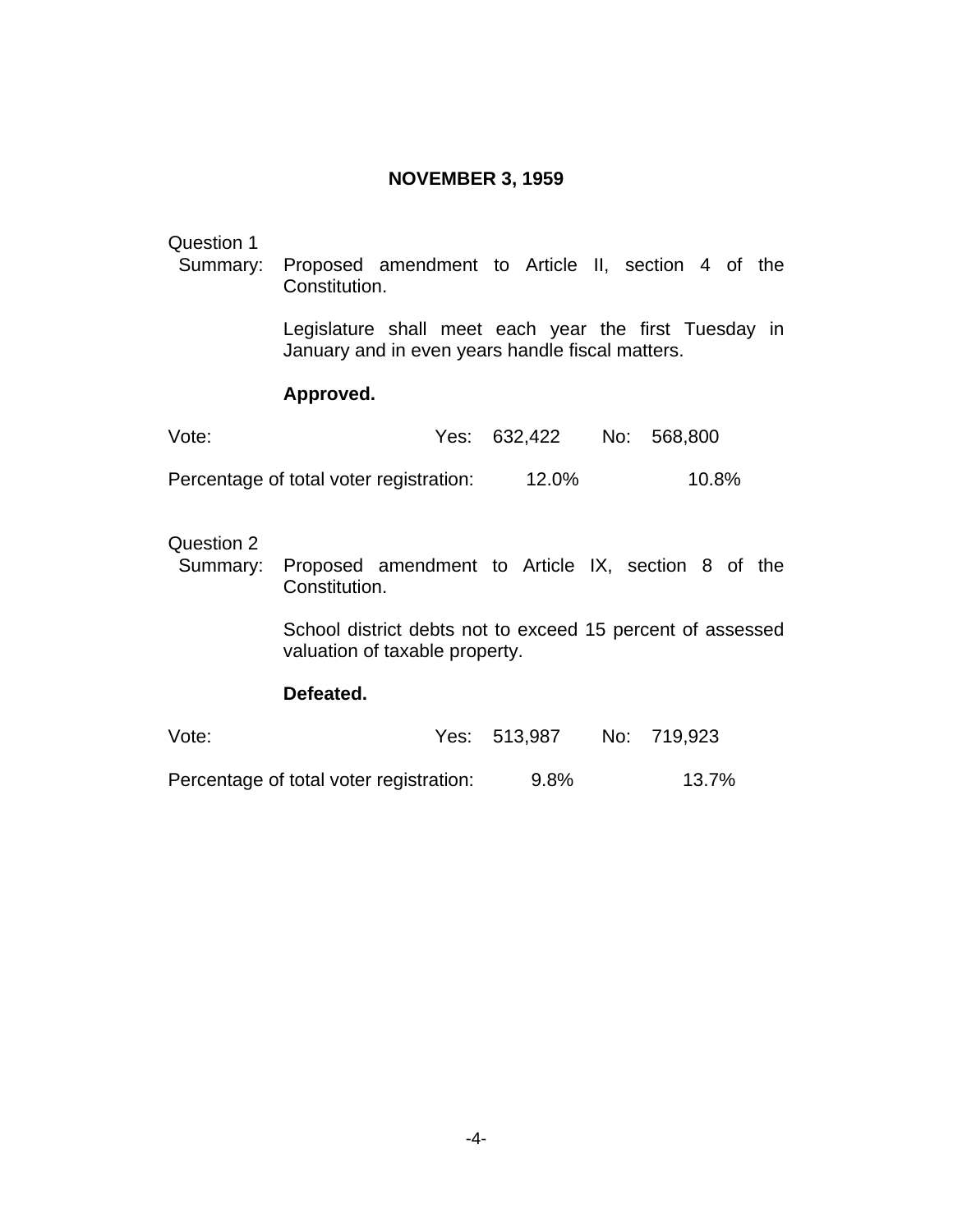#### <span id="page-13-0"></span>**NOVEMBER 3, 1959**—(continued)

Question 3<br>Summary: Proposed amendment to Article VIII, section 1 of the Constitution.

> If a qualified voter moves within the state within 60 days of an election he may vote in old district.

| Vote:                                   | Yes:                            | 956,138                          | No: | 292,019              |
|-----------------------------------------|---------------------------------|----------------------------------|-----|----------------------|
| Percentage of total voter registration: |                                 | 18.1%                            |     | 5.5%                 |
| Voter registration:                     | Democrat<br>Republican<br>Other | 2,566,629<br>2,636,525<br>65,288 |     | 48.7%<br>50.1<br>1.2 |
|                                         | Total                           | 5,268,442                        |     | 100.0                |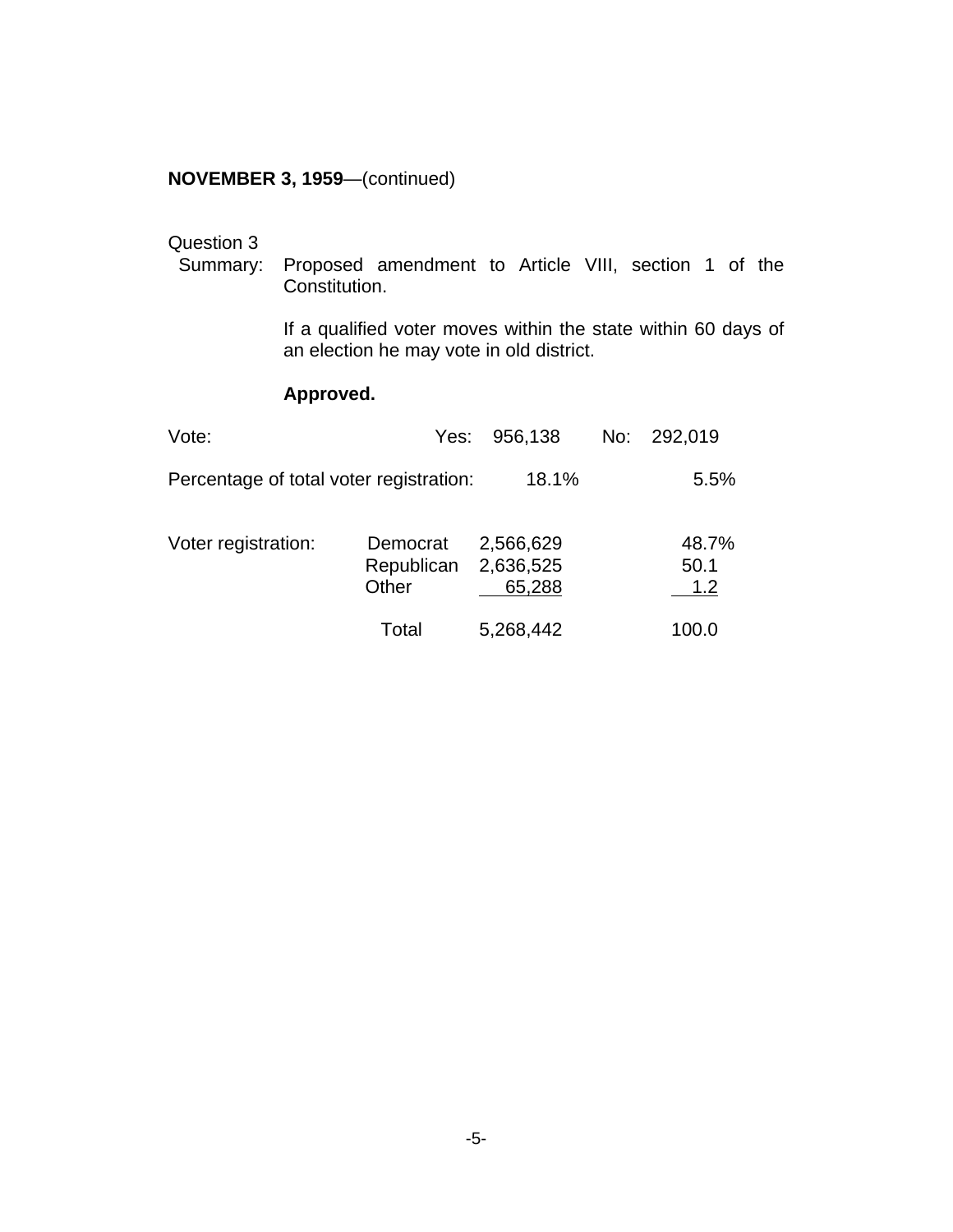# **NOVEMBER 7, 1961**

<span id="page-14-0"></span>

| Question 1<br>Summary: | Proposed amendment to Article III, section 16 of the<br>Constitution.          |
|------------------------|--------------------------------------------------------------------------------|
|                        | Refunds of taxes and fees may be paid out of fund without<br>an appropriation. |
|                        | Approved.                                                                      |
| Vote:                  | Yes: 1,108,506 No: 449,778                                                     |
|                        | 8.0%<br>Percentage of total voter registration: 19.8%                          |
| Question 2<br>Summary: | Proposed amendment to Article IV, section 3 of the<br>Constitution.            |
|                        | Governor able to succeed self.                                                 |
|                        | Defeated.                                                                      |
| Vote:                  | Yes: 762,569 No: 847,869                                                       |
|                        | Percentage of total voter registration:<br>15.1%<br>13.6%                      |
| Question 3<br>Summary: | Proposed amendment to Article IV, section 21 of the<br>Constitution.           |
|                        | Secretary of Internal Affairs to take office in January.                       |
|                        | Approved.                                                                      |
| Vote:                  | Yes: 1,110,470<br>No:<br>400,402                                               |
|                        | Percentage of total voter registration:<br>19.8%<br>7.1%                       |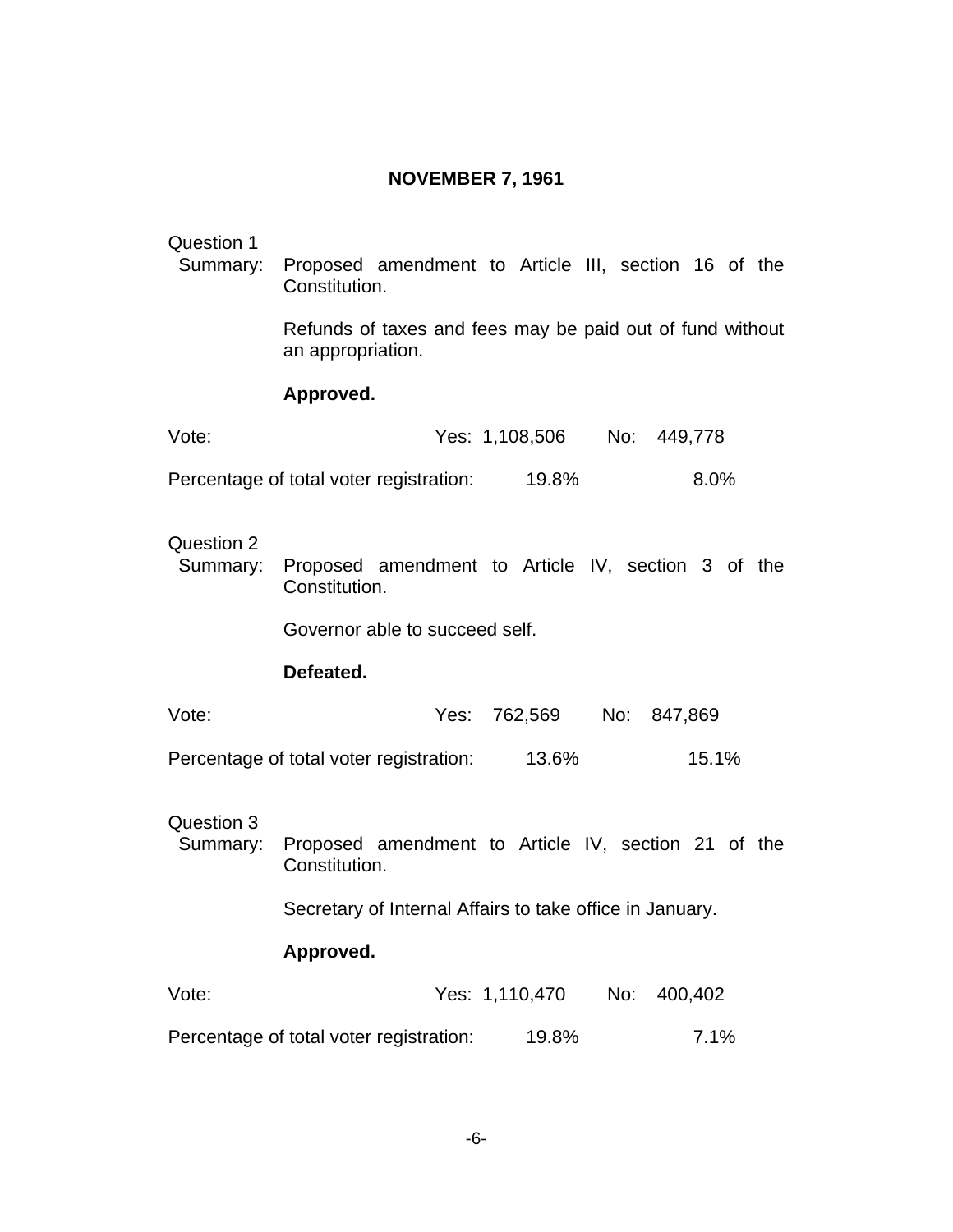#### <span id="page-15-0"></span>**NOVEMBER 7, 1961**--(continued)

# Question 4

 Summary: Proposed amendment to Article IX, section 1 of the Constitution.

Tax exemption for certain disabled veterans.

### **Approved.**

| Vote:                                   | Yes: 1,122,261 | No: 453,280 |
|-----------------------------------------|----------------|-------------|
| Percentage of total voter registration: | 20.0%          | 8.1%        |

#### Question 5

 Summary: Proposed amendment to Article XIV, section 1 of the Constitution.

County treasurer able to succeed self.

#### **Defeated.**

| Vote:                                   | Yes:                            | 674,099                          | No: | 884,130              |
|-----------------------------------------|---------------------------------|----------------------------------|-----|----------------------|
| Percentage of total voter registration: |                                 | 12.0%                            |     | 15.8%                |
| Voter registration:                     | Democrat<br>Republican<br>Other | 2,841,144<br>2,685,505<br>76,189 |     | 50.7%<br>47.9<br>1.4 |
|                                         | Total                           | 5,602,838                        |     | 100.0                |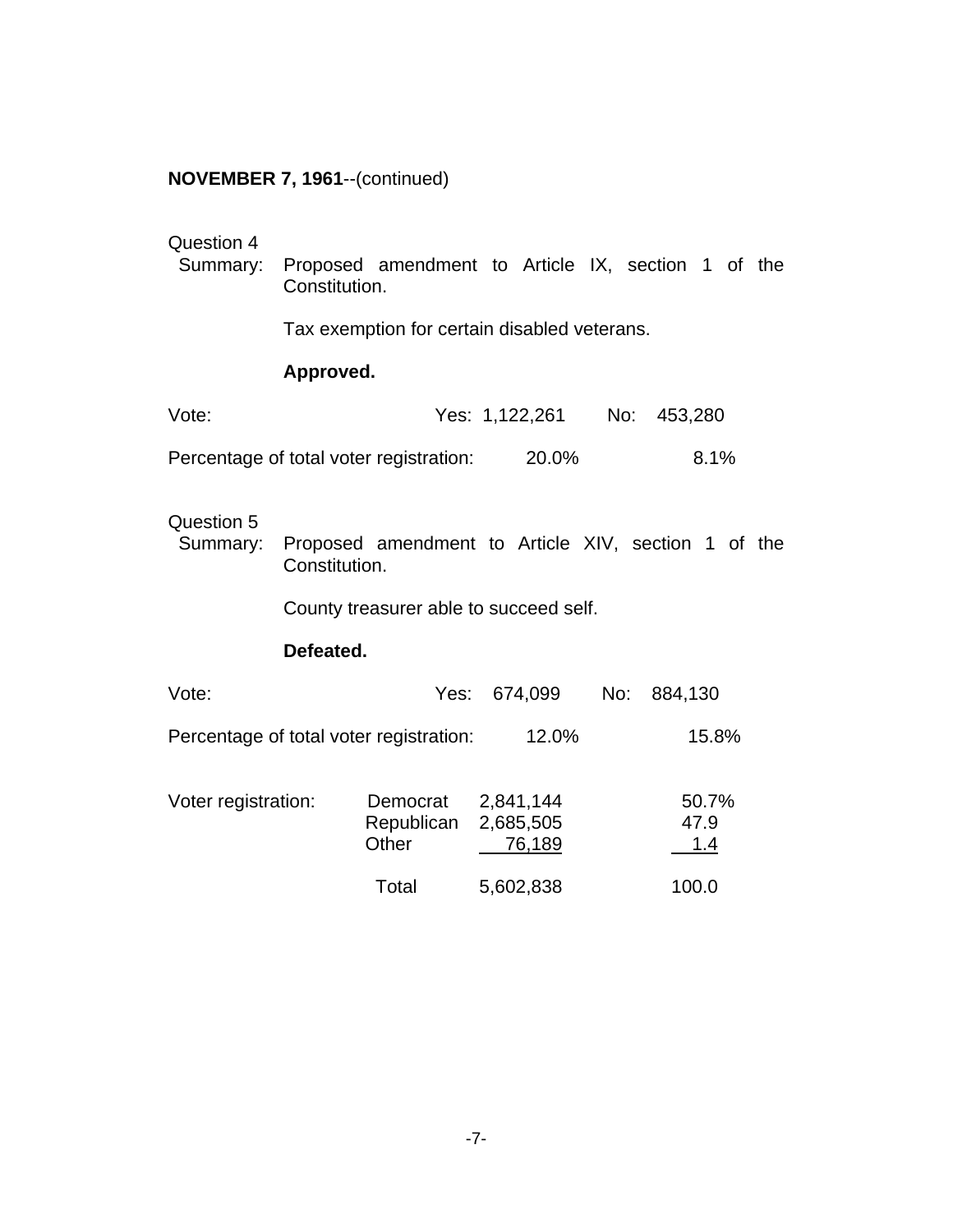# **NOVEMBER 5, 1963**

# <span id="page-16-0"></span>Question 1

 Summary: Proposed amendment to Article III, section 18 (renumbered Article III, section 29) of the Constitution.

> Loans for higher education but not if attending theological schools.

#### **Approved.**

| Vote:                                   | Yes: 1,348,908 | No: 868,003 |
|-----------------------------------------|----------------|-------------|
| Percentage of total voter registration: | 24.7%          | 15.9%       |

### Question 2

 Summary: Proposed amendment to Article III, section 35 of the Constitution.

> General Assembly may provide emergency interim seats of government in case of disaster.

| Vote:                                   | Yes: 1,280,036 | No: 831,335 |
|-----------------------------------------|----------------|-------------|
| Percentage of total voter registration: | 23.4%          | 15.2%       |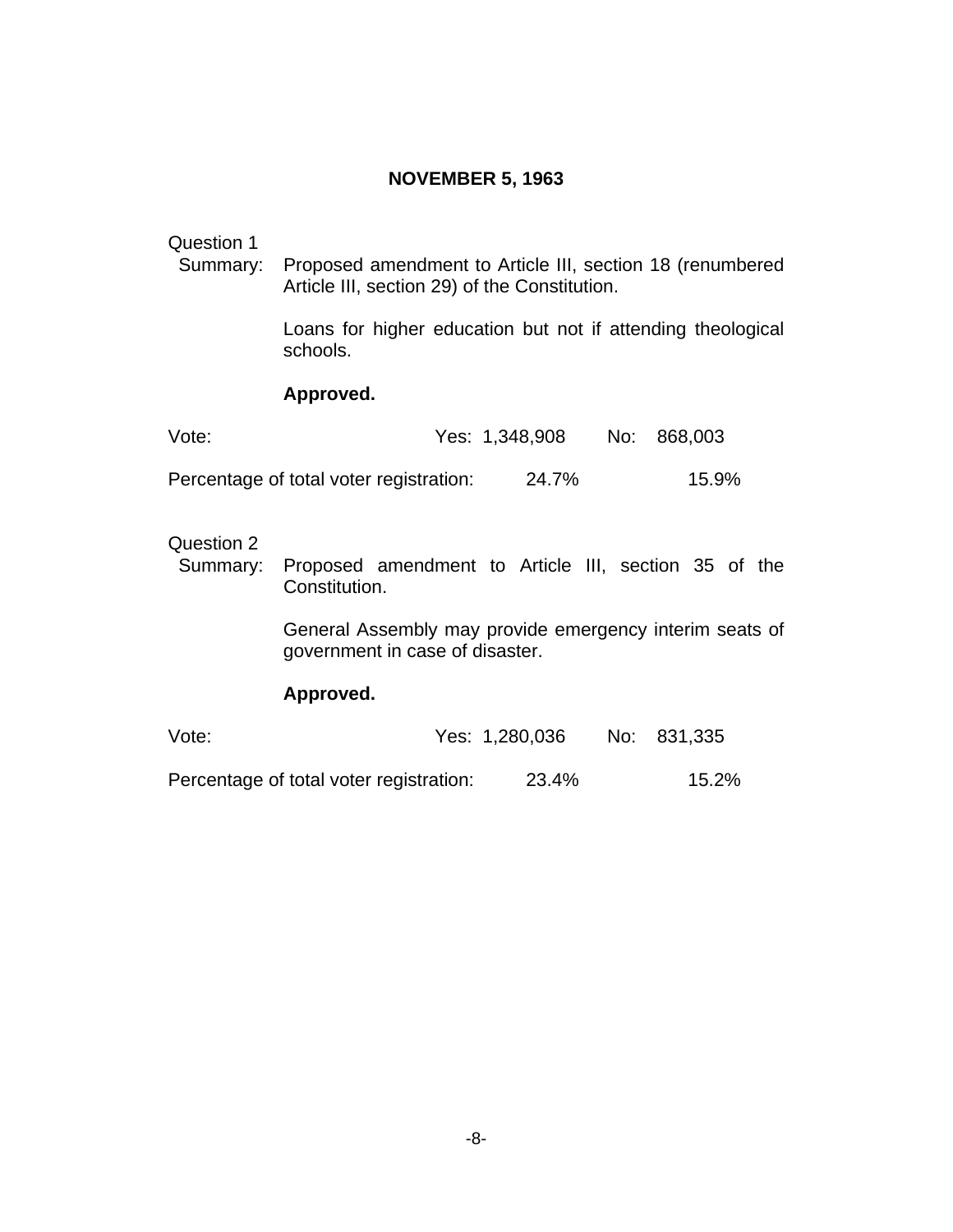#### <span id="page-17-0"></span>**NOVEMBER 5, 1963**—(continued)

#### Question 3

 Summary: Proposed amendment to Article IX, section 24 of the Constitution.

> Commonwealth to create a debt of \$70 million for the acquisition of land for State parks, reservoirs, conservation, recreation, historical preservation purposes.

#### **Approved.**

| Vote:                                   | Yes: 1,149,263 | No: 1,036,154 |
|-----------------------------------------|----------------|---------------|
| Percentage of total voter registration: | 21.0%          | 19.0%         |

#### Question 4

Summary: Proposed Constitutional Convention.

#### **Defeated.**

| Vote:                                   |                                 | Yes: 1,106,388                   | No: 1,148,060        |
|-----------------------------------------|---------------------------------|----------------------------------|----------------------|
| Percentage of total voter registration: |                                 | 20.2%                            | 21.0%                |
| Voter registration:                     | Democrat<br>Republican<br>Other | 2,739,416<br>2,656,403<br>70,899 | 50.1%<br>48.6<br>1.3 |
|                                         | Total                           | 5,466,718                        | 100.0                |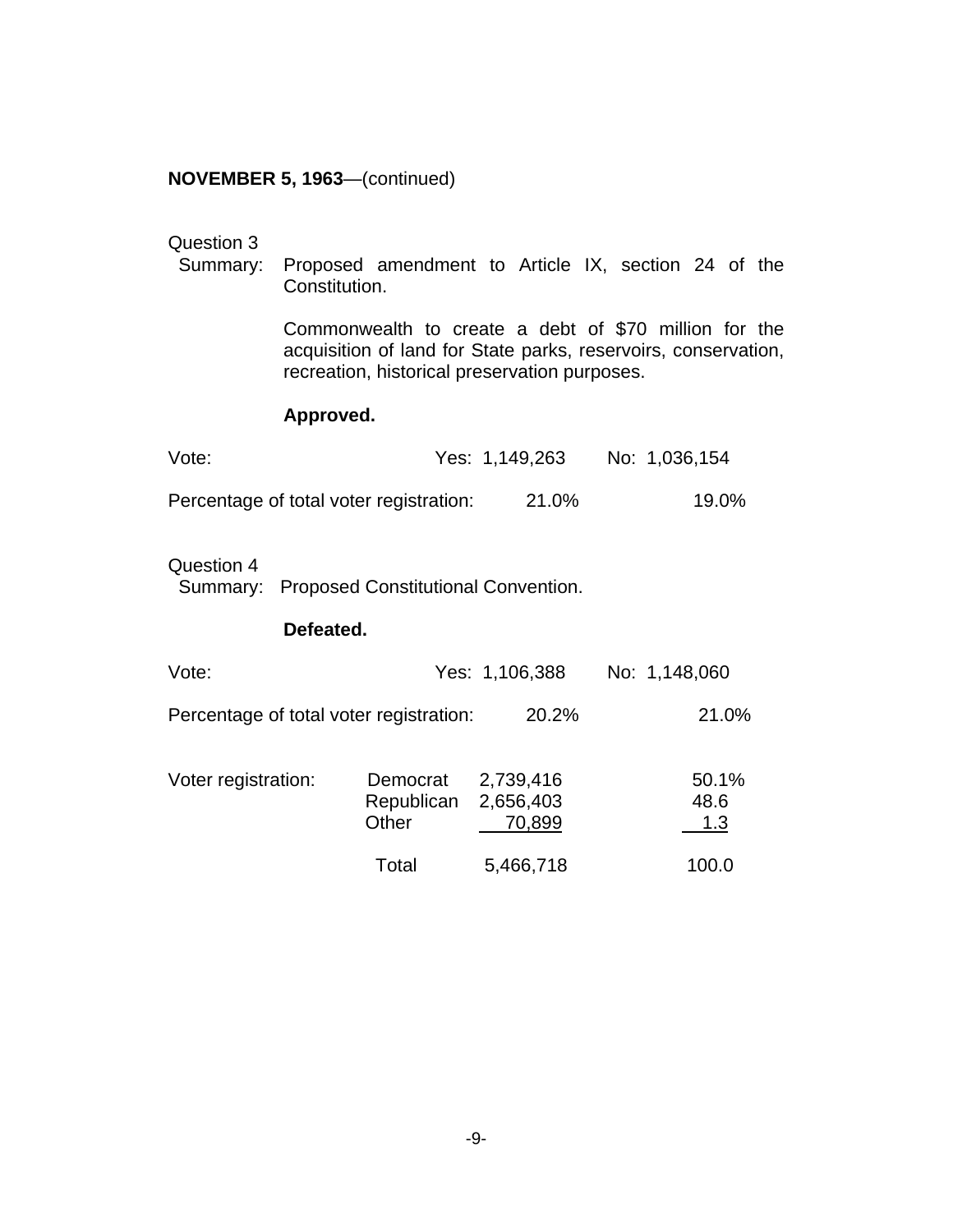### **NOVEMBER 2, 1965**

#### <span id="page-18-0"></span>Question 1

 Summary: Proposed amendment to Article V, section 15 of the Constitution.

> The General Assembly may allow the Chief Justice of the Supreme Court to assign former judges temporarily in courts for the disposal of business.

#### **Approved.**

| Vote:                                   | Yes: 1,041,821 | No: 351,737 |
|-----------------------------------------|----------------|-------------|
| Percentage of total voter registration: | 18.7%          | 6.3%        |

Question 2<br>Summary: Proposed amendment to Article IX, section 1 of the Constitution.

> To exempt persons earning less than \$1,000 per year from paying occupation privilege taxes.

| Vote:                                   |                                 | Yes: 1,141,176                   | No: 292,700          |
|-----------------------------------------|---------------------------------|----------------------------------|----------------------|
| Percentage of total voter registration: |                                 | 20.5%                            | 5.3%                 |
| Voter registration:                     | Democrat<br>Republican<br>Other | 2,795,257<br>2,685,258<br>80,075 | 50.3%<br>48.3<br>1.4 |
|                                         | Total                           | 5,560,590                        | 100.0                |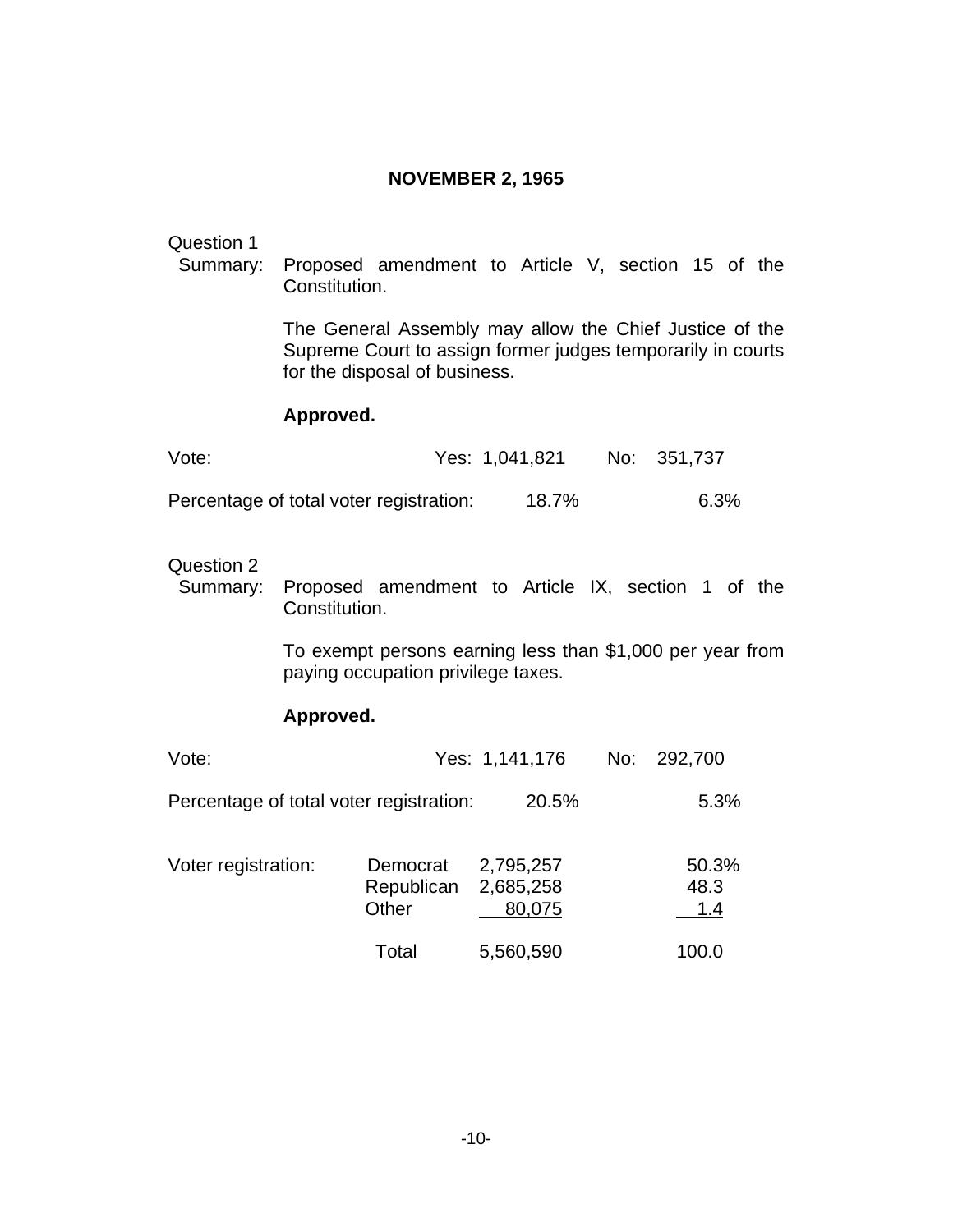#### **MAY 17, 1966**

# <span id="page-19-0"></span>Question 1

Summary: Proposed amendment to Article IX, section 8.

To permit an increase in the borrowing capacity of any county, city, borough, township, school district, other municipality or incorporated district, except Philadelphia.

#### **Approved.**

| Vote:                                   | Yes: 610,465 | No: 600,434 |
|-----------------------------------------|--------------|-------------|
| Percentage of total voter registration: | 11.2%        | 11.0%       |

#### Question 2

 Summary: Proposed combination of Articles VI, VII and XII of the Constitution.

> To consolidate into a single amendment the appointment of public officers whose selection is not provided for by the Constitution.

| Vote:                                   | Yes:                            | 788,662                          | No: | 430,679              |
|-----------------------------------------|---------------------------------|----------------------------------|-----|----------------------|
| Percentage of total voter registration: |                                 | 14.5%                            |     | 7.9%                 |
| Voter registration:                     | Democrat<br>Republican<br>Other | 2,735,241<br>2,641,285<br>76,790 |     | 50.2%<br>48.4<br>1.4 |
|                                         | Total                           | 5,453,316                        |     | 100.0                |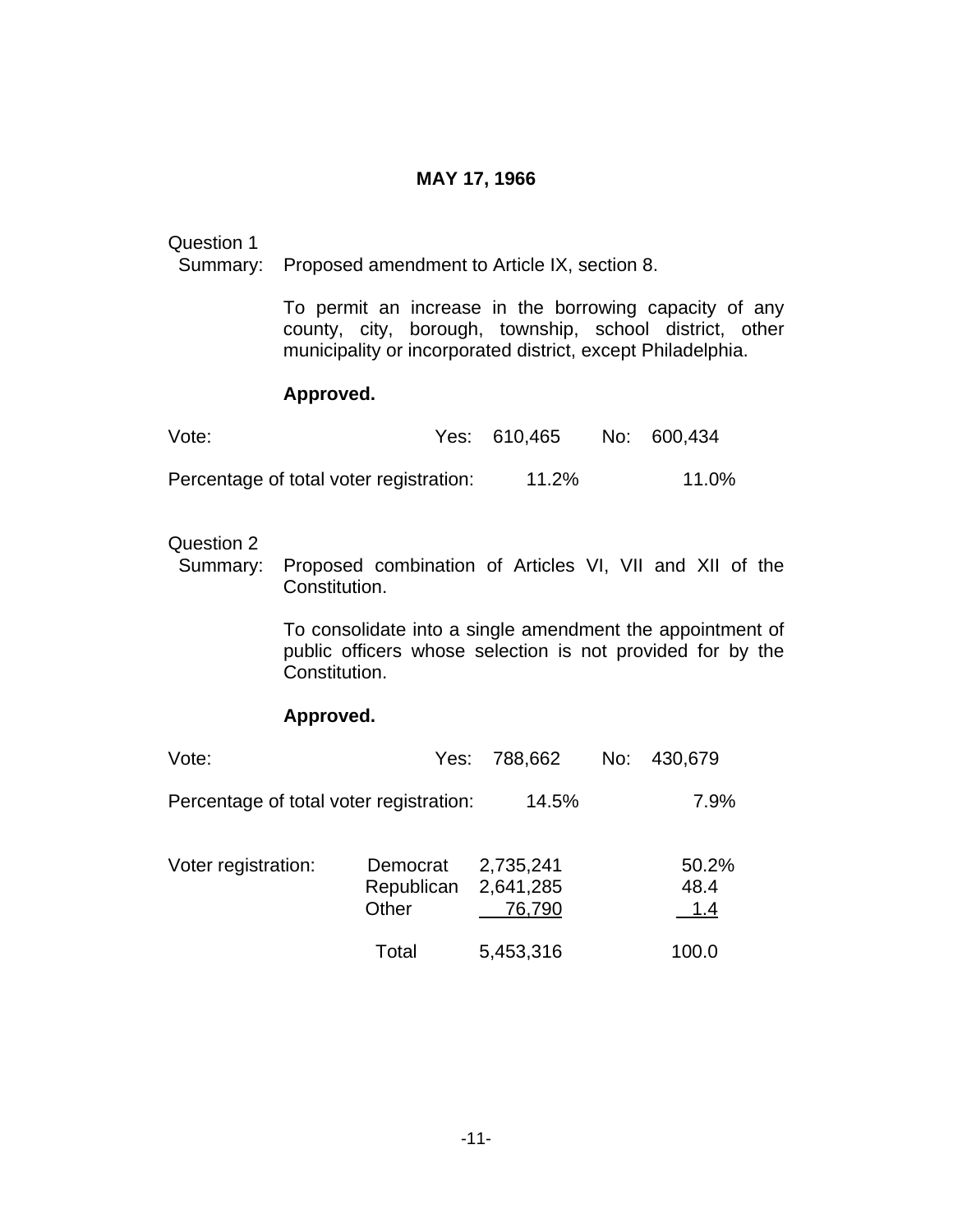# **NOVEMBER 8, 1966**

# <span id="page-20-0"></span>Question 1

Summary: Proposed repeal of Article XVI of the Constitution.

To move from one article to another the section of the Constitution on private corporations.

# **Approved.**

| Vote:                                   | Yes: 1,212,790 | No: 636,925 |
|-----------------------------------------|----------------|-------------|
| Percentage of total voter registration: | 22.0%          | 11.5%       |

#### Question 2

 Summary: Authorizing the General Assembly to require the completion of a course of training and education by newly elected justices of the peace and aldermen who have not been admitted to practice law in the Commonwealth.

| Vote:                                   |                                 | Yes: 1,153,759                   | No: | 853,200              |
|-----------------------------------------|---------------------------------|----------------------------------|-----|----------------------|
| Percentage of total voter registration: |                                 | 20.9%                            |     | 15.5%                |
| Voter registration:                     | Democrat<br>Republican<br>Other | 2,759,524<br>2,678,934<br>80,543 |     | 50.0%<br>48.5<br>1.5 |
|                                         | Total                           | 5,519,001                        |     | 100.0                |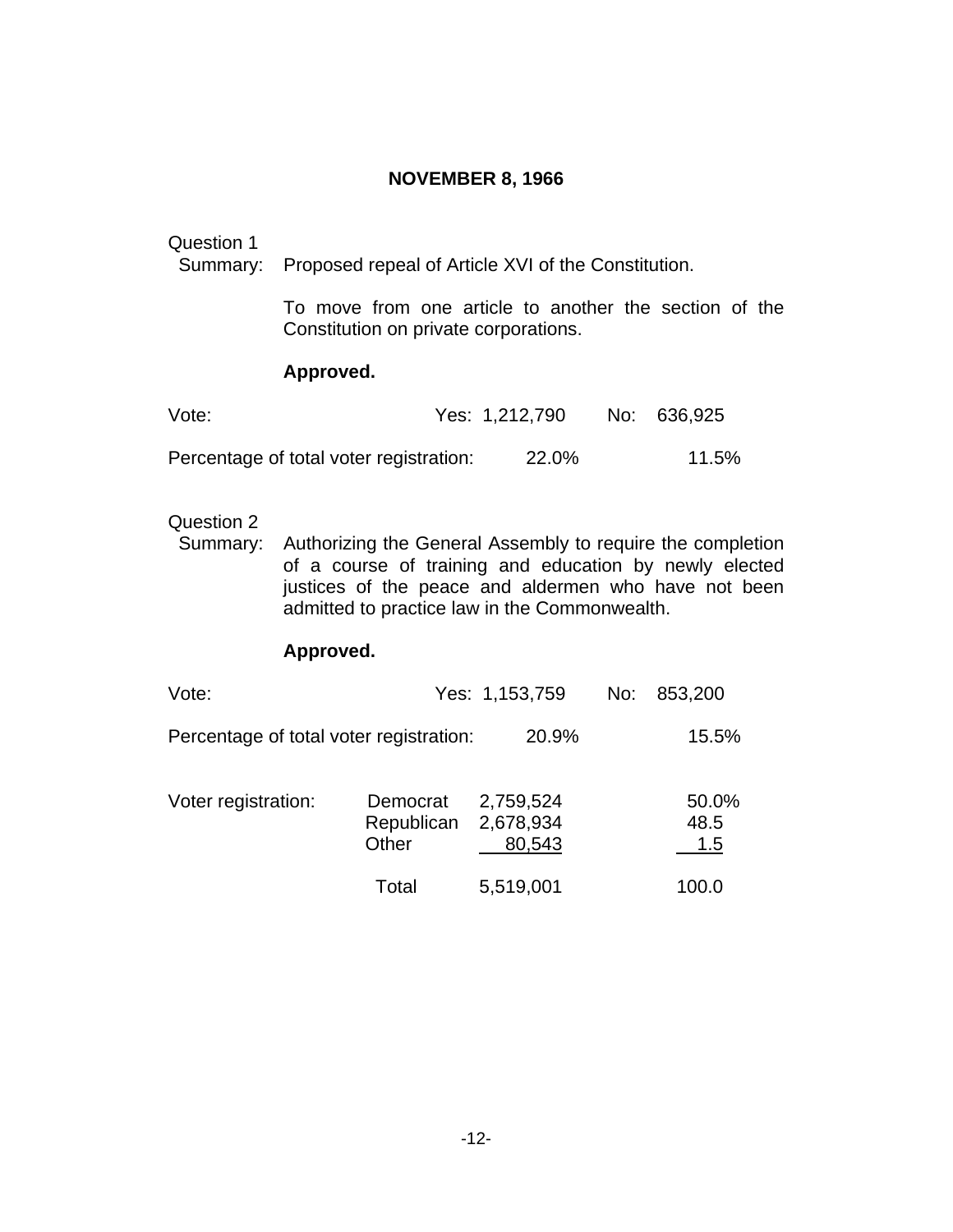# **MAY 16, 1967**

<span id="page-21-0"></span>

| Question 1<br>Summary: | Proposed Constitutional Convention to rewrite four sections<br>of the Constitution. (1) Judiciary, (2) Local Government, (3)<br>State Finance, (4) Reapportionment. |                |     |         |
|------------------------|---------------------------------------------------------------------------------------------------------------------------------------------------------------------|----------------|-----|---------|
|                        | Approved.                                                                                                                                                           |                |     |         |
| Vote:                  |                                                                                                                                                                     | Yes: 1,140,931 | No: | 703,576 |
|                        | Percentage of total voter registration:                                                                                                                             | 21.8%          |     | 13.5%   |
| Question 2<br>Summary: | Prohibit discrimination or denial of any person of his civil<br>rights.                                                                                             |                |     |         |
|                        | Approved.                                                                                                                                                           |                |     |         |
| Vote:                  |                                                                                                                                                                     | Yes: 1,232,575 | No: | 638,365 |
|                        | Percentage of total voter registration:                                                                                                                             | 23.6%          |     | 12.2%   |
| Question 3<br>Summary: | To provide that each Legislature be a continuing body for<br>two years and to empower the Legislature to call itself into<br>special session.<br>Approved.          |                |     |         |
| Vote:                  |                                                                                                                                                                     | Yes: 1,249,914 | No: | 600,157 |
|                        | Percentage of total voter registration:                                                                                                                             | 23.9%          |     | 11.5%   |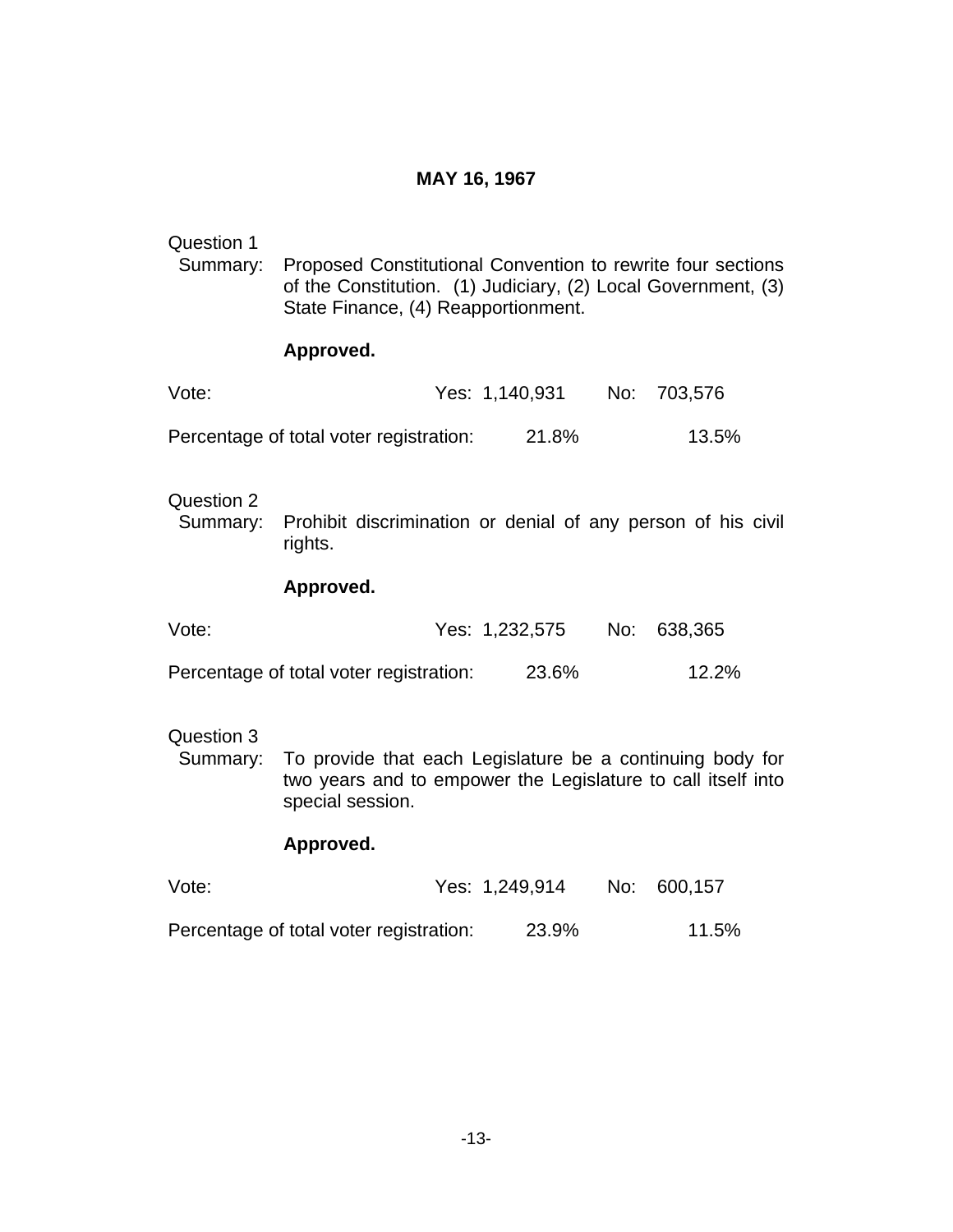### <span id="page-22-0"></span>**MAY 16, 1967**—(continued)

#### Question 4

 Summary: Streamline legislative process of competitive bidding for State purchases where possible.

#### **Approved.**

| Vote:                                   | Yes: 1,233,709 | No: 621,381 |
|-----------------------------------------|----------------|-------------|
| Percentage of total voter registration: | 23.6%          | 11.9%       |

#### Question 5

 Summary: Governor and Lieutenant Governor to be elected jointly. State Treasurer may not run for Auditor General. These four officers may succeed themselves once. Eliminate Secretary of Internal Affairs as an elective office.

| Vote:                                   | Yes: 1,221,773 | No: 628,011 |
|-----------------------------------------|----------------|-------------|
| Percentage of total voter registration: | 23.4%          | 12.0%       |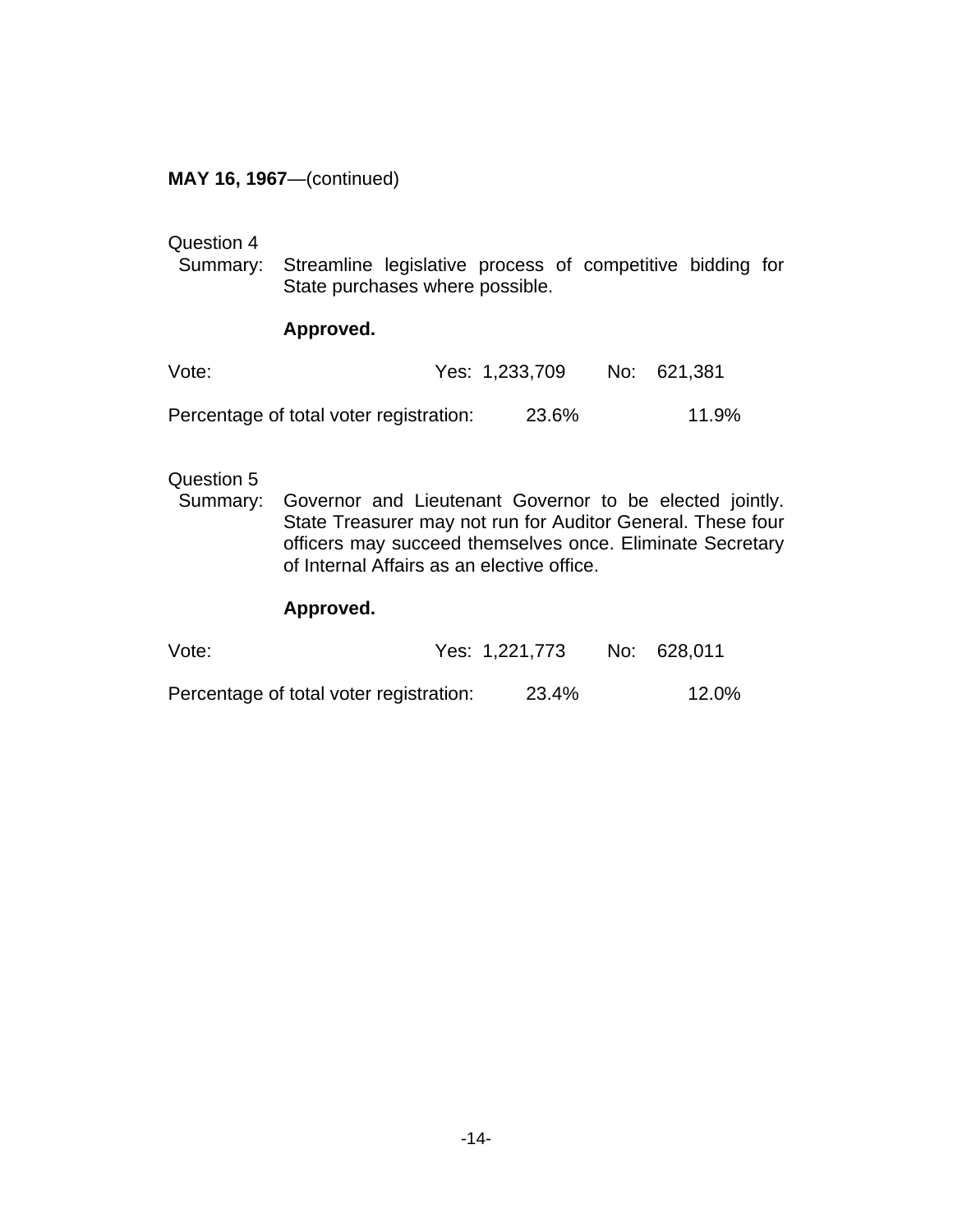### <span id="page-23-0"></span>**MAY 16, 1967**—(continued)

#### Question 6

 Summary: Ninety-day residence required to vote. Require Legislature to enact absentee voters law.

#### **Approved.**

| Vote:                                   | Yes: 1,227,214 | No: 638,361 |
|-----------------------------------------|----------------|-------------|
| Percentage of total voter registration: | 23.5%          | 12.2%       |

#### Question 7

 Summary: To amend the Constitution in time of an emergency. (1) two-thirds approval by each House, (2) publicizing full text in newspapers throughout the State, (3) approval of the voters, in statewide election at least one month after passage by General Assembly.

#### **Approved.**

| Vote:                                   | Yes: 1,198,076 | No: 626,711 |
|-----------------------------------------|----------------|-------------|
| Percentage of total voter registration: | 22.9%          | 12.0%       |

# Question 8

Summary: Repeal all 12 sections dealing with railroads and canals.

| Vote:                                   | Yes: 1,221,907 | No: 629,067 |
|-----------------------------------------|----------------|-------------|
| Percentage of total voter registration: | 23.4%          | 12.0%       |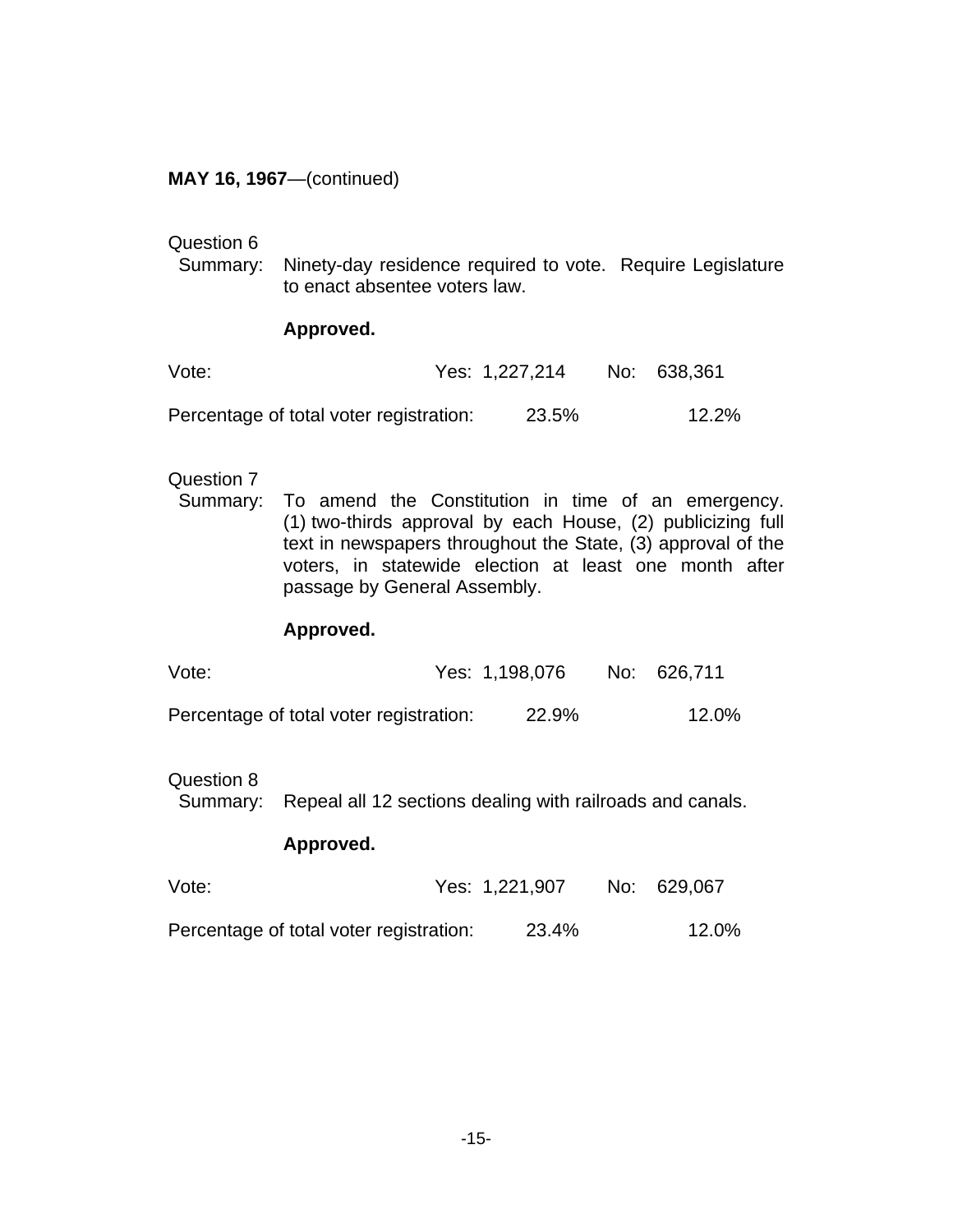### <span id="page-24-0"></span>**MAY 16, 1967**—(continued)

# Question 9<br>Summary:

State government to borrow \$500 million to fight stream and water pollution to help communities to build sewage treatment plants, to develop and equip Project 70 recreational areas. Help restore mining areas.

| Vote:                                   |                                 | Yes: 1,163,779                   | No: | 677,808              |
|-----------------------------------------|---------------------------------|----------------------------------|-----|----------------------|
| Percentage of total voter registration: |                                 | 22.3%                            |     | 13.0%                |
| Voter registration:                     | Democrat<br>Republican<br>Other | 2,574,479<br>2,581,987<br>72,512 |     | 49.2%<br>49.4<br>1.4 |
|                                         | Total                           | 5,228,978                        |     | 100.0                |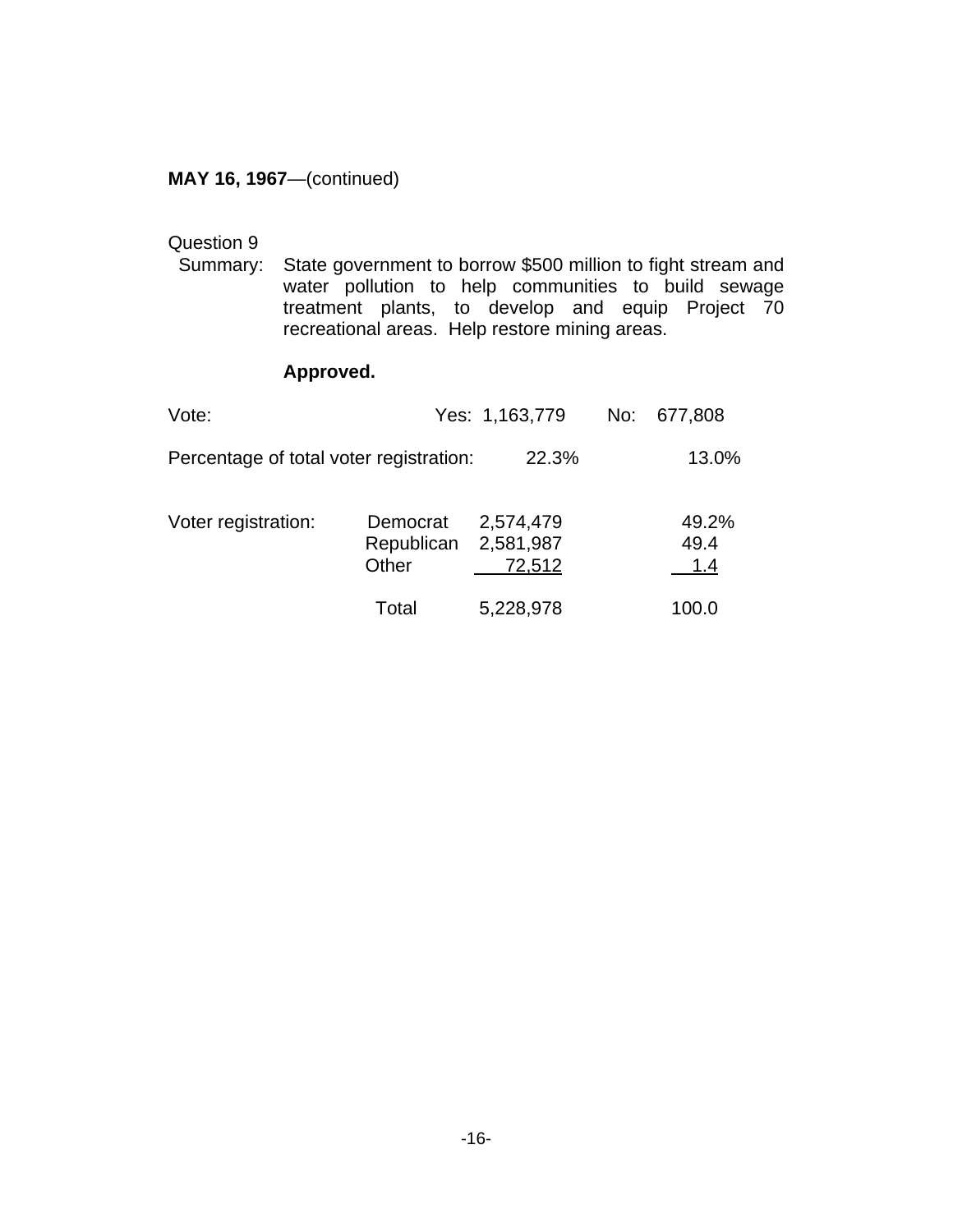### **NOVEMBER 7, 1967**

<span id="page-25-0"></span>Question<br>Summary: The General Assembly is authorized to amend Article III, section 31, to enact law providing that findings of panels selected for settlement of disputes between policemen, firemen and public employers shall be binding and must be complied with by all parties.

| Vote:                                   |                                 | Yes: 1,396,312                   | No: | 409,534             |
|-----------------------------------------|---------------------------------|----------------------------------|-----|---------------------|
| Percentage of total voter registration: |                                 | 26.2%                            |     | 7.7%                |
| Voter registration:                     | Democrat<br>Republican<br>Other | 2,618,723<br>2,628,225<br>76,166 |     | 9.2%<br>49.4<br>1.4 |
|                                         | Total                           | 5,323,114                        |     | 100.0               |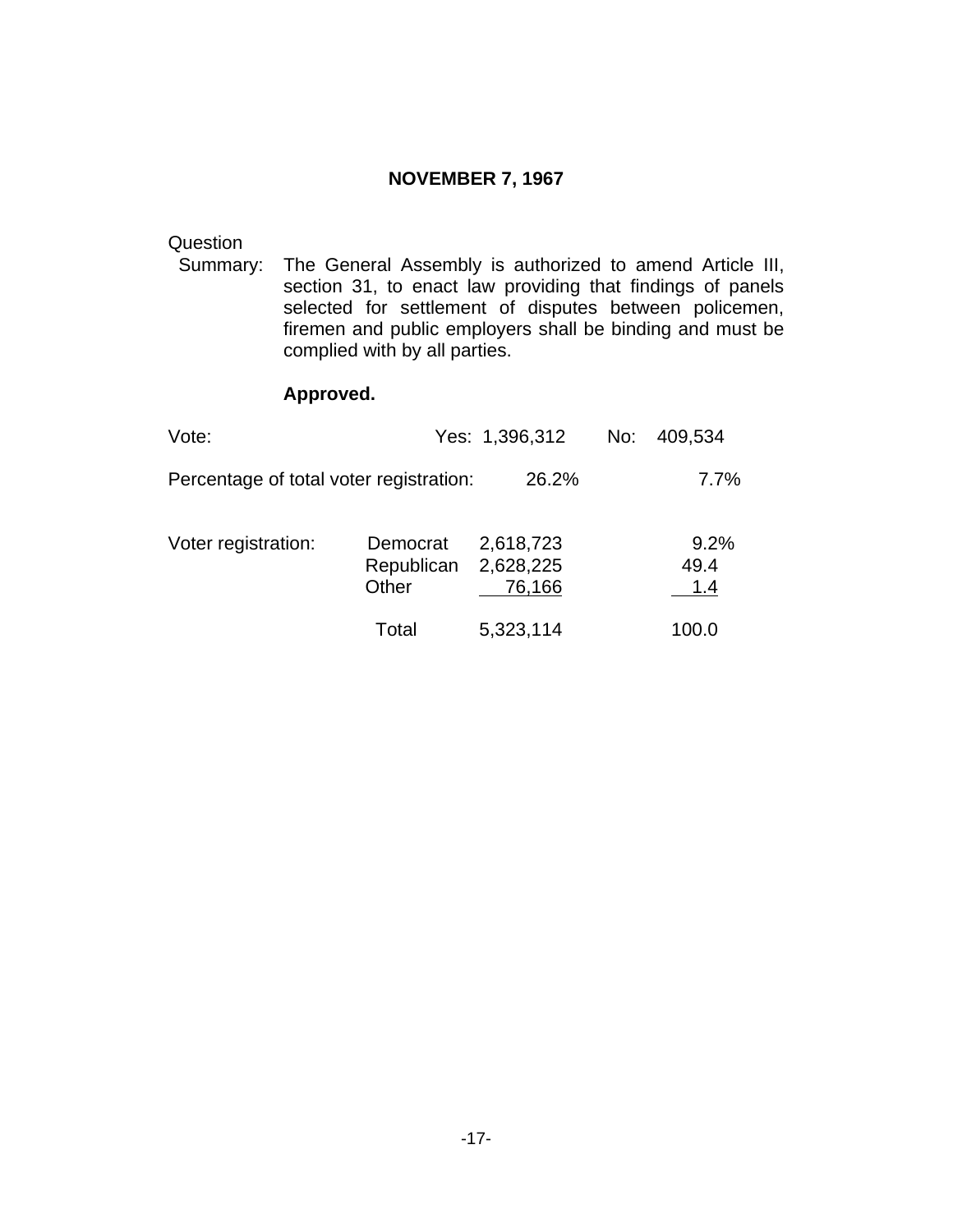# **APRIL 23, 1968**

<span id="page-26-0"></span>

| Question 1<br>Summary: | Mandated decennial reapportionment of the Legislature.                                 |                            |       |
|------------------------|----------------------------------------------------------------------------------------|----------------------------|-------|
|                        | Approved.                                                                              |                            |       |
| Vote:                  |                                                                                        | Yes: 1,063,603 No: 583,091 |       |
|                        | Percentage of total voter registration: 20.4%                                          |                            | 11.2% |
| Question 2<br>Summary: | Debt limit for State capital projects. Forbid borrowing for<br>operating deficiencies. |                            |       |
|                        | Approved.                                                                              |                            |       |
| Vote:                  |                                                                                        | Yes: 1,022,706 No: 614,110 |       |
|                        | Percentage of total voter registration:                                                | 19.6%                      | 11.8% |
| Question 3             | Summary: Provide for certain tax exemptions.                                           |                            |       |
|                        | Approved.                                                                              |                            |       |
| Vote:                  |                                                                                        |                            |       |
|                        | Percentage of total voter registration:                                                | 16.9%                      | 14.6% |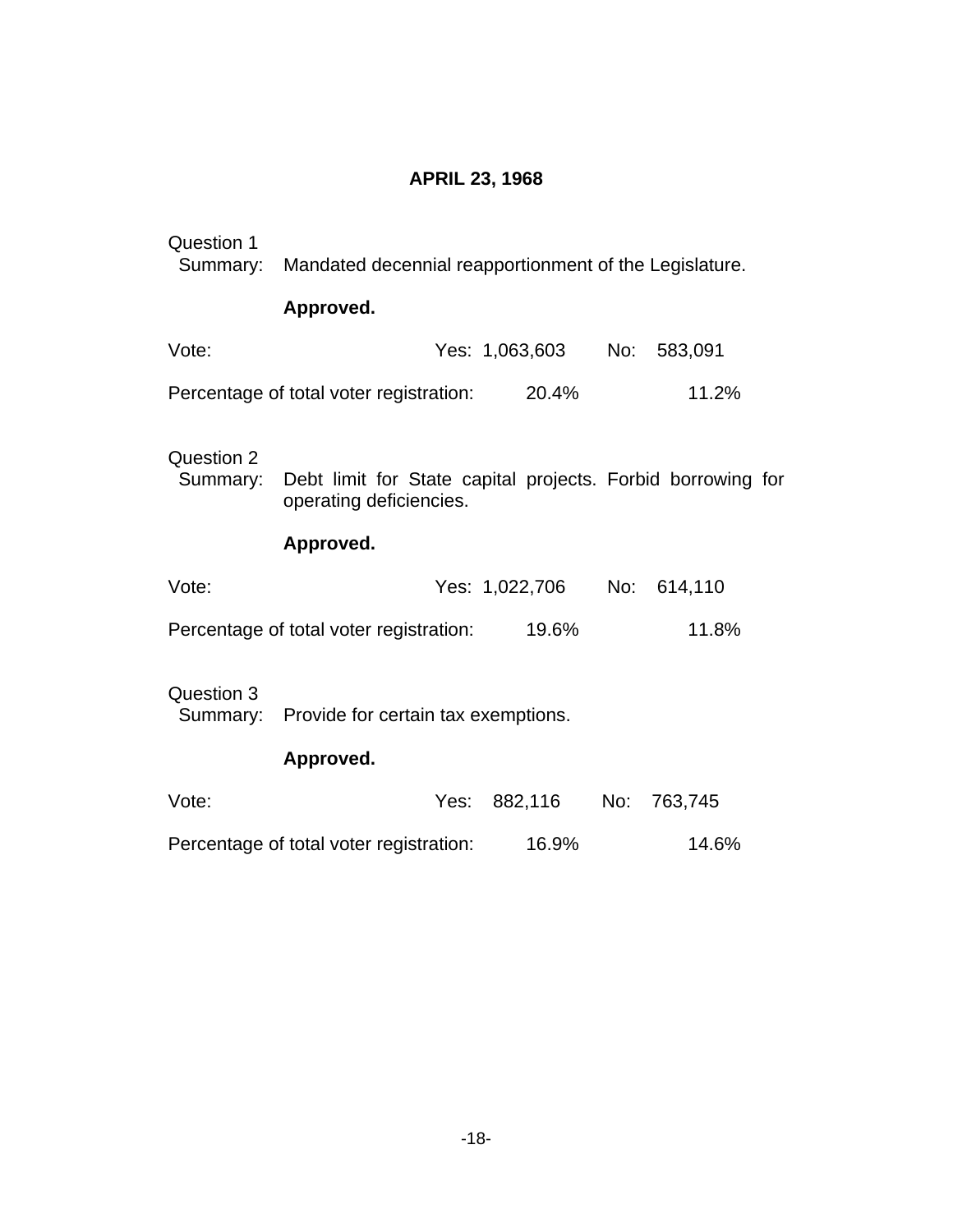<span id="page-27-0"></span>

|  |  |  | <b>APRIL 23, 1968</b> —(continued) |
|--|--|--|------------------------------------|
|--|--|--|------------------------------------|

# Question 4

Summary: Local government allowed optional form of government.

# **Approved.**

| Vote:                                   | Yes: 986,855 | No: 633,323 |
|-----------------------------------------|--------------|-------------|
| Percentage of total voter registration: | 18.9%        | 12.1%       |

# Question 5<br>Summary:

Judiciary--a unified court system under the administration of the State Supreme court.

| Vote:                                   |                                 | Yes: 910,855                     | No: | 729,845              |
|-----------------------------------------|---------------------------------|----------------------------------|-----|----------------------|
| Percentage of total voter registration: |                                 | 17.4%                            |     | 14.0%                |
| Voter registration:                     | Democrat<br>Republican<br>Other | 2,549,821<br>2,595,062<br>75,995 |     | 48.8%<br>49.7<br>1.5 |
|                                         | Total                           | 5,220,878                        |     | 100.0                |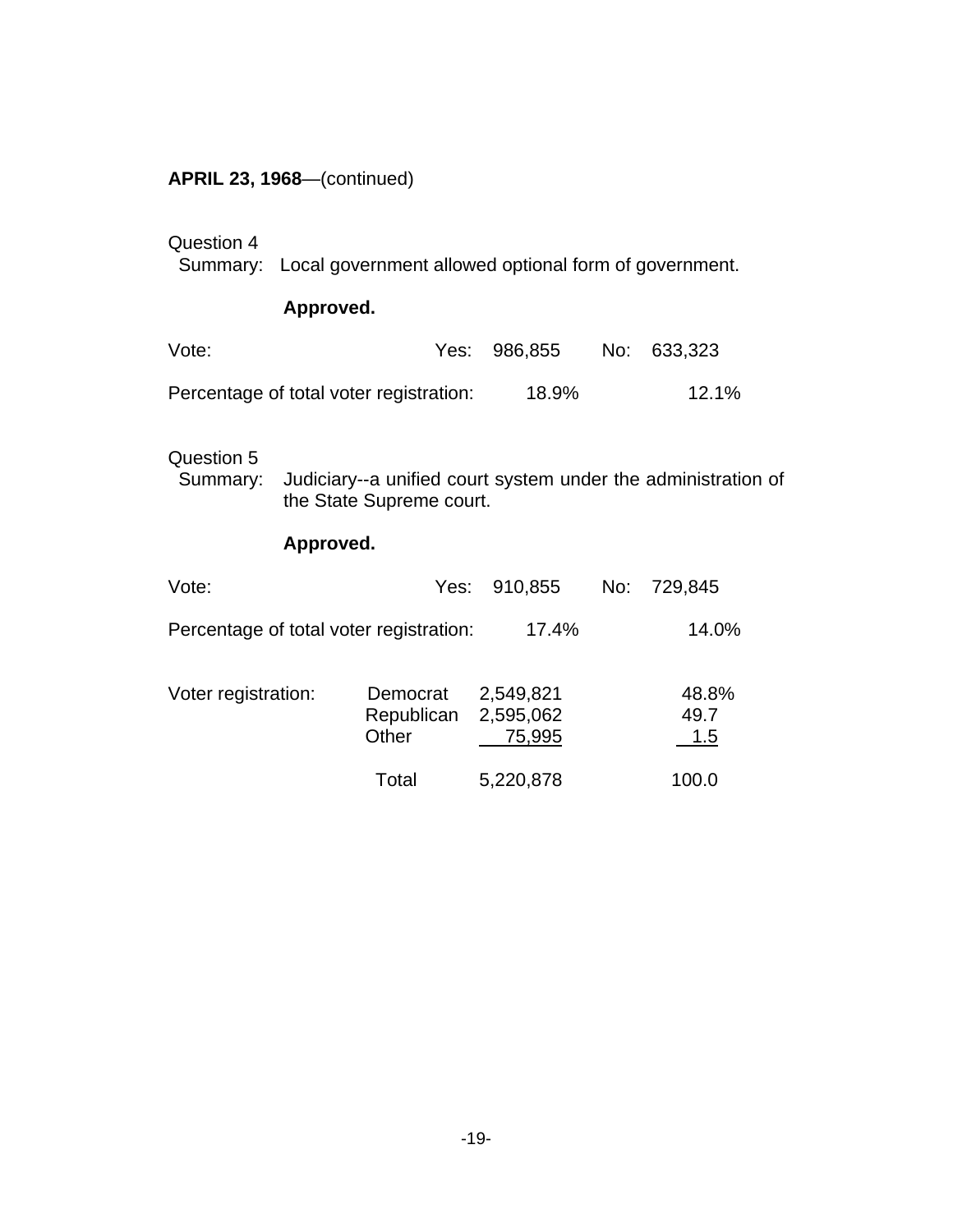# **NOVEMBER 5, 1968**

<span id="page-28-0"></span>Question: Shall debt be incurred in the amount of twenty-eight million dollars (\$28,000,000) to provide compensation to veterans in accordance with the Vietnam Conflict Veterans' Compensation Act No. 183 of 1968?

| Vote:                                   |                                           | Yes: 2,077,634       | No: | 640,627              |
|-----------------------------------------|-------------------------------------------|----------------------|-----|----------------------|
| Percentage of total voter registration: |                                           | 37.1%                |     | 11.4%                |
| Voter registration:                     | Democrat<br>Republican 2,775,456<br>Other | 2,715,507<br>108,401 |     | 48.5%<br>49.6<br>1.9 |
|                                         | Total                                     | 5,599,364            |     | 100.0                |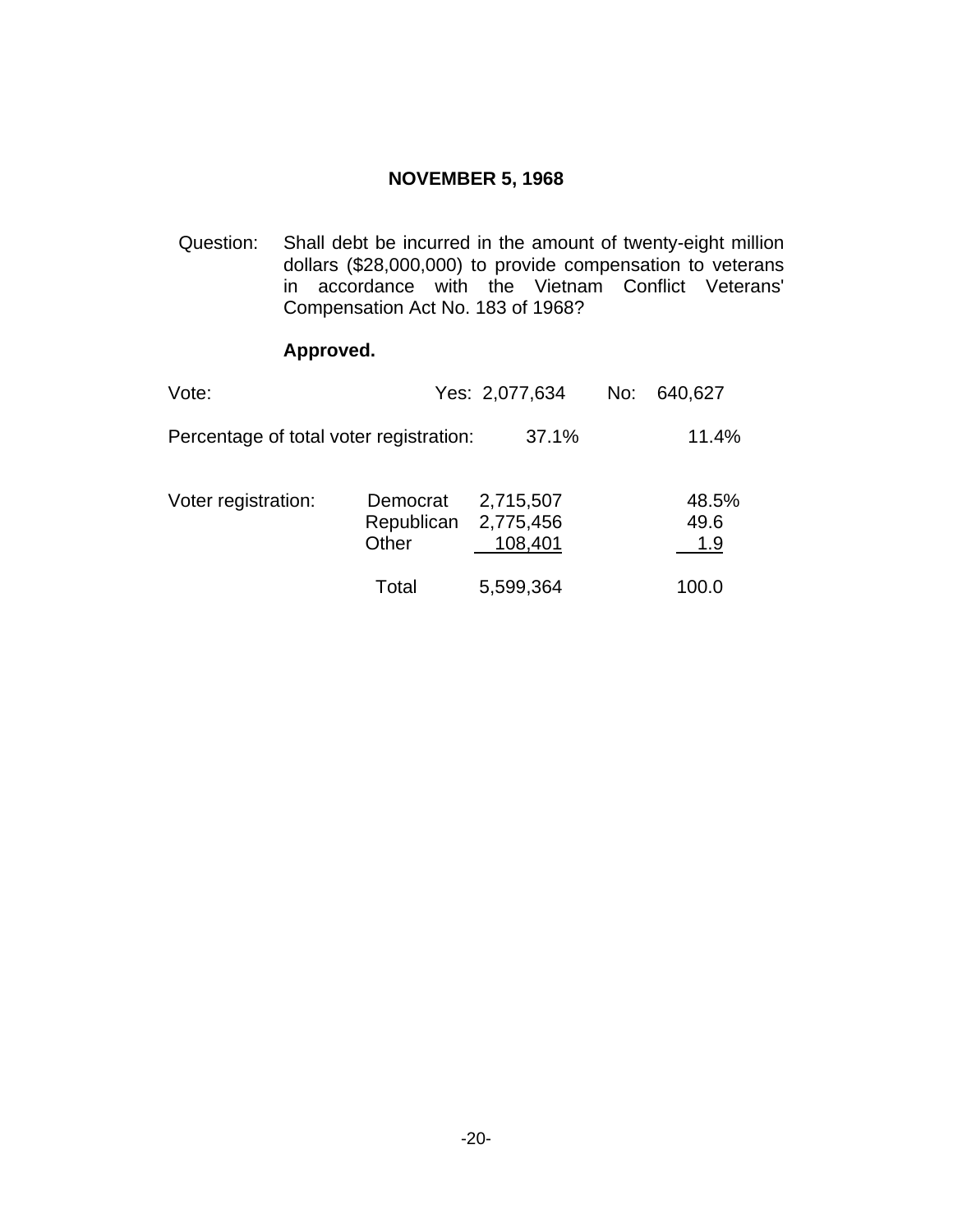# **MAY 20, 1969**

<span id="page-29-0"></span>

| Question<br>Summary: |           | Selection procedure for statewide election of judges. |                        |         |     |                      |
|----------------------|-----------|-------------------------------------------------------|------------------------|---------|-----|----------------------|
|                      | Defeated. |                                                       |                        |         |     |                      |
| Vote:                |           | Yes:                                                  |                        | 624,453 | No: | 643,960              |
|                      |           | Percentage of total voter registration:               |                        | 11.5%   |     | 11.8%                |
| Voter registration:  |           | Democrat<br>Republican<br>Other                       | 2,640,071<br>2,701,929 | 104,554 |     | 48.5%<br>49.6<br>1.9 |
|                      |           | Total                                                 | 5,446,554              |         |     | 100.0                |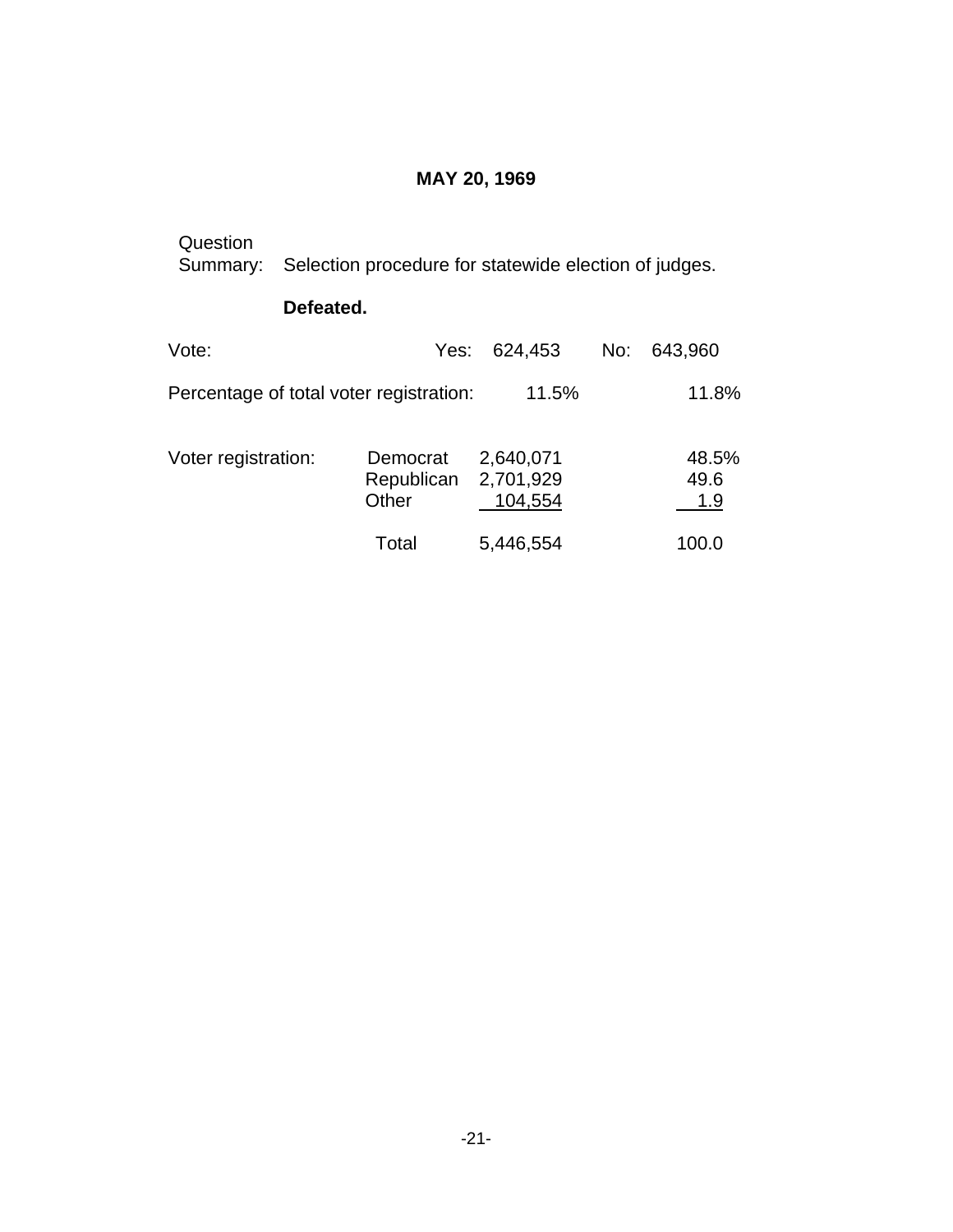#### **MAY 19, 1970**

<span id="page-30-0"></span>Question: Shall debt be incurred in the amount of twenty-seven million dollars (\$27,000,000) to extend the provisions of the Vietnam Conflict Veterans' Compensation Act of 1968 to provide compensation to veterans for time spent in military hospitals, outside of the Vietnam Theatre of Operations, as a result of service-connected wounds, diseases or injuries sustained in the Vietnam Theatre of Operations and for additional funds to insure payment other than hospitalization?

| Vote:                                   |                                 | Yes: 775,346                      | No: | 233,175              |
|-----------------------------------------|---------------------------------|-----------------------------------|-----|----------------------|
| Percentage of total voter registration: |                                 | 14.4%                             |     | 4.3%                 |
| Voter registration:                     | Democrat<br>Republican<br>Other | 2,602,941<br>2,659,592<br>105,186 |     | 48.5%<br>49.5<br>2.0 |
|                                         | Total                           | 5,367,719                         |     | 100.0                |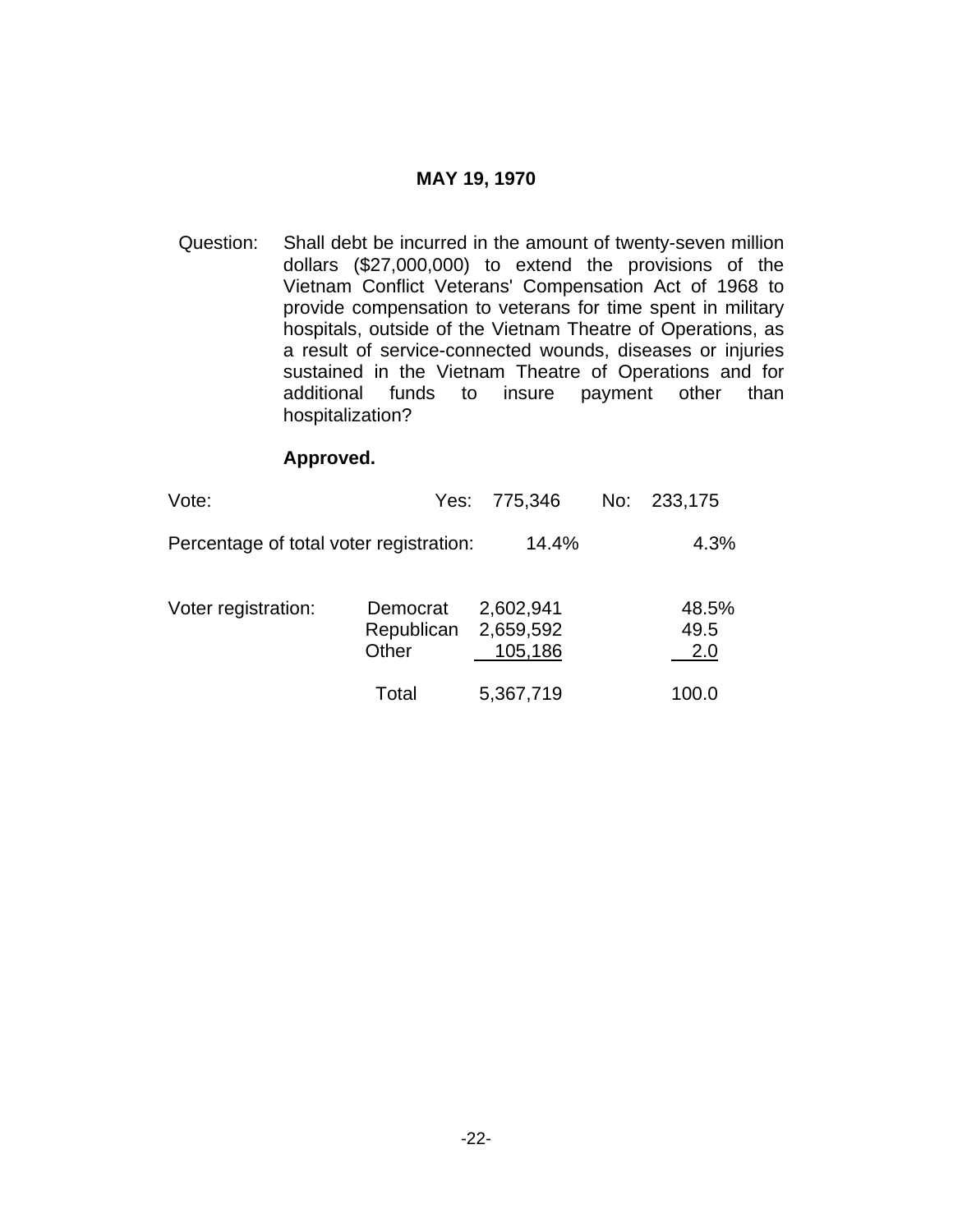# **MAY 18, 1971**

<span id="page-31-0"></span>Question 1: Shall Article I, section 6 of the Constitution be amended to permit a verdict, in a civil case, to be rendered by no less than five-sixths of the jury?

# **Approved.**

| Vote:                                   | Yes: 833,283 | No: 423,606 |
|-----------------------------------------|--------------|-------------|
| Percentage of total voter registration: | 15.8%        | $8.0\%$     |

Question 2: Shall Article I of the Constitution be amended by adding a new section prohibiting any denial or abridgment of rights because of an individual's sex?

#### **Approved.**

| Vote:                                   | Yes: 783.441 | No: 464,882 |
|-----------------------------------------|--------------|-------------|
| Percentage of total voter registration: | 14.9%        | 8.8%        |

Question 3: Shall Article I of the Constitution be amended by adding a new section guaranteeing the people's right to clean air and pure water and the preservation and conservation, by the Commonwealth, of the State's natural resources for the people's benefit?

| Vote:                                   | Yes: 1,021,342 | No: 259,979 |
|-----------------------------------------|----------------|-------------|
| Percentage of total voter registration: | 19.4%          | 4.9%        |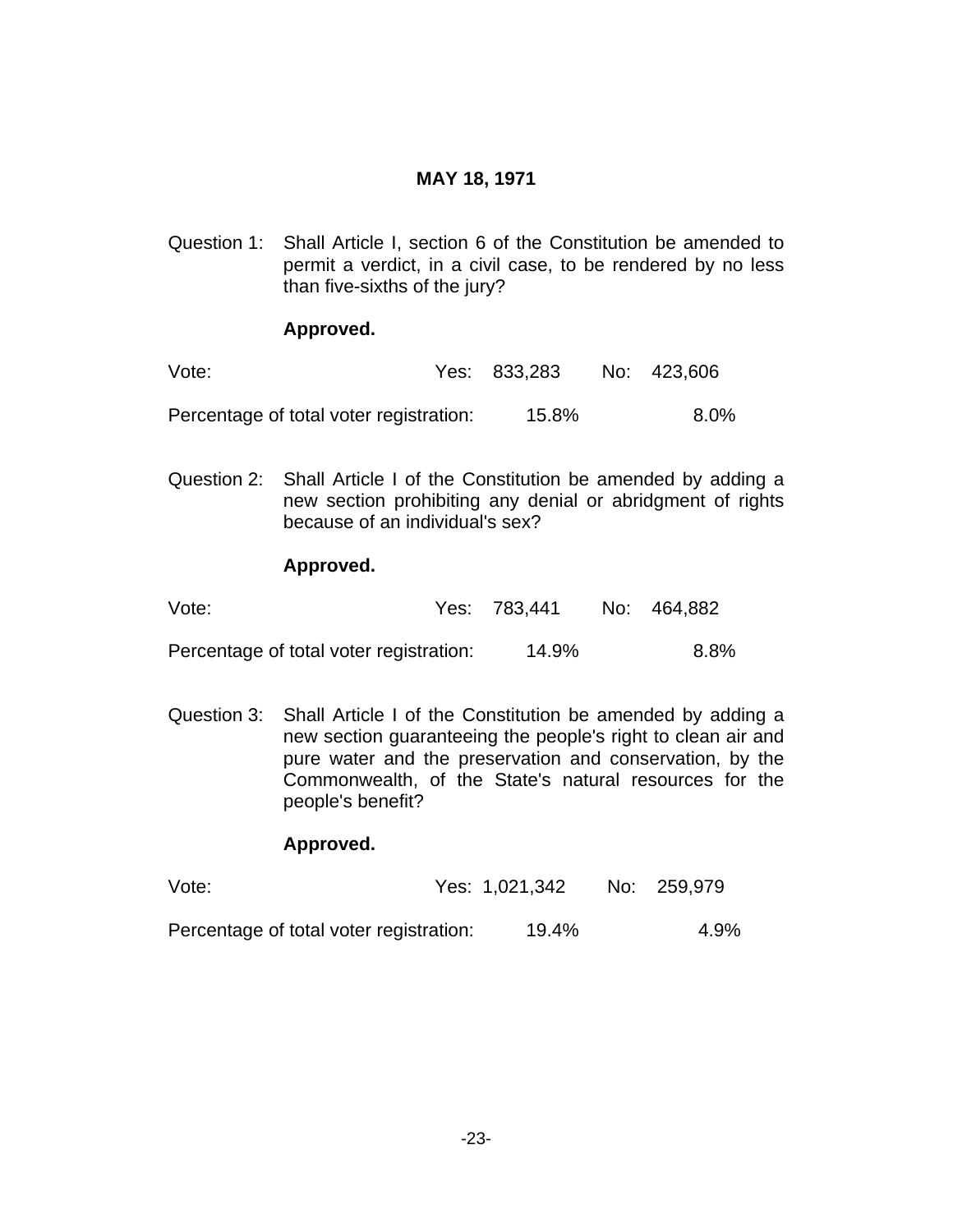# <span id="page-32-0"></span>**MAY 18, 1971**—(continued)

Question 4: Shall Article III, section 27 of the Constitution be amended to permit the salary or emoluments during the term of a county officer to be increased or decreased only in the event a change in county classification requires it?

# **Defeated.**

| Vote:                                   | Yes: 567,472 | No: 656,603 |
|-----------------------------------------|--------------|-------------|
| Percentage of total voter registration: | 10.8%        | 12.5%       |

Question 5: Shall Article II, section 6 of the Constitution be amended to permit any Senator or Representative to resign and to be appointed to a civil office during the time for which he was elected so long as the civil office was not created nor its emoluments increased during the time for which he was elected and to provide for immediate forfeiture of the elective office for any person holding an office other than one so permitted?

# **Defeated.**

| Vote:                                   | Yes:                            | 487,976                           | No: 741,458          |
|-----------------------------------------|---------------------------------|-----------------------------------|----------------------|
| Percentage of total voter registration: |                                 | 9.3%                              | 14.1%                |
| Voter registration:                     | Democrat<br>Republican<br>Other | 2,647,326<br>2,511,939<br>106,656 | 50.3%<br>47.7<br>2.0 |
|                                         | Total                           | 5,265,921                         | 100.0                |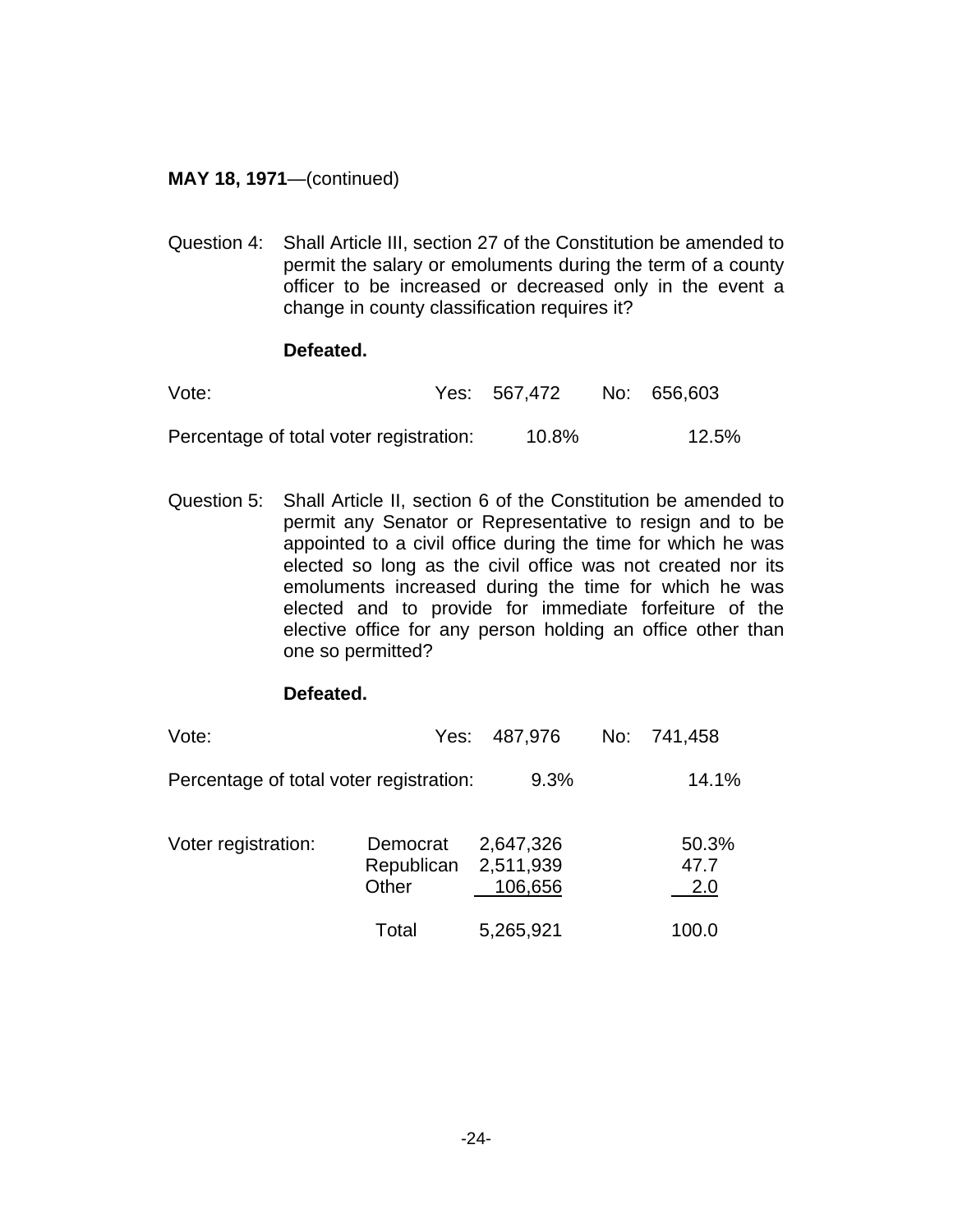# **NOVEMBER 7, 1972**

<span id="page-33-0"></span>Question: Shall Article VIII of the Constitution of the Commonwealth of Pennsylvania be amended to give the General Assembly authority to provide tax rebates, credits, exemptions, grantsin-aid, State supplementations or special provisions for individuals, corporations, associations or nonprofit institutions, including nonpublic schools (whether sectarian or nonsectarian) to alleviate the danger, damage, suffering or hardship faced as a result of storms or floods of September 1971 and June 1972?

| Vote:                                   |                                 | Yes: 1,711,509                    | No: | 686,792              |
|-----------------------------------------|---------------------------------|-----------------------------------|-----|----------------------|
| Percentage of total voter registration: |                                 | 29.1%                             |     | 11.7%                |
| Voter registration:                     | Democrat<br>Republican<br>Other | 2,993,092<br>2,697,694<br>181,116 |     | 51.0%<br>45.9<br>3.1 |
|                                         | Total                           | 5,871,902                         |     | 100.0                |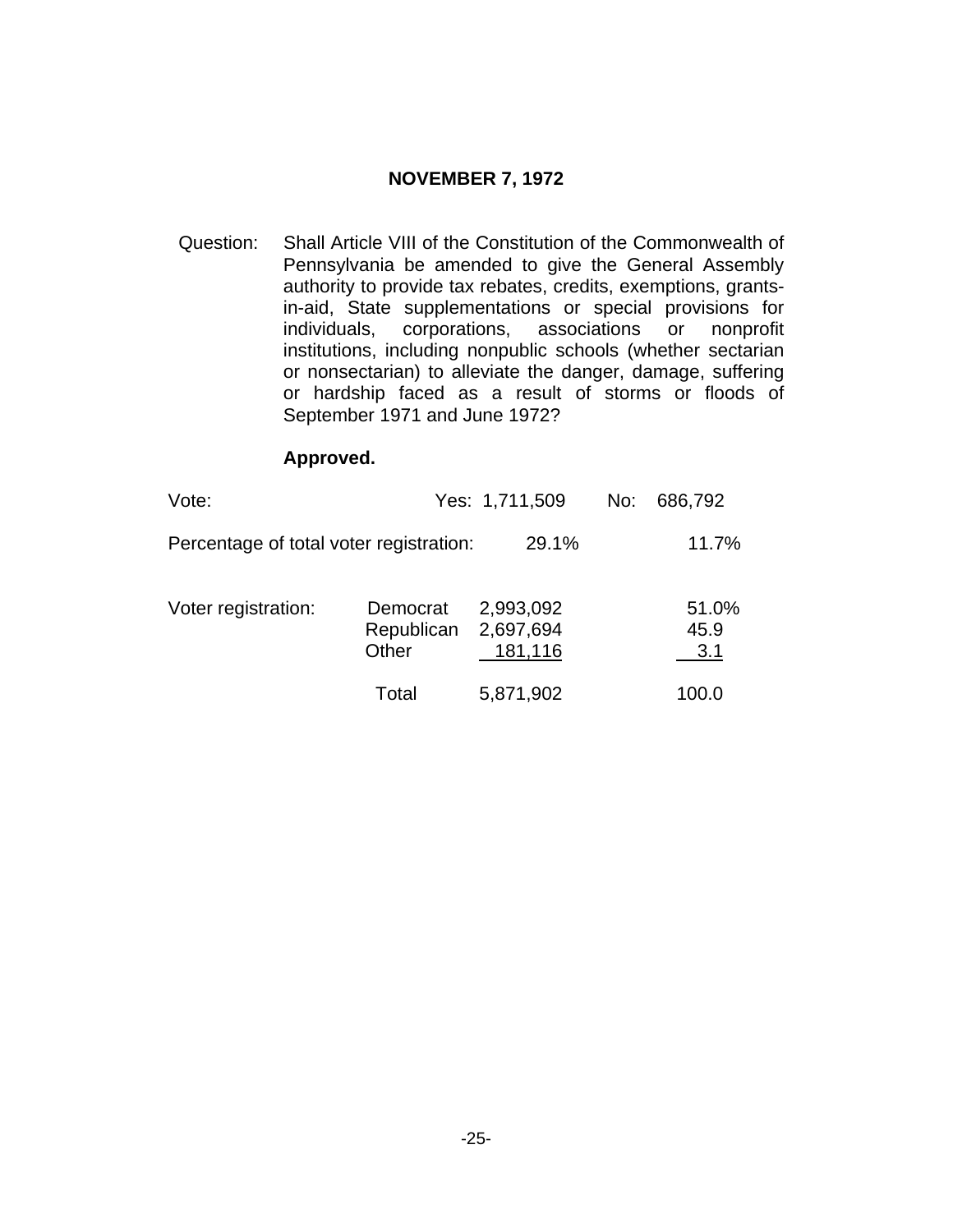# **MAY 15, 1973**

<span id="page-34-0"></span>Question: Shall Article VIII, section 2 of the Constitution of the Commonwealth be amended to permit legislation for establishing standards, qualifications and special tax provisions for agriculture reserves and lands devoted to agriculture use?

| Vote:                                   | Yes:                                      | 803,173              | No: | 325,952              |
|-----------------------------------------|-------------------------------------------|----------------------|-----|----------------------|
| Percentage of total voter registration: |                                           | 14.1%                |     | 5.7%                 |
| Voter registration:                     | Democrat<br>Republican 2,914,398<br>Other | 2,597,933<br>170,970 |     | 45.7%<br>51.3<br>3.0 |
|                                         | Total                                     | 5,683,301            |     | 100.0                |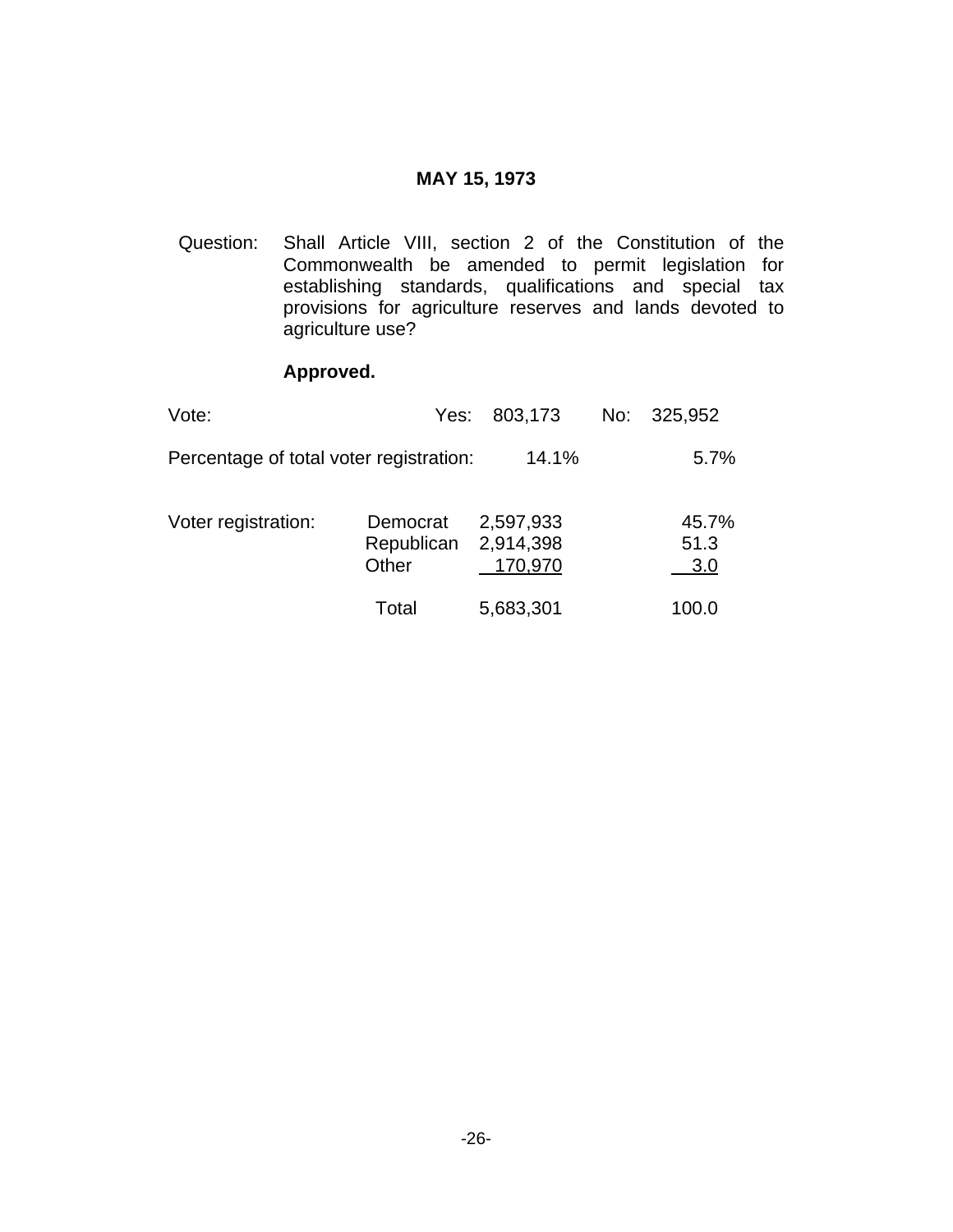# **NOVEMBER 6, 1973**

<span id="page-35-0"></span>Question 1: Shall the aggregate debt of the Commonwealth to carry out the purposes of the Vietnam Conflict Veterans' Compensation Act be increased from fifty-five million dollars (\$55,000,000) to sixty-five million dollars (\$65,000,000)?

# **Approved.**

| Vote: | Yes: 1,143,147 | No: 557,820 |
|-------|----------------|-------------|
|       |                |             |

Percentage of total voter registration: 20.0% 9.7%

Question 2: Shall Article I, section 10 of the Constitution of the Commonwealth be amended so that each of the several courts of common pleas may, with the approval of the Supreme Court, provide for the initiation of criminal proceedings by information, without the necessity for an indictment by a grand jury?

| Vote:                                   | Yes:                            | 897,295                           | No: | 552,797              |
|-----------------------------------------|---------------------------------|-----------------------------------|-----|----------------------|
| Percentage of total voter registration: |                                 | 15.7%                             |     | 9.7%                 |
| Voter registration:                     | Democrat<br>Republican<br>Other | 2,947,632<br>2,605,925<br>173,005 |     | 51.5%<br>45.5<br>3.0 |
|                                         | Total                           | 5,726,562                         |     | 100.0                |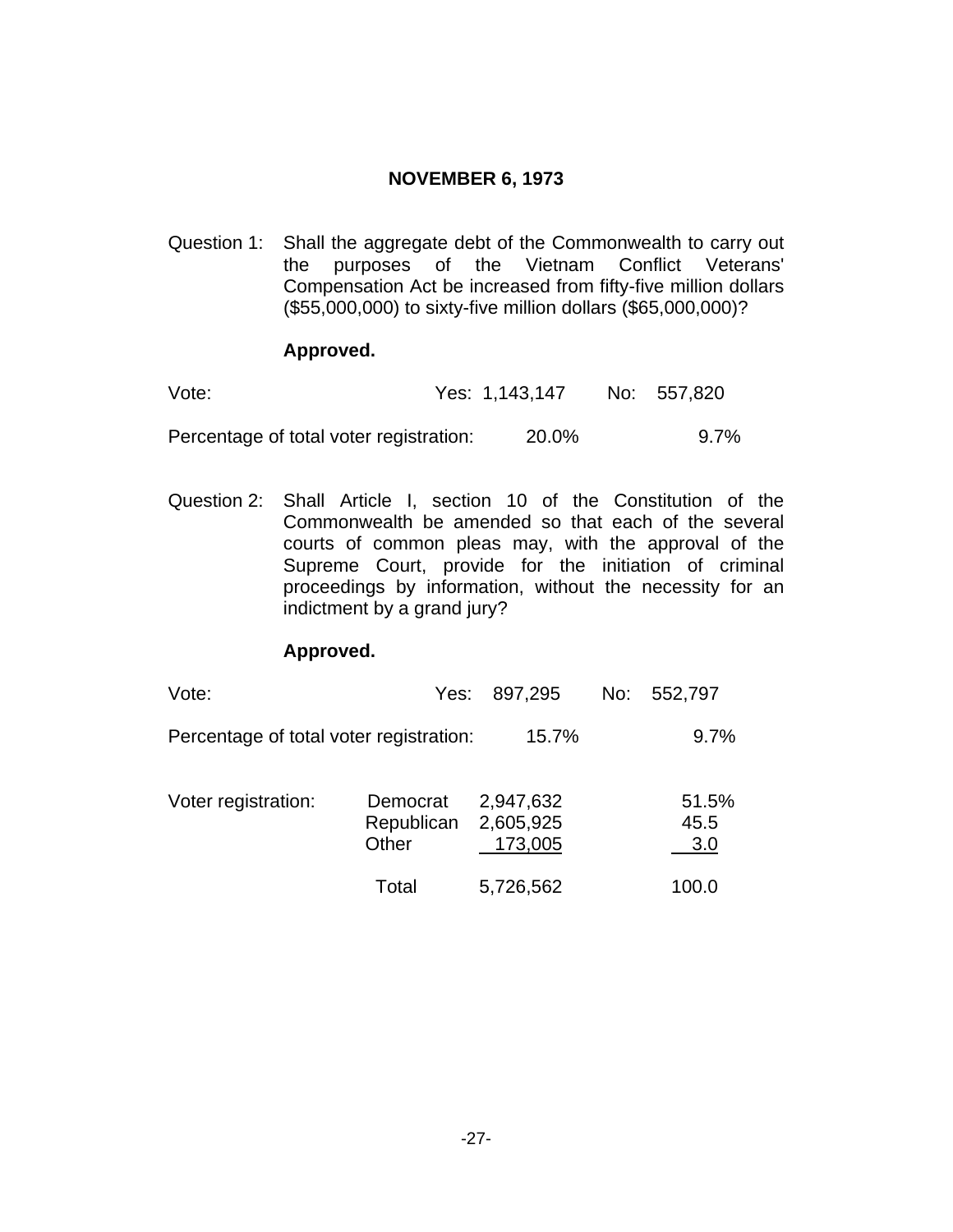#### **MAY 21, 1974**

<span id="page-36-0"></span> Question: Do you favor the incurrence of indebtedness by the Commonwealth of \$100,000,000 for use through loans to provide for repairs, reconstruction and rehabilitation of nursing homes necessary to insure compliance with State and Federal safety standards?

| Vote:                                   | Yes:                            | 924,566                           | No: | 301,918              |
|-----------------------------------------|---------------------------------|-----------------------------------|-----|----------------------|
| Percentage of total voter registration: |                                 | 16.9%                             |     | 5.5%                 |
| Voter registration:                     | Democrat<br>Republican<br>Other | 2,838,593<br>2,472,260<br>158,550 |     | 51.9%<br>45.2<br>2.9 |
|                                         | Total                           | 5,469,403                         |     | 100.0                |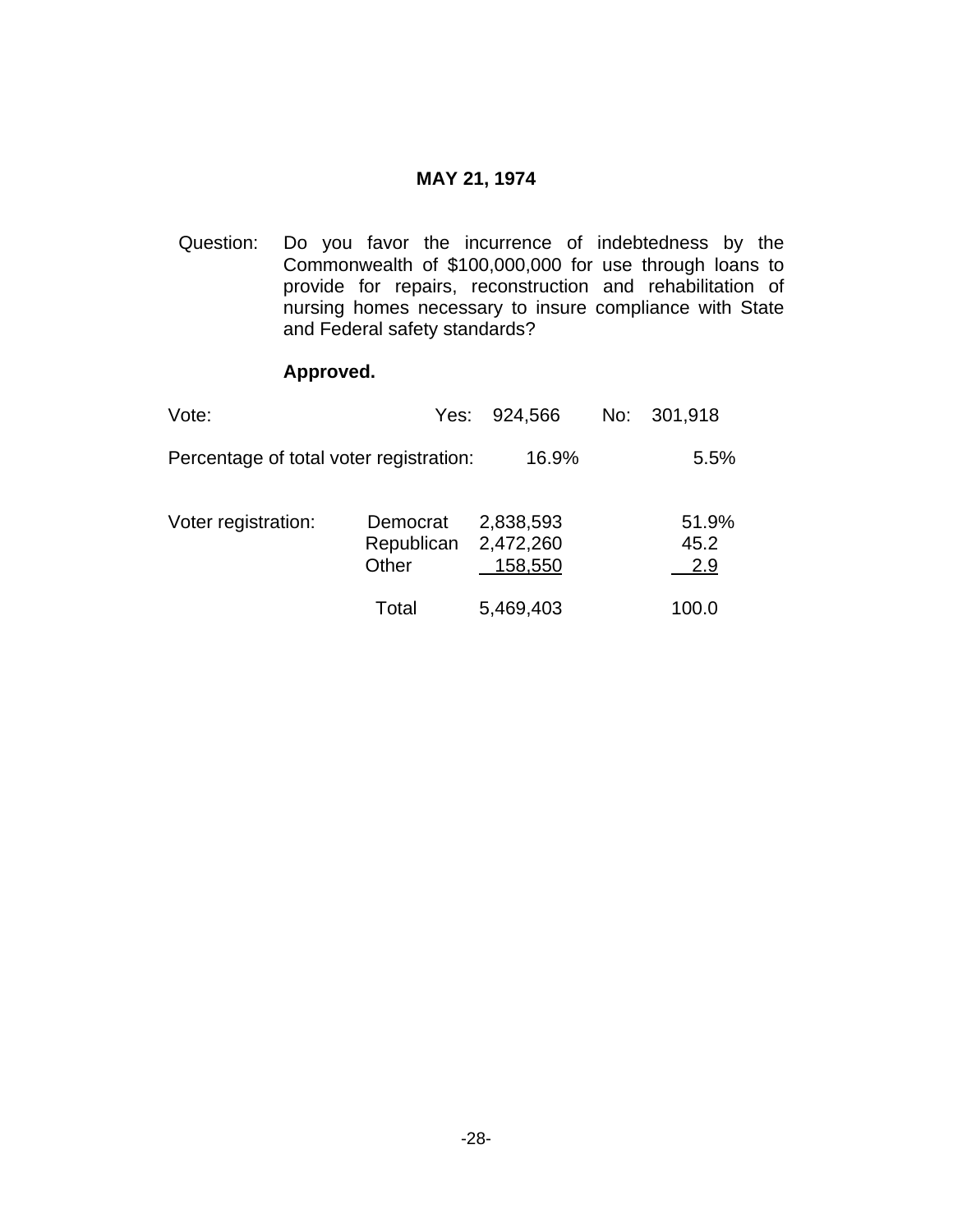#### **MAY 20, 1975**

<span id="page-37-0"></span>Question: Shall Article IV, sections 8 and 9, and Article V, section 13 of the Pennsylvania Constitution be amended so that all nominations by the Governor to vacancies in offices requiring Senate confirmation, regardless of when the vacancies occur, become subject to majority or two-thirds consent of the Senate as provided by law, and subject to Senate action within twenty-five legislative days after submission or the nominee shall take office as if the Senate had consented?

| Vote:                                   |                                 | Yes: 937,249                      | No: | 209,026              |
|-----------------------------------------|---------------------------------|-----------------------------------|-----|----------------------|
| Percentage of total voter registration: |                                 | 18.2%                             |     | 4.1%                 |
| Voter registration:                     | Democrat<br>Republican<br>Other | 2,753,512<br>2,256,714<br>129,292 |     | 53.6%<br>43.9<br>2.5 |
|                                         | Total                           | 5,139,518                         |     | 100.0                |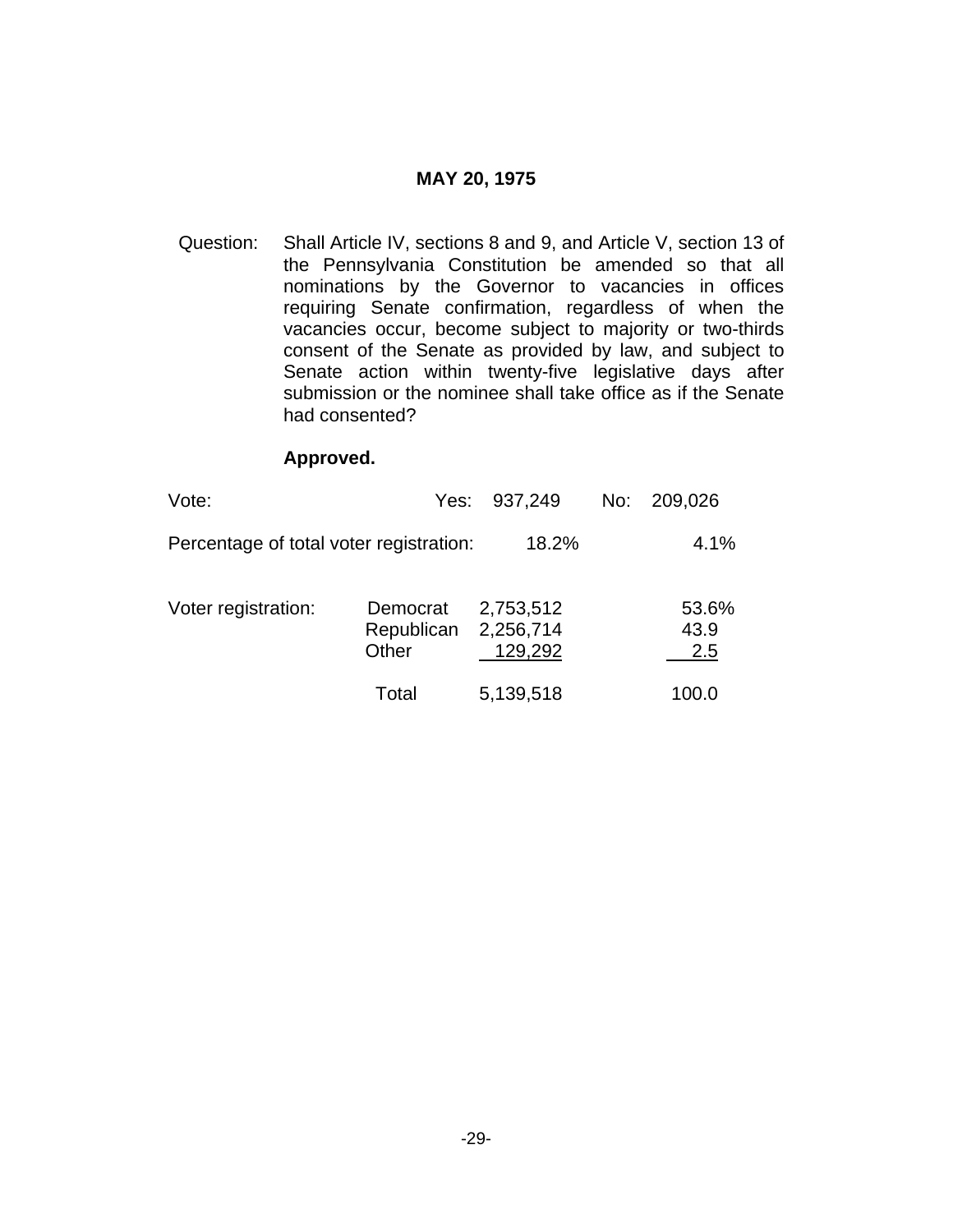### **NOVEMBER 4, 1975**

<span id="page-38-0"></span>Question: Shall Article VIII, section 17 of the Pennsylvania Constitution be amended so that the General Assembly may provide for tax rebates, credits, exemptions, grants-in-aid, State supplementations, or otherwise provide special provisions for individuals, corporations, associations or nonprofit institutions, including nonpublic schools (whether sectarian or nonsectarian) in order to alleviate the danger, damage, suffering or hardship caused by great storms or floods of 1974 or 1975?

> **Approved.** The emergency amendment provisions of the Constitution were followed by the State.

| Vote:                                   |                                 | Yes: 1,241,622                    | No: 594,254                 |
|-----------------------------------------|---------------------------------|-----------------------------------|-----------------------------|
| Percentage of total voter registration: |                                 | 23.6%                             | 11.3%                       |
| Voter registration:                     | Democrat<br>Republican<br>Other | 2,838,046<br>2,281,188<br>136,770 | 54.0%<br>43.4<br><u>2.6</u> |
|                                         | Total                           | 5,256,004                         | 100.0                       |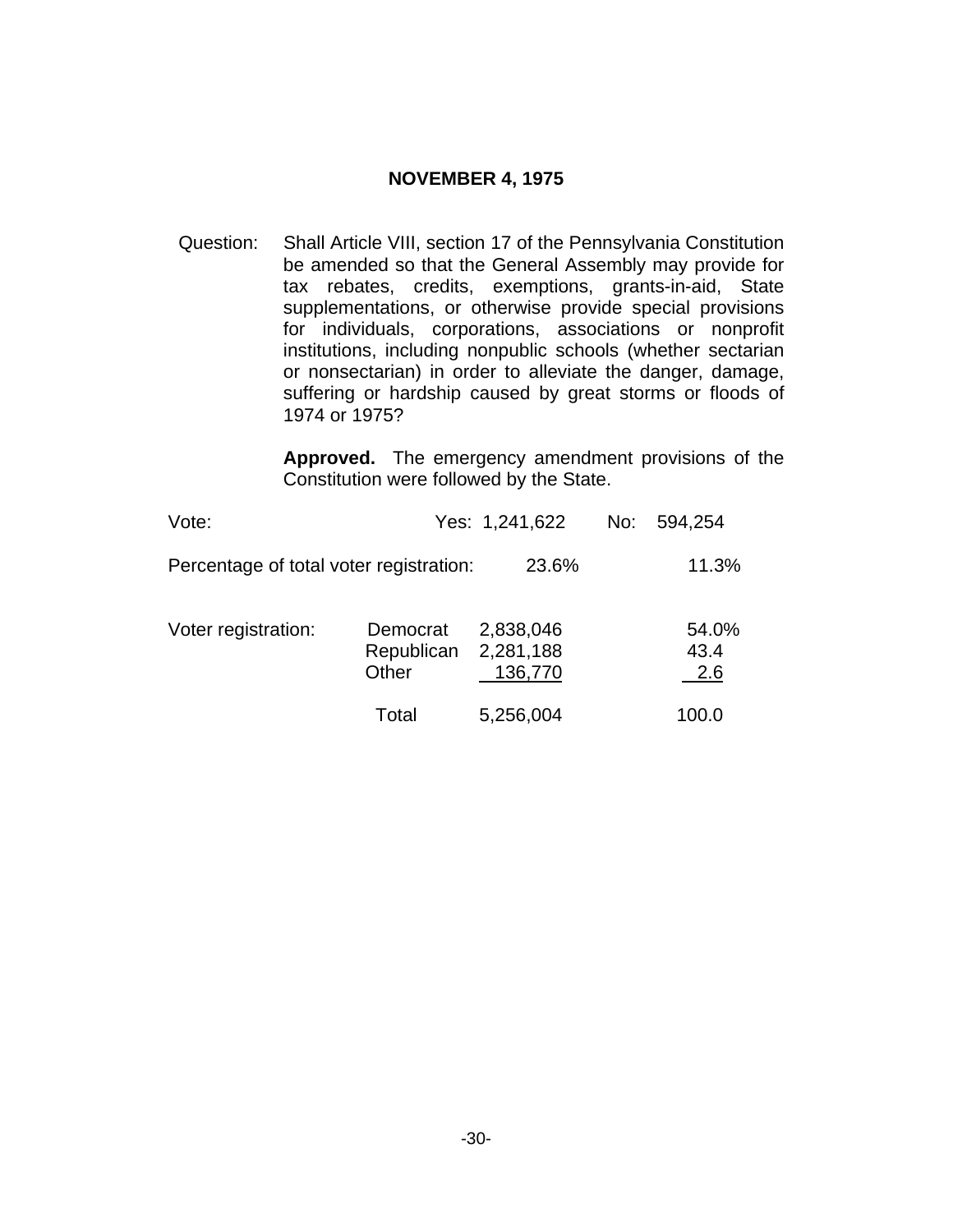# **NOVEMBER 2, 1976**

<span id="page-39-0"></span>Question<br>Summary: Commonwealth indebtedness of \$10,000,000 for loans to volunteer fire companies and ambulance service volunteer fire companies and ambulance service companies.

| Vote:                                   |                                 | Yes: 1,408,284                    | No: | 537,692              |
|-----------------------------------------|---------------------------------|-----------------------------------|-----|----------------------|
| Percentage of total voter registration: |                                 | 24.5%                             |     | 9.4%                 |
| Voter registration:                     | Democrat<br>Republican<br>Other | 3,152,450<br>2,387,297<br>210,013 |     | 54.8%<br>41.5<br>3.7 |
|                                         | Total                           | 5,749,660                         |     | 100.0                |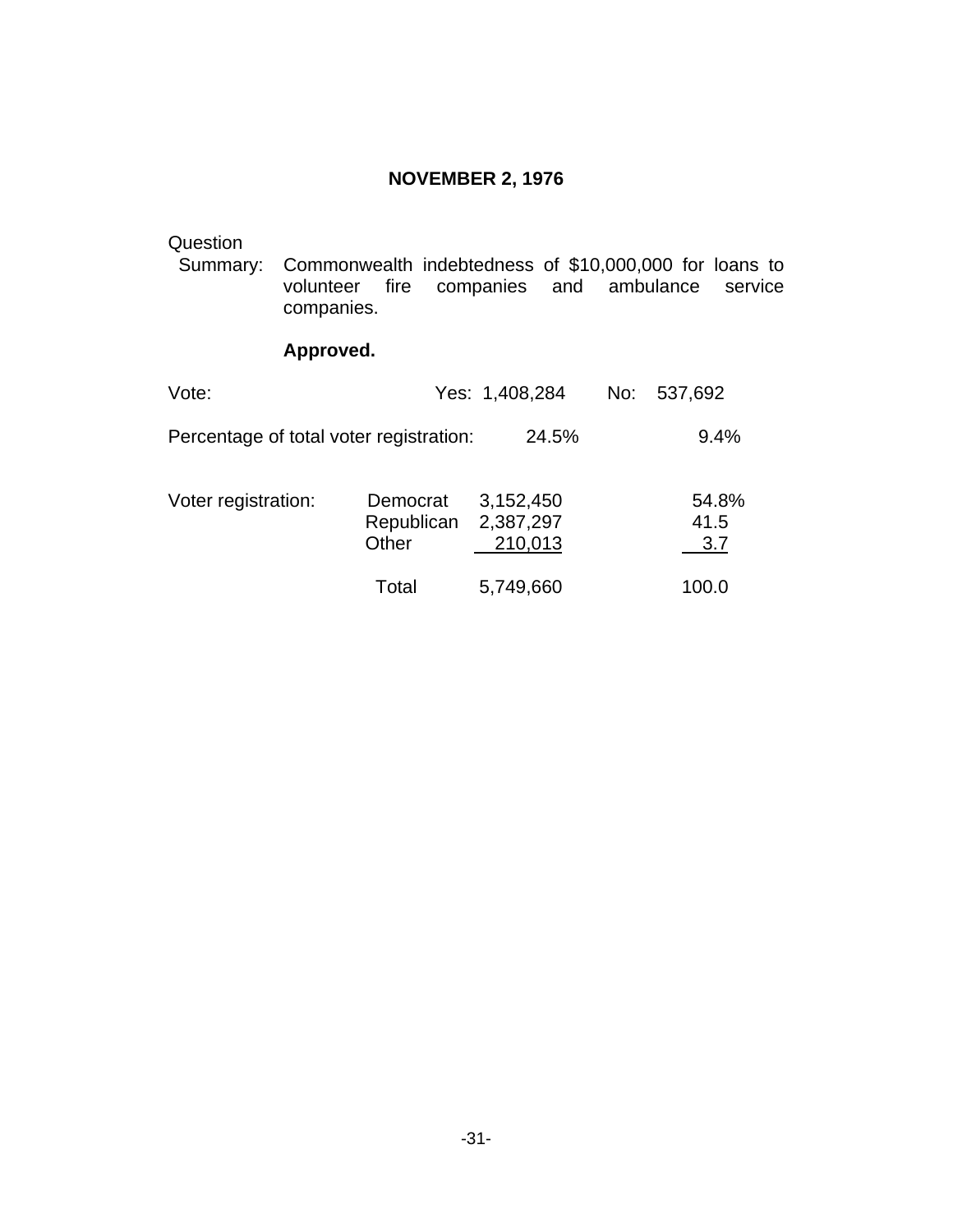### **NOVEMBER 8, 1977**

<span id="page-40-0"></span>Question 1: Shall Article VIII, section 2(c) of the Pennsylvania Constitution be amended to provide that the exemption from certain real property taxes already applied to certain disabled veterans be extended to all those citizens and residents of Pennsylvania who have served the United States in any war or armed conflict and who have been declared to have a one hundred percent service-connected disability by the United States Veterans Administration?

#### **Approved.**

| Vote:                                   | Yes: 1,189,626 | No: 360,211 |
|-----------------------------------------|----------------|-------------|
| Percentage of total voter registration: | 21.0%          | $6.4\%$     |

Question 2: Shall Article VIII, section 17 of the Pennsylvania Constitution be amended to provide that special emergency legislation may be enacted by a vote of two-thirds of the General Assembly to make appropriations limited to monies required for Federal emergency or major disaster relief and shall this provision apply retroactively to 1976 or 1977?

| Vote:                                   |                                 | Yes: 1,066,563                    | No: | 428,388              |
|-----------------------------------------|---------------------------------|-----------------------------------|-----|----------------------|
| Percentage of total voter registration: |                                 | 18.8%                             |     | 7.6%                 |
| Voter registration:                     | Democrat<br>Republican<br>Other | 3,134,943<br>2,324,884<br>212,703 |     | 55.3%<br>41.0<br>3.7 |
|                                         | Total                           | 5,672,530                         |     | 100.0                |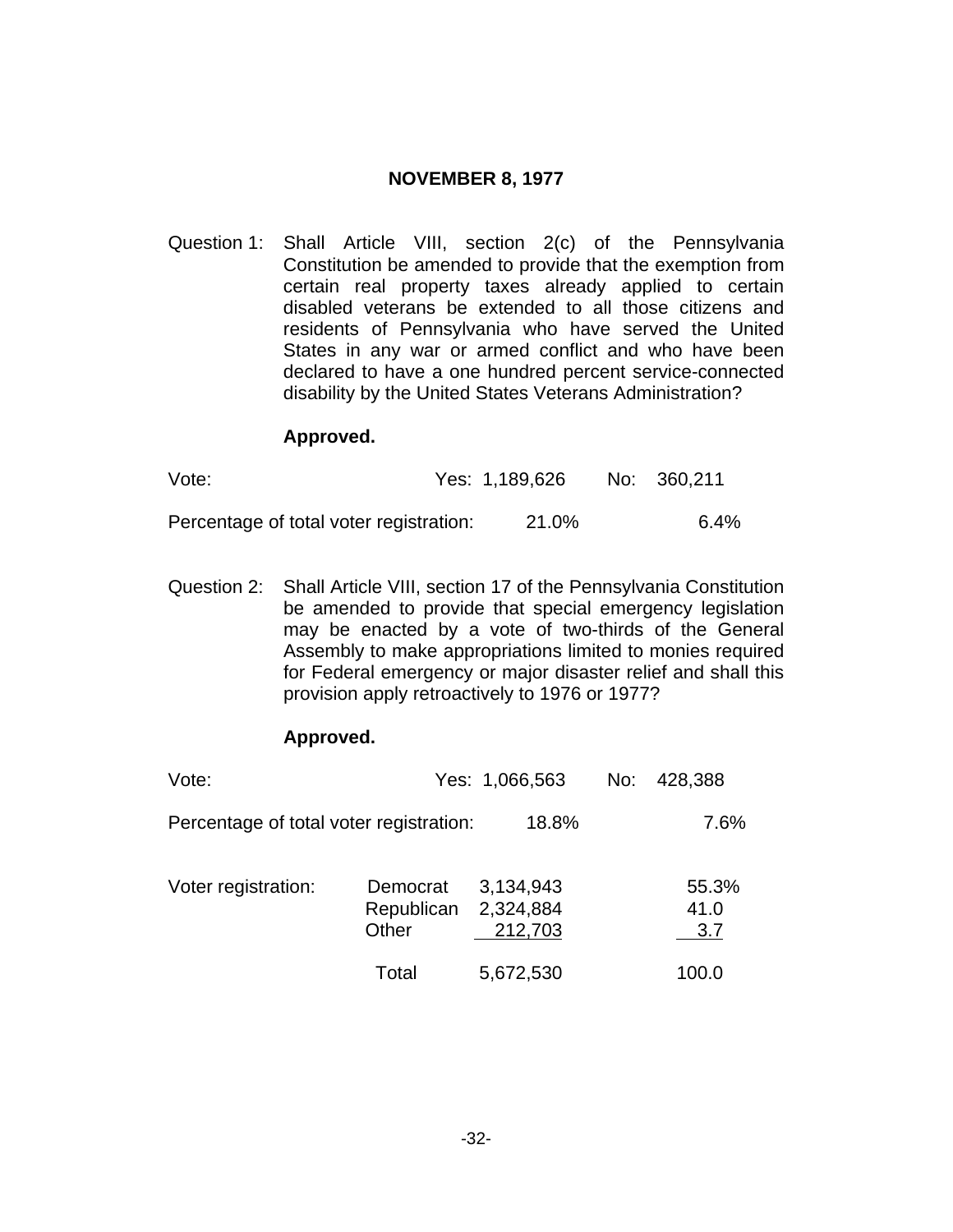#### **MAY 16, 1978**

<span id="page-41-0"></span>Question 1

 Summary: Provides for the election of the Attorney General and provides for his qualifications.

#### **Approved.**

| Vote:                                   | Yes: 1,017,830 | No: 206,528 |
|-----------------------------------------|----------------|-------------|
| Percentage of total voter registration: | 18.2%          | 3.7%        |

Question 2: Shall Article V of the Pennsylvania Constitution be amended to provide that persons appointed to fill vacancies in the office of justice, judge or justice of the peace shall serve for a term ending on the first Monday of January following the next municipal election more than ten months after the vacancy occurs or for the remainder of the unexpired term whichever is less?

| Vote:                                   |                                 | Yes: 1,000,662                    | No: | 192,059              |
|-----------------------------------------|---------------------------------|-----------------------------------|-----|----------------------|
| Percentage of total voter registration: |                                 | 17.9%                             |     | 3.4%                 |
| Voter registration:                     | Democrat<br>Republican<br>Other | 3,101,172<br>2,276,892<br>212,064 |     | 55.5%<br>40.7<br>3.8 |
|                                         | Total                           | 5,590,128                         |     | 100.0                |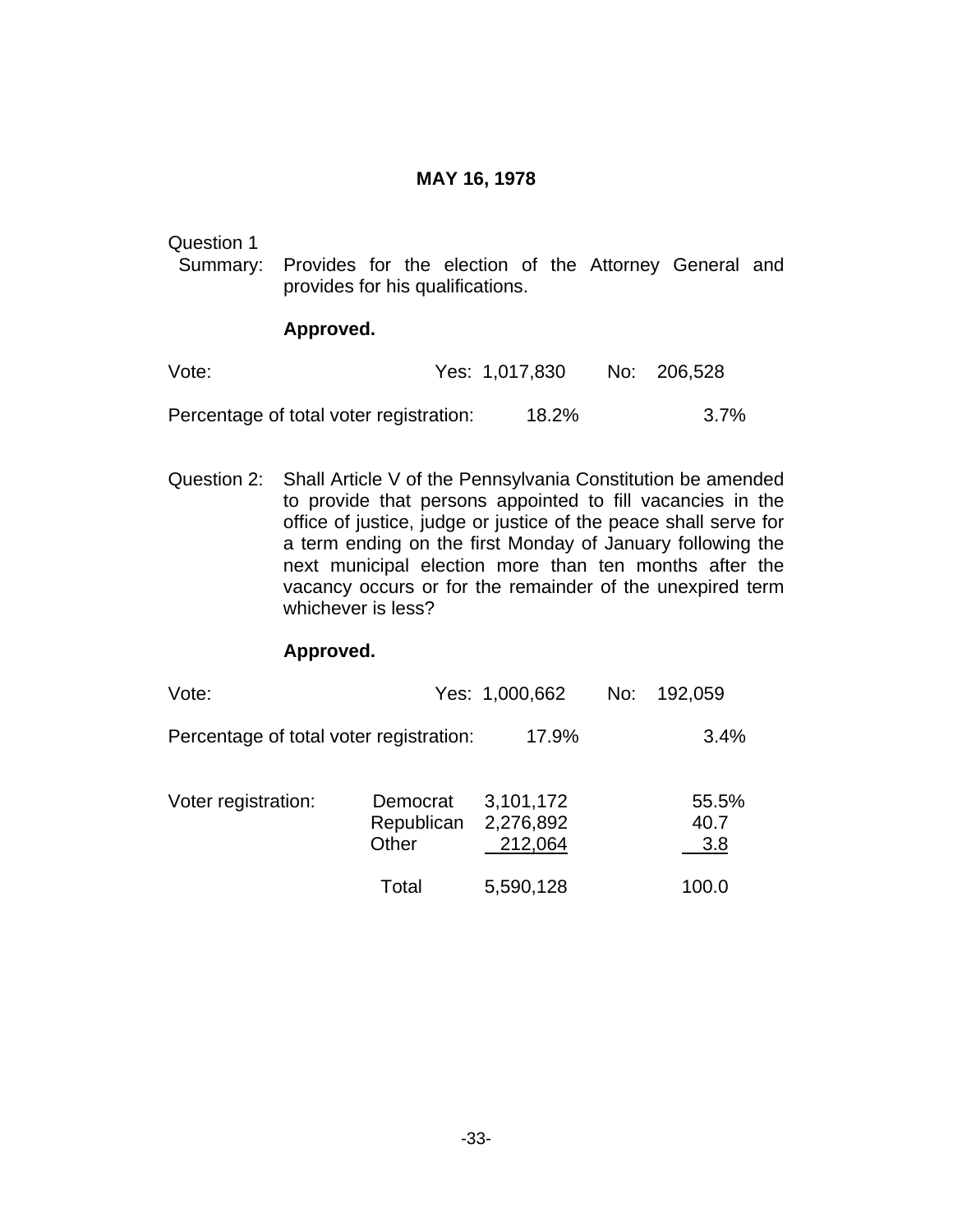# **NOVEMBER 6, 1979**

<span id="page-42-0"></span>Question 1: Shall Article V, section 3, and section 13, subsection b, and the Schedule to Article V, section 11 of the Pennsylvania Constitution be amended to permit an increase in the number of judges of the Superior Court from its present number of seven, make changes relating to initial terms of additional judges and further provide for the selection of the president judge of the Superior Court?

#### **Approved.**

| Vote:                                   | Yes: 793,474 | No: 703,736 |
|-----------------------------------------|--------------|-------------|
| Percentage of total voter registration: | 14.6%        | 13.0%       |

#### Question 2

 Summary: Provides for the procedures for retention elections be extended to apply to justices of the peace.

#### **Defeated.**

| Vote:                                   |                                 | Yes: 730,122                      | No: 754,755          |
|-----------------------------------------|---------------------------------|-----------------------------------|----------------------|
| Percentage of total voter registration: |                                 | 13.4%                             | 13.9%                |
| Voter registration:                     | Democrat<br>Republican<br>Other | 2,997,490<br>2,209,798<br>222,372 | 55.2%<br>40.7<br>4.1 |

Total 5,429,660 100.0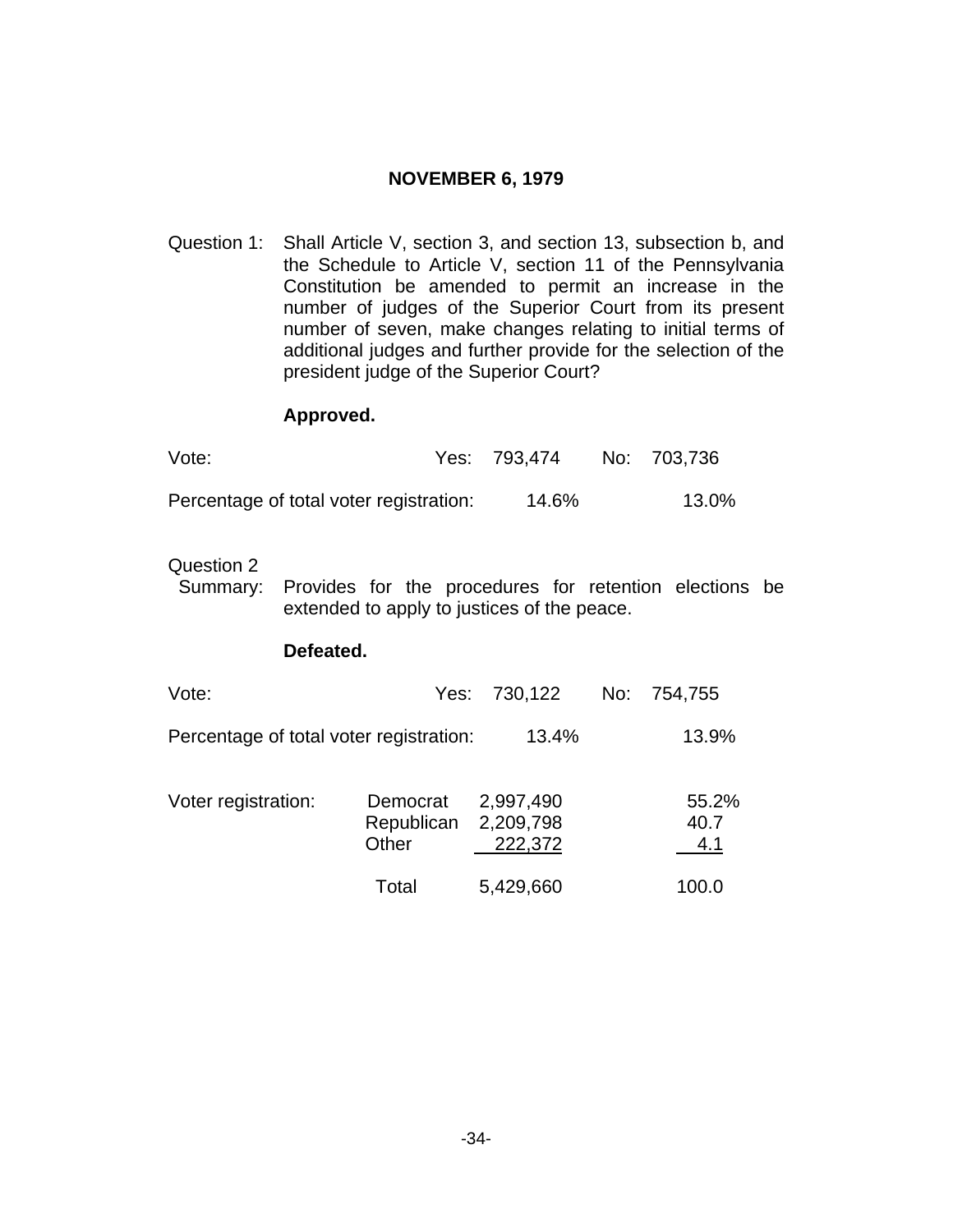# **NOVEMBER 3, 1981**

<span id="page-43-0"></span>Question 1: Do you favor the incurring of indebtedness by the Commonwealth of \$300,000,000 for use as loans to repair, construct, reconstruct, rehabilitate, extend and improve water supply systems, or to repair, reconstruct or rehabilitate flood control facilities, dams and port facilities in order to improve the health, safety and economic well-being of the people of the Commonwealth?

#### **Approved.**

| Vote:                                   | Yes: 1,054,329 | No: 588,669 |
|-----------------------------------------|----------------|-------------|
| Percentage of total voter registration: | 18.5%          | 10.3%       |

Question 2: Do you favor the incurring of indebtedness of \$15,000,000 for loans to volunteer fire companies, volunteer ambulance services and volunteer rescue squads for the purpose of establishing or modernizing facilities to house firefighting apparatus equipment, ambulances, and rescue vehicles, and for purchasing firefighting apparatus equipment, ambulances, and rescue vehicles, protective and communications equipment, and any other accessory equipment necessary for the proper performance of such organizations' duties?

| Vote:                                   | Yes: 1,188,191 | No: 462,950 |
|-----------------------------------------|----------------|-------------|
| Percentage of total voter registration: | 20.9%          | 8.1%        |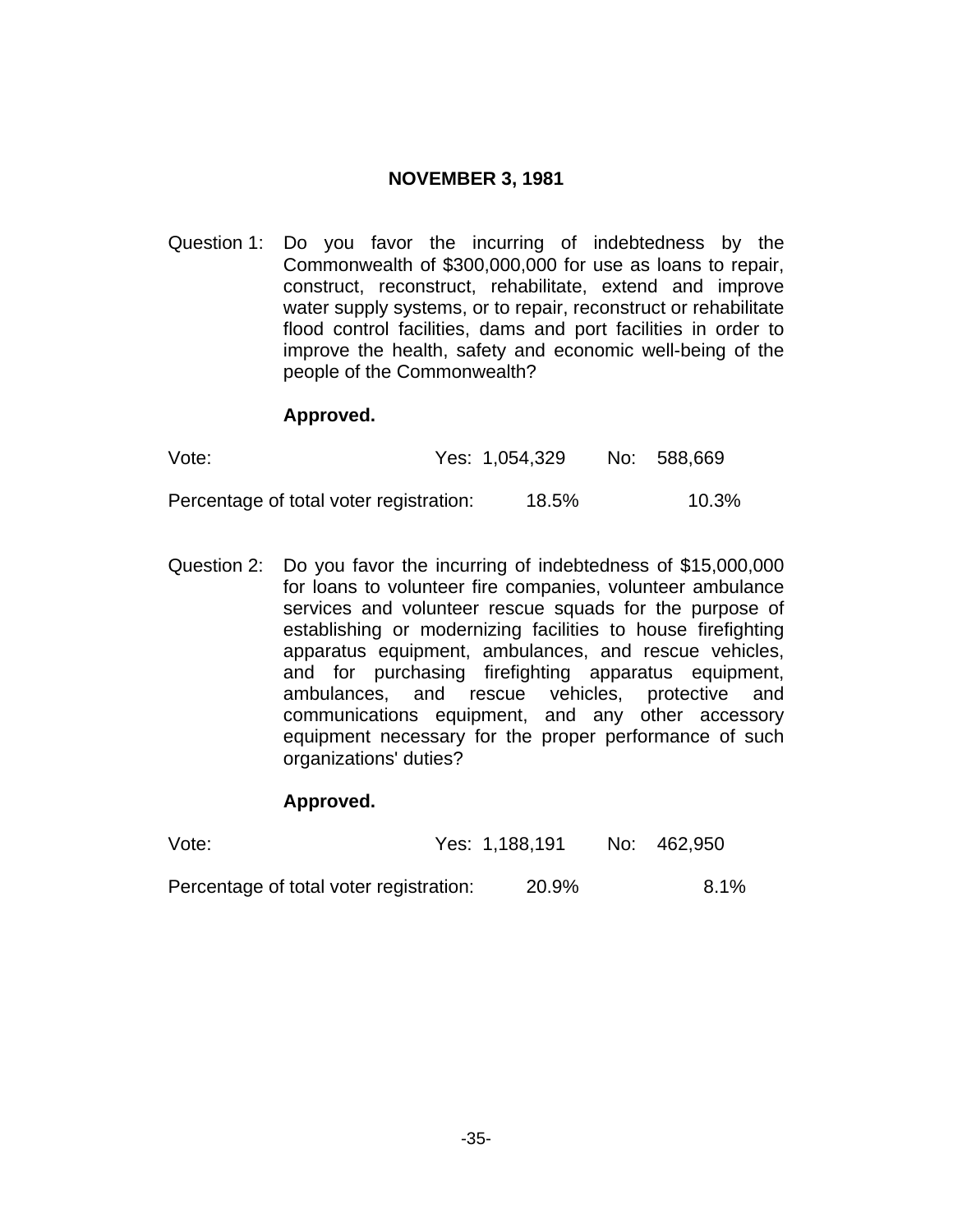### <span id="page-44-0"></span>**NOVEMBER 3, 1981**—(continued)

Question 3: Shall Article II, section 17 of the Pennsylvania Constitution be amended to provide that a Legislative Reapportionment Commission be constituted in each year following the year of the Federal Decennial Census; and that the majority and minority leaders of the General Assembly, who constitute four of the five members, be certified to the elections officer of the Commonwealth no later than 60 days following the official reporting of the Federal Census as required by Federal law?

#### **Approved.**

| Vote:                                   | Yes: 823,948 | No: 625,700 |
|-----------------------------------------|--------------|-------------|
| Percentage of total voter registration: | 14.5%        | 11.0%       |

Question 4: Shall Article III, section 26 of the Pennsylvania Constitution be amended to permit the General Assembly to legislate that increases in retirement benefits or pensions payable to members of a retirement or pension system of the Commonwealth, its political subdivisions, agencies or instrumentalities, be extended to beneficiaries who are spouses of members of such system, provided that such increases are certified to be actuarially sound?

#### **Defeated.**

| Vote:                                   | Yes: 618,857 | No: 928,699 |
|-----------------------------------------|--------------|-------------|
| Percentage of total voter registration: | 10.9%        | 16.3%       |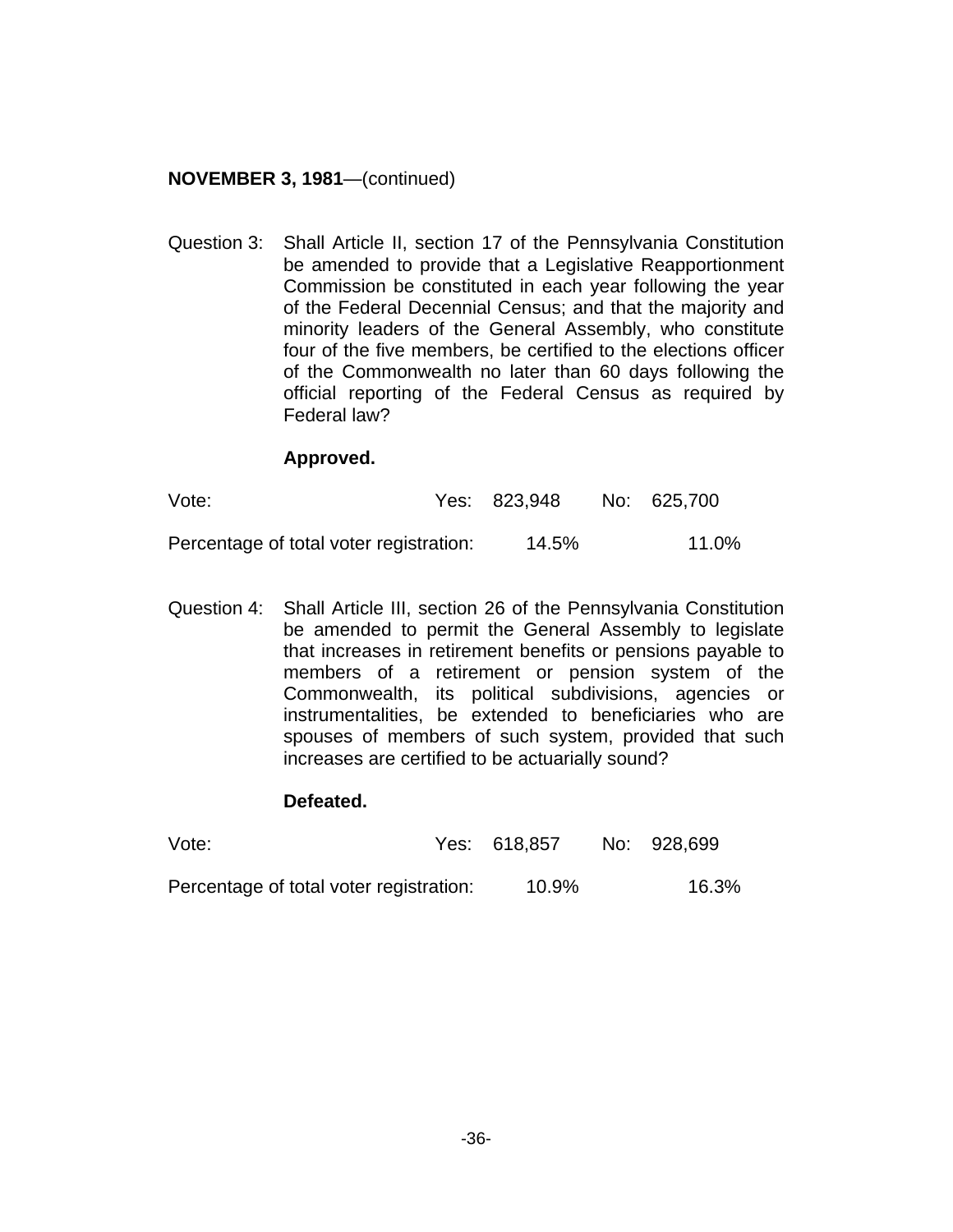#### **NOVEMBER 3, 1981**--(continued)

Question 5: Shall Article VIII, section 11 of the Pennsylvania Constitution be amended to provide that net proceeds from aviation fuel excise taxes be appropriated by the General Assembly to State agencies or political subdivisions to be used solely for purposes related to air navigation including, but not limited to, construction, operation and maintenance of air navigational facilities; property tax reimbursement; and further providing that these proceeds shall not be diverted by transfer or otherwise to any other purpose?

| Vote:                                   |                                           | Yes: 762,491         | No: 714,434          |
|-----------------------------------------|-------------------------------------------|----------------------|----------------------|
| Percentage of total voter registration: |                                           | 13.4%                | 12.6%                |
| Voter registration:                     | Democrat<br>Republican 2,364,713<br>Other | 3,023,334<br>301,137 | 53.1%<br>41.6<br>5.3 |
|                                         | Total                                     | 5,689,184            | 100.0                |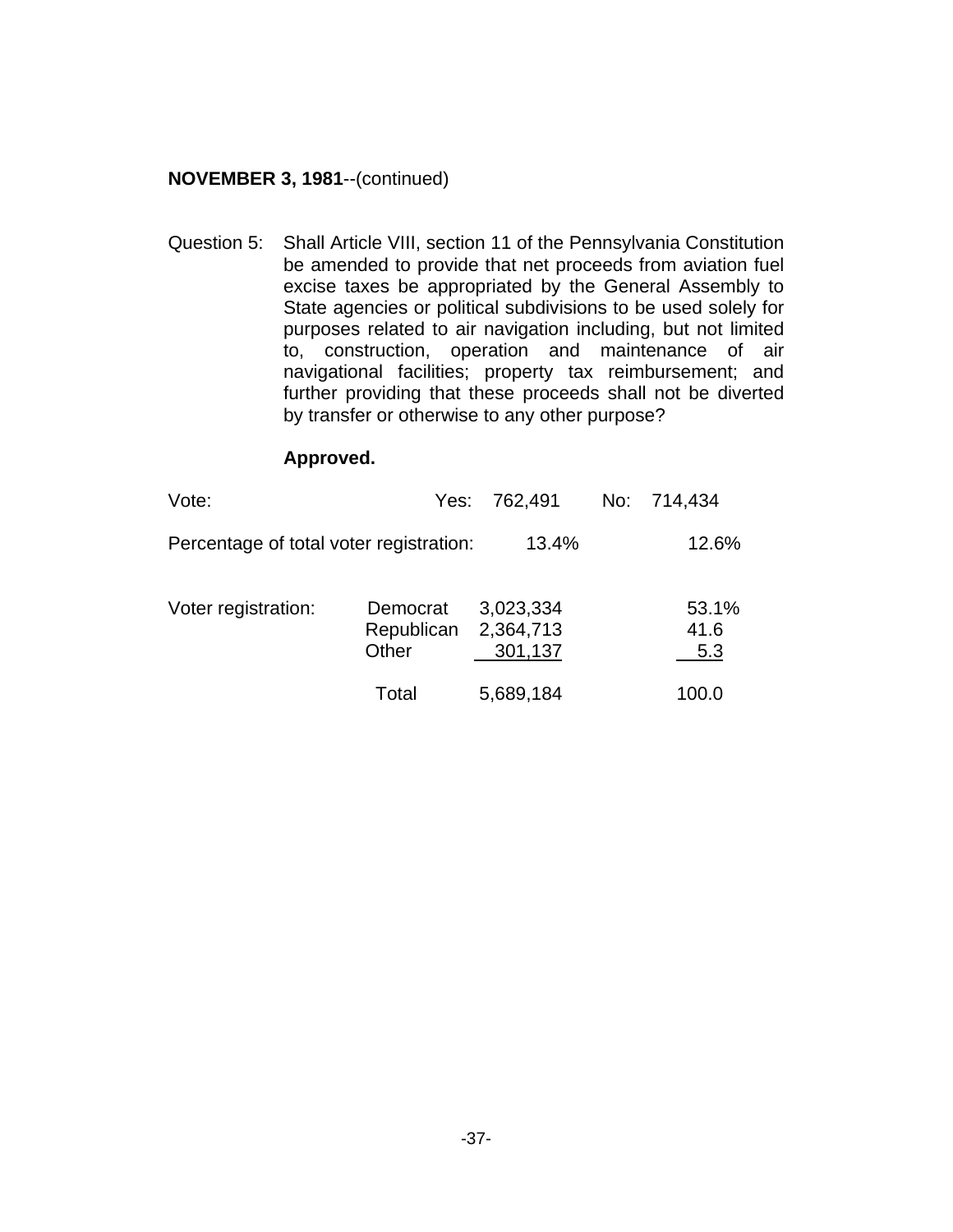# **NOVEMBER 2, 1982**

<span id="page-46-0"></span>Question: Do you favor the use of up to \$50,000,000 previously authorized for nursing homes to also be used for loans to repair, reconstruct and rehabilitate personal care boarding homes?

| Vote:                                   |                                 | Yes: 1,371,930                    | No: 774,178          |
|-----------------------------------------|---------------------------------|-----------------------------------|----------------------|
| Percentage of total voter registration: |                                 | 24.1%                             | 13.6%                |
| Voter registration:                     | Democrat<br>Republican<br>Other | 3,035,523<br>2,357,448<br>309,586 | 53.2%<br>41.4<br>5.4 |
|                                         | Total                           | 5,702,557                         | 100.0                |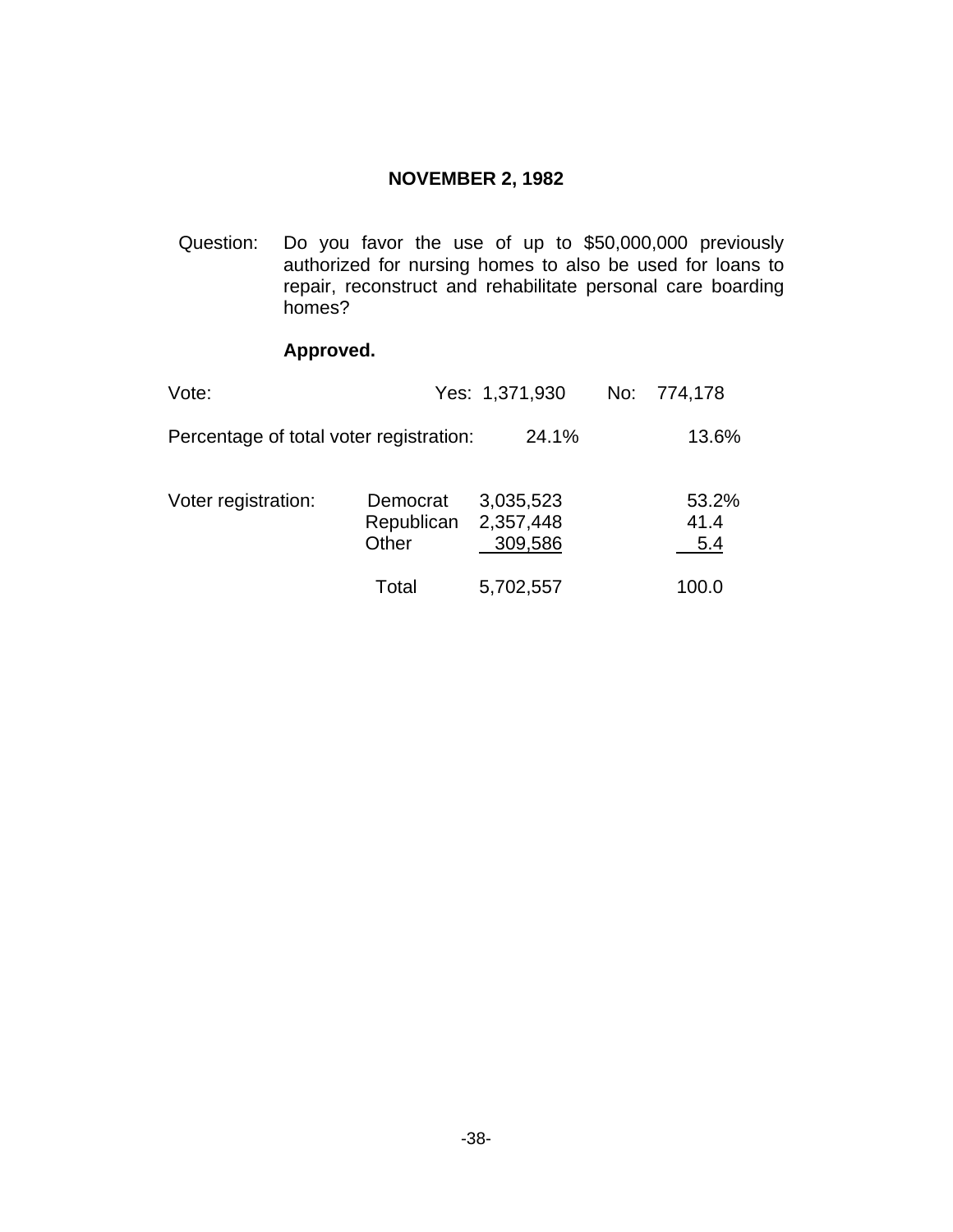#### **APRIL 10, 1984**

<span id="page-47-0"></span>Question: Do you favor incurring indebtedness by the Commonwealth of \$190,000,000 to promote economic redevelopment throughout Pennsylvania through job producing programs; grants and loans for industrial and small business development; acquisition of equipment for vocational programs in secondary schools, community colleges and engineering degree-granting schools; agricultural development; and the acquisition, rehabilitation or development of facilities for community services and public recreation purposes subject to implementation by law?

| Vote:                                   | Yes:                            | 726,742                           | No: | 417,351              |
|-----------------------------------------|---------------------------------|-----------------------------------|-----|----------------------|
| Percentage of total voter registration: |                                 | 12.8%                             |     | 7.4%                 |
| Voter registration:                     | Democrat<br>Republican<br>Other | 3,176,515<br>2,230,588<br>254,341 |     | 56.1%<br>39.4<br>4.5 |
|                                         | Total                           | 5,661,444                         |     | 100.0                |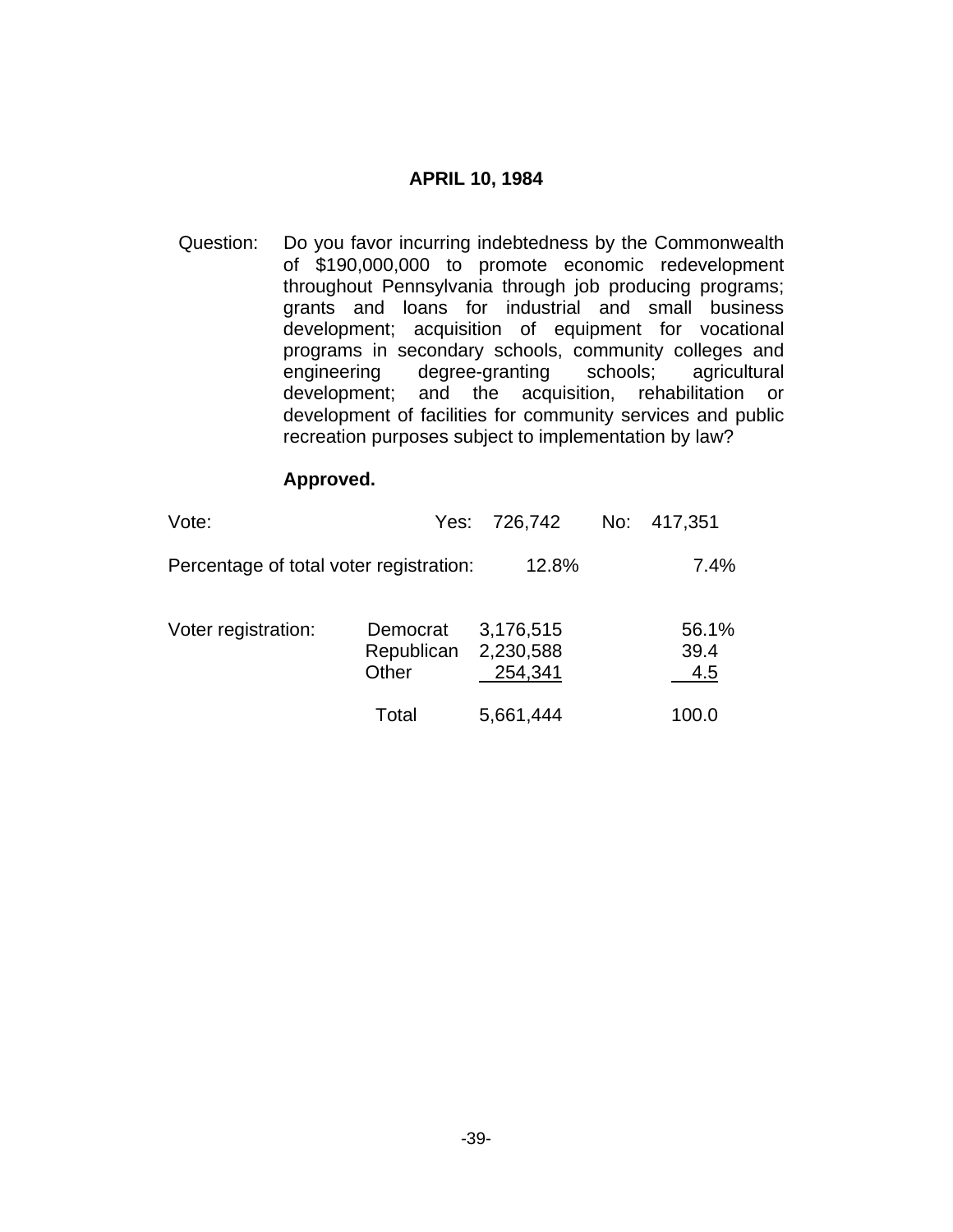### **NOVEMBER 6, 1984**

<span id="page-48-0"></span>Question 1: Shall Article VIII, section 2(b) of the Pennsylvania Constitution be amended to permit the General Assembly to establish standards and qualifications by which local taxing authorities in first and second class counties may make uniform special real property tax provisions applicable to taxpayers who are longtime owner-occupants of residences in areas where real property values have risen markedly due to the refurbishing or renovating of other deteriorating residences or the construction of new residences?

#### **Approved.**

| Vote:                                   | Yes: 1,499,771 | No: 1,132,296 |
|-----------------------------------------|----------------|---------------|
| Percentage of total voter registration: | 24.2%          | 18.3%         |

Question 2: Shall Article I, section 9 of the Pennsylvania Constitution be amended to provide that the use of a suppressed voluntary admission or voluntary confession to impeach the credibility of a person may be permitted and shall not be construed as compelling a person to give evidence against himself?

| Vote:                                   |                                 | Yes: 1,542,142                    | No: 1,076,343        |
|-----------------------------------------|---------------------------------|-----------------------------------|----------------------|
| Percentage of total voter registration: |                                 | 24.9%                             | 17.4%                |
| Voter registration:                     | Democrat<br>Republican<br>Other | 3,380,675<br>2,487,552<br>325,475 | 54.6%<br>40.2<br>5.2 |
|                                         | Total                           | 6,193,702                         | 100.0                |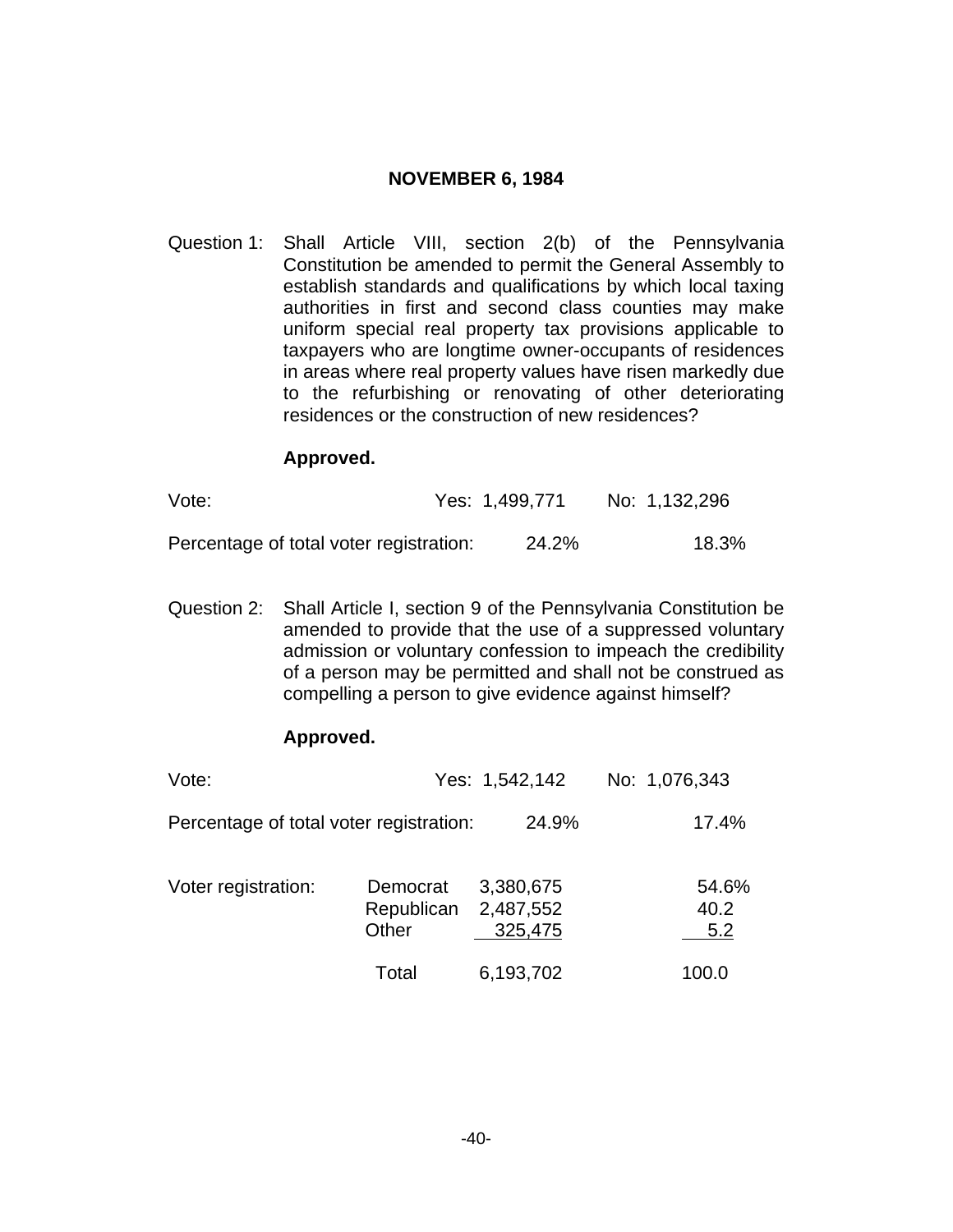### **NOVEMBER 5, 1985**

<span id="page-49-0"></span>Question 1: Shall Article VII, section 14 of the Pennsylvania Constitution relating to Absentee Voting be amended to require the General Assembly to provide by general law, a method of voting for those electors who will not attend a polling place because of the observance of a religious holiday or who, in the case of a county employee, cannot vote because of election day duties?

#### **Approved.**

| Vote:                                   | Yes: 912,845 | No: 434,516 |
|-----------------------------------------|--------------|-------------|
| Percentage of total voter registration: | 15.1%        | 7.2%        |

Question 2: Shall Article VIII, section 2(c) of the Pennsylvania Constitution be amended to provide that an unmarried surviving spouse upon the death of a veteran who as a result of military service was blind, paraplegic, a double or quadruple amputee or had a 100% permanent disability be exempt from the payment of all real property taxes upon their residence provided that the State Veteran's Commission determines that such spouse is in need of an exemption?

| Vote:                                   |                                 | Yes: 1,075,121                    | No: | 290,795              |
|-----------------------------------------|---------------------------------|-----------------------------------|-----|----------------------|
| Percentage of total voter registration: |                                 | 17.8%                             |     | 4.8%                 |
| Voter registration:                     | Democrat<br>Republican<br>Other | 3,271,365<br>2,453,667<br>304,358 |     | 54.3%<br>40.7<br>5.0 |
|                                         | Total                           | 6,029,390                         |     | 100.0                |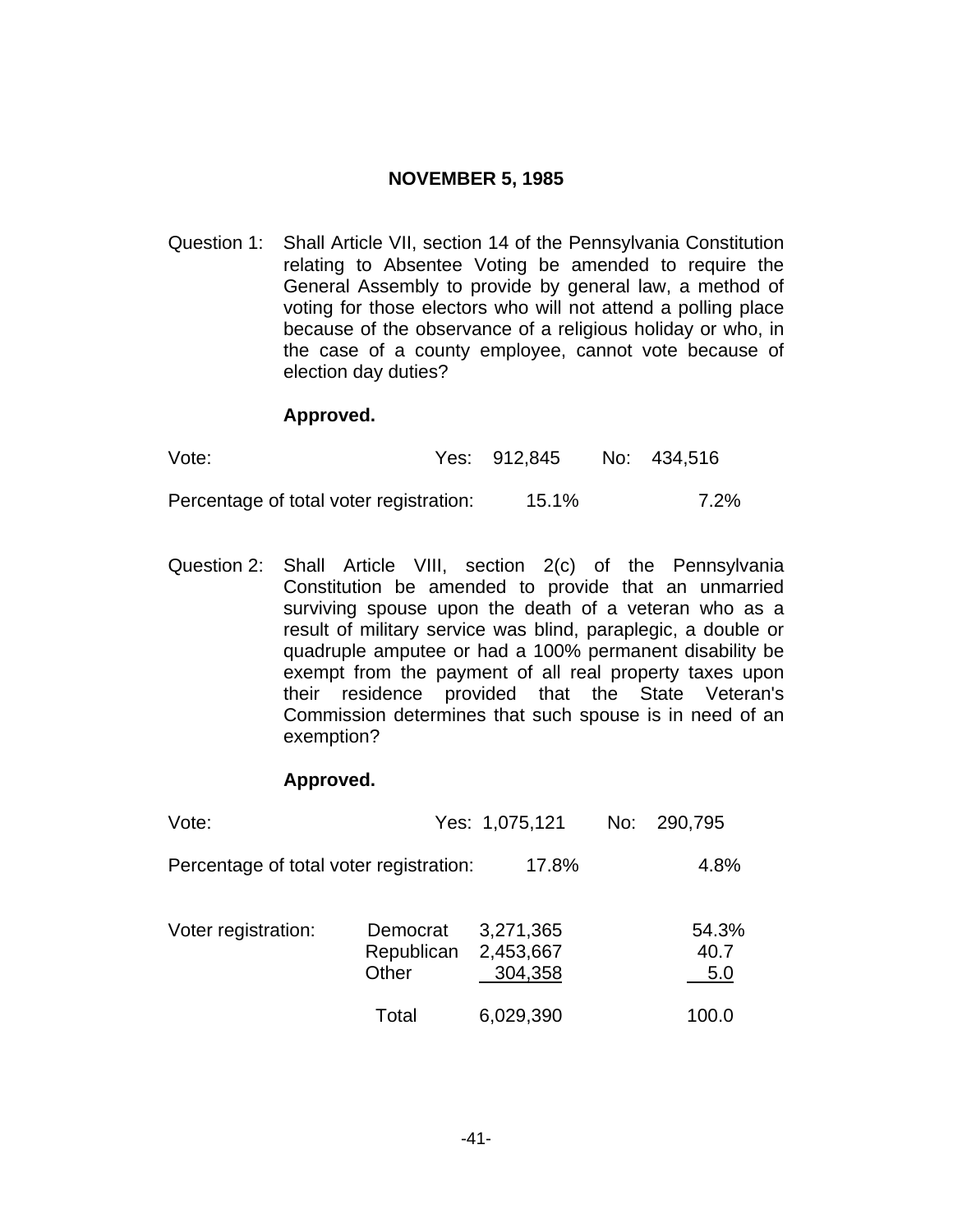### **NOVEMBER 3, 1987**

<span id="page-50-0"></span>Question: Do you favor the incurring of indebtedness by the Commonwealth of \$100,000,000 for the purchase of agricultural conservation easements for the preservation of agricultural land either for a period of 25 years or in perpetuity?

| Vote:                                   |                                 | Yes: 1,172,483                    | No: 575,330          |
|-----------------------------------------|---------------------------------|-----------------------------------|----------------------|
| Percentage of total voter registration: |                                 | 21.8%                             | 10.7%                |
| Voter registration:                     | Democrat<br>Republican<br>Other | 2,861,251<br>2,297,088<br>229,857 | 53.1%<br>42.6<br>4.3 |
|                                         | Total                           | 5,388,196                         | 100.0                |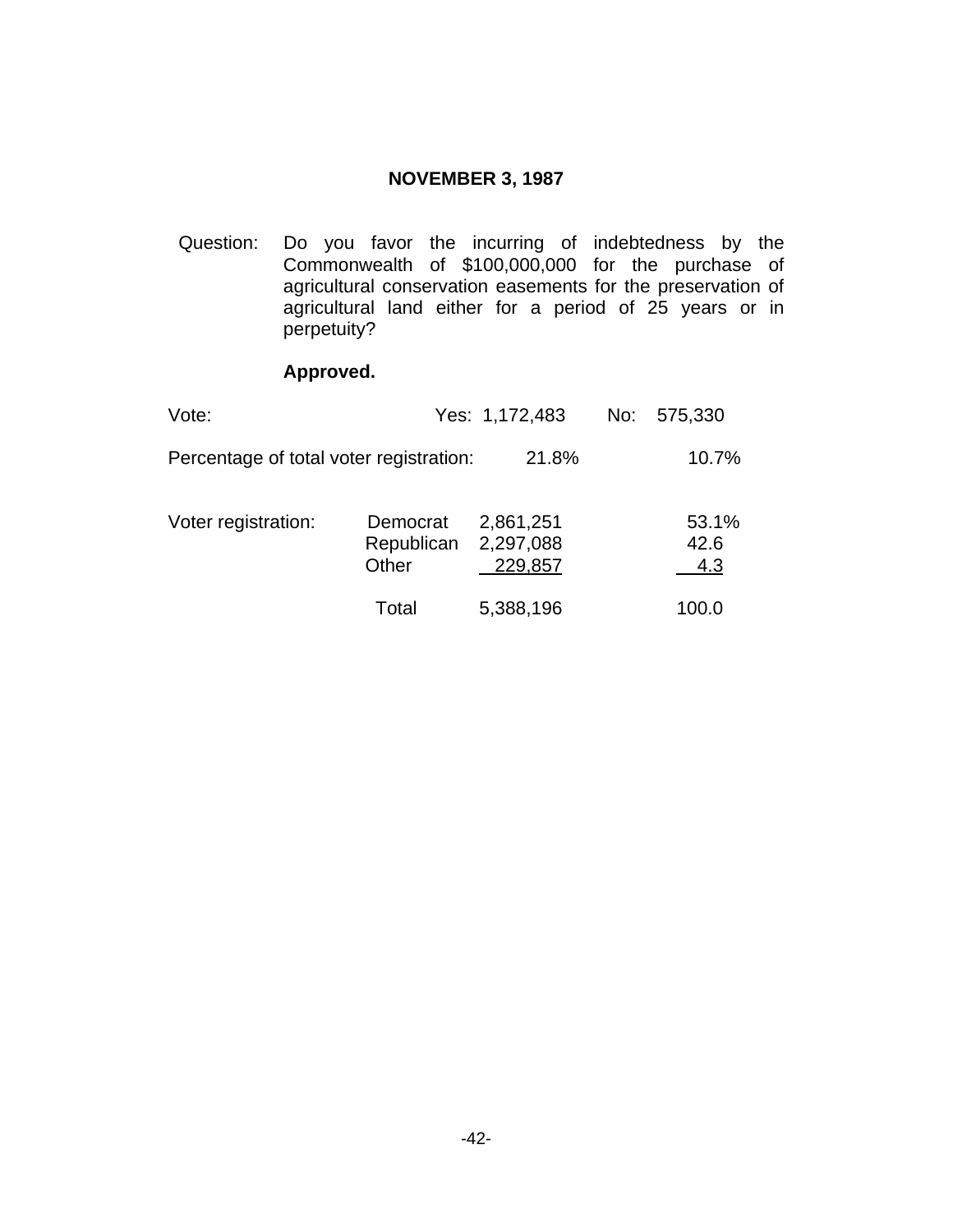#### **APRIL 26, 1988**

<span id="page-51-0"></span>Question: Do you favor the incurring of indebtedness by the Commonwealth of \$300,000,000 for use as loans to acquire, repair, construct, reconstruct, rehabilitate, extend, expand and improve water supply and sewage treatment systems?

| Vote:                                   | Yes:                            | 888,120                           | No: | 276,735              |
|-----------------------------------------|---------------------------------|-----------------------------------|-----|----------------------|
| Percentage of total voter registration: |                                 | 16.6%                             |     | 5.2%                 |
| Voter registration:                     | Democrat<br>Republican<br>Other | 2,848,528<br>2,279,849<br>225,933 |     | 53.2%<br>42.6<br>4.2 |
|                                         | Total                           | 5,354,310                         |     | 100.0                |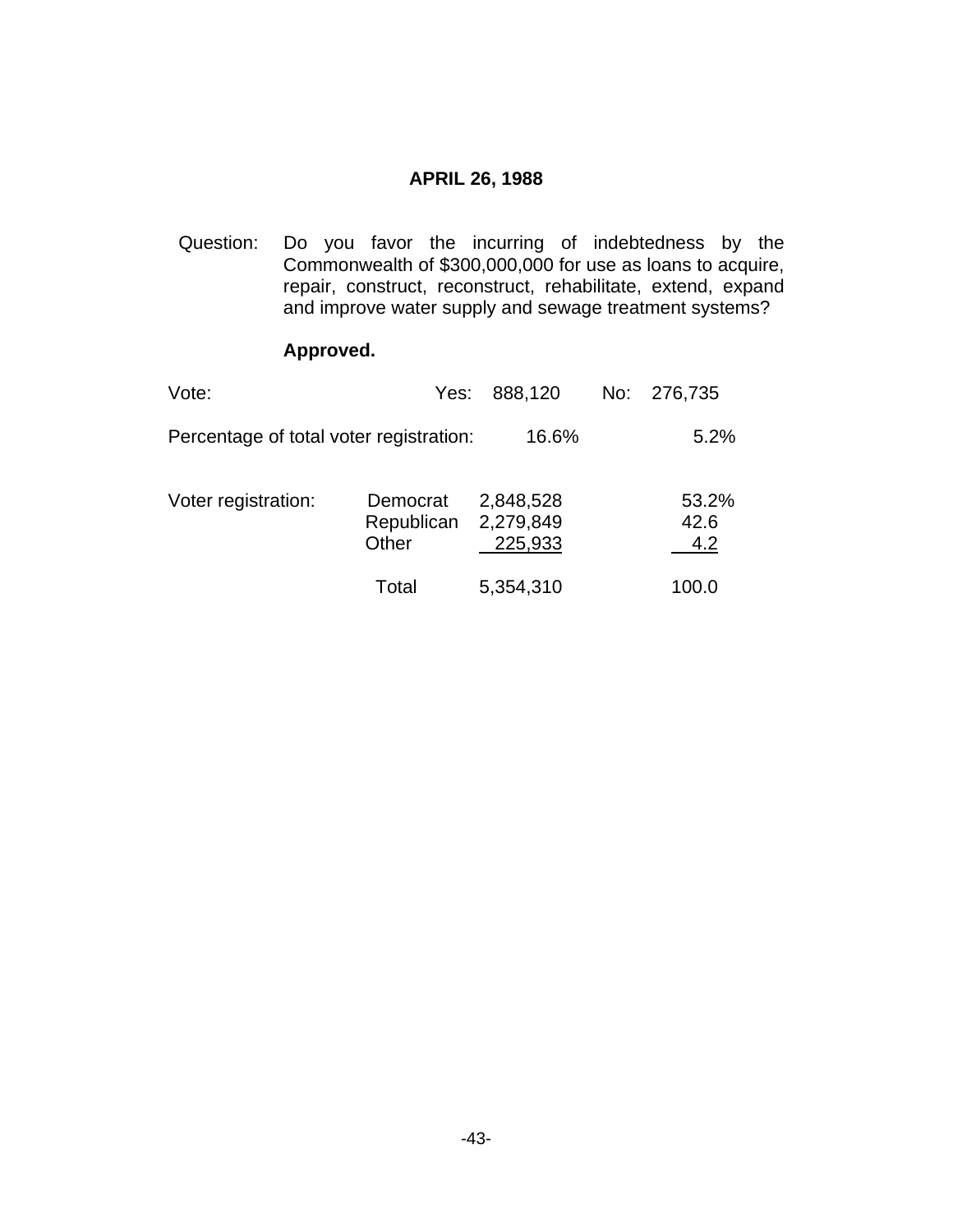#### **MAY 16, 1989**

<span id="page-52-0"></span>Question: Shall Article VIII, section 2(b) of the Pennsylvania Constitution be amended to allow for legislation which would require or permit local government units to reduce residential real estate tax rates to the extent of additional revenues obtained from personal income taxes, while keeping all other changes in real estate tax rates uniform?

#### **Defeated.**

| Vote:                                   |                                 | Yes: 514,317                      | No: 1,538,732        |
|-----------------------------------------|---------------------------------|-----------------------------------|----------------------|
| Percentage of total voter registration: |                                 | 8.9%                              | 26.5%                |
| Voter registration:                     | Democrat<br>Republican<br>Other | 3,050,692<br>2,469,761<br>275,744 | 52.6%<br>42.6<br>4.8 |
|                                         | Total                           | 5,796,197                         | 100.0                |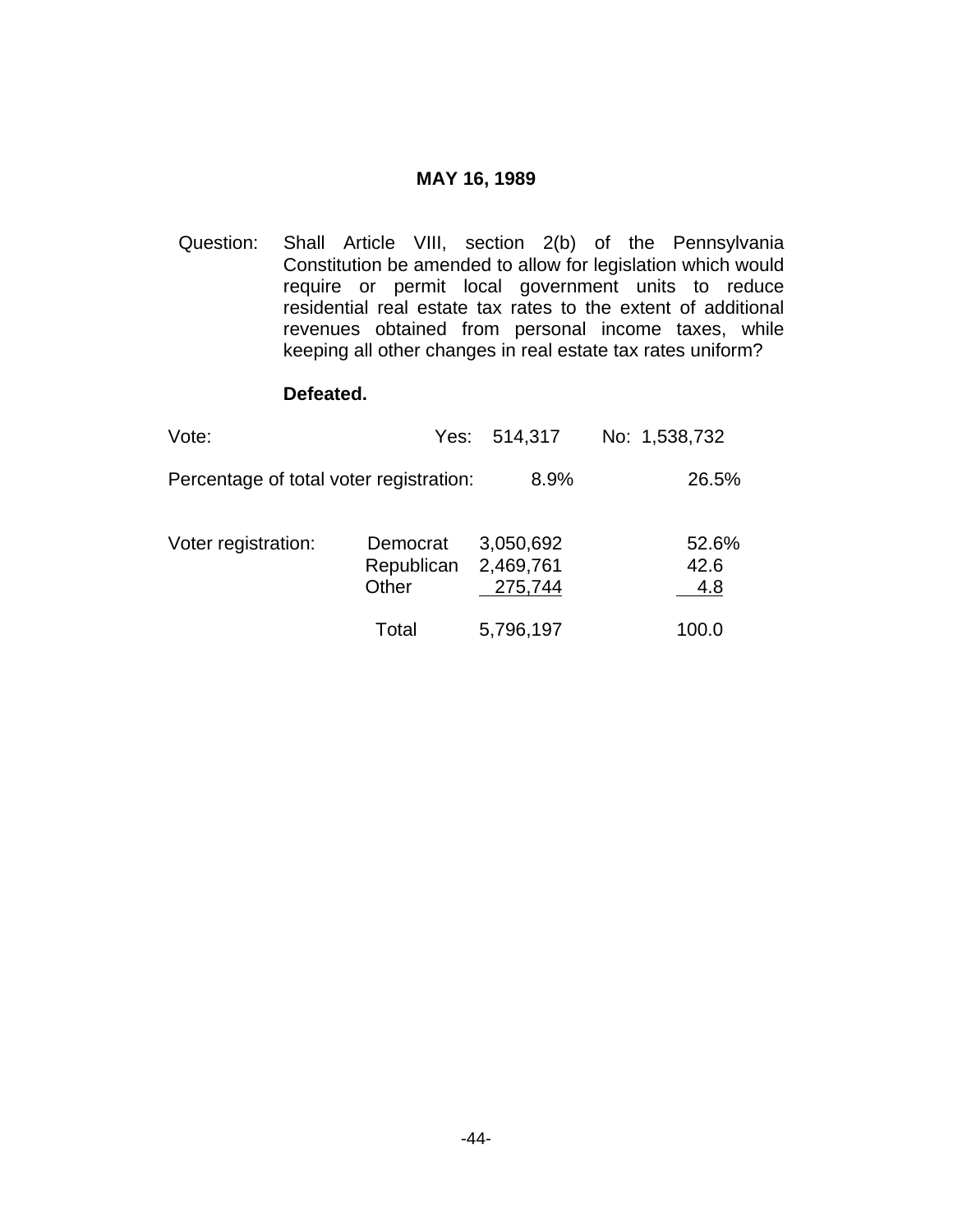#### **NOVEMBER 6, 1990**

<span id="page-53-0"></span>Question 1: Do you favor the incurring of indebtedness by the Commonwealth of \$200,000,000 to repair, expand, construct, reconstruct and rehabilitate county prisons or multicounty regional prison facilities or fund capital needs to create or expand county alternative sentencing or treatment programs?

#### **Approved.**

| Vote:                                   | Yes: 1,346,264 | No: 955,384 |
|-----------------------------------------|----------------|-------------|
| Percentage of total voter registration: | 23.8%          | 16.9%       |

Question 2: Do you favor the incurring of indebtedness of \$25,000,000 for loans to volunteer fire companies, volunteer ambulance services and volunteer rescue squads for the purpose of establishing or modernizing facilities to house firefighting apparatus equipment, ambulances and rescue vehicles, and for purchasing firefighting apparatus equipment, ambulances and rescue vehicles, protective and communications equipment, and any other accessory equipment necessary for the proper performance of such organizations' duties?

| Vote:                                   |                                           | Yes: 1,854,826       | No: 486,896          |
|-----------------------------------------|-------------------------------------------|----------------------|----------------------|
| Percentage of total voter registration: |                                           | 32.8%                | 8.6%                 |
| Voter registration:                     | Democrat<br>Republican 2,476,222<br>Other | 2,907,156<br>275,811 | 51.4%<br>43.7<br>4.9 |
|                                         | Total                                     | 5,659,189            | 100.0                |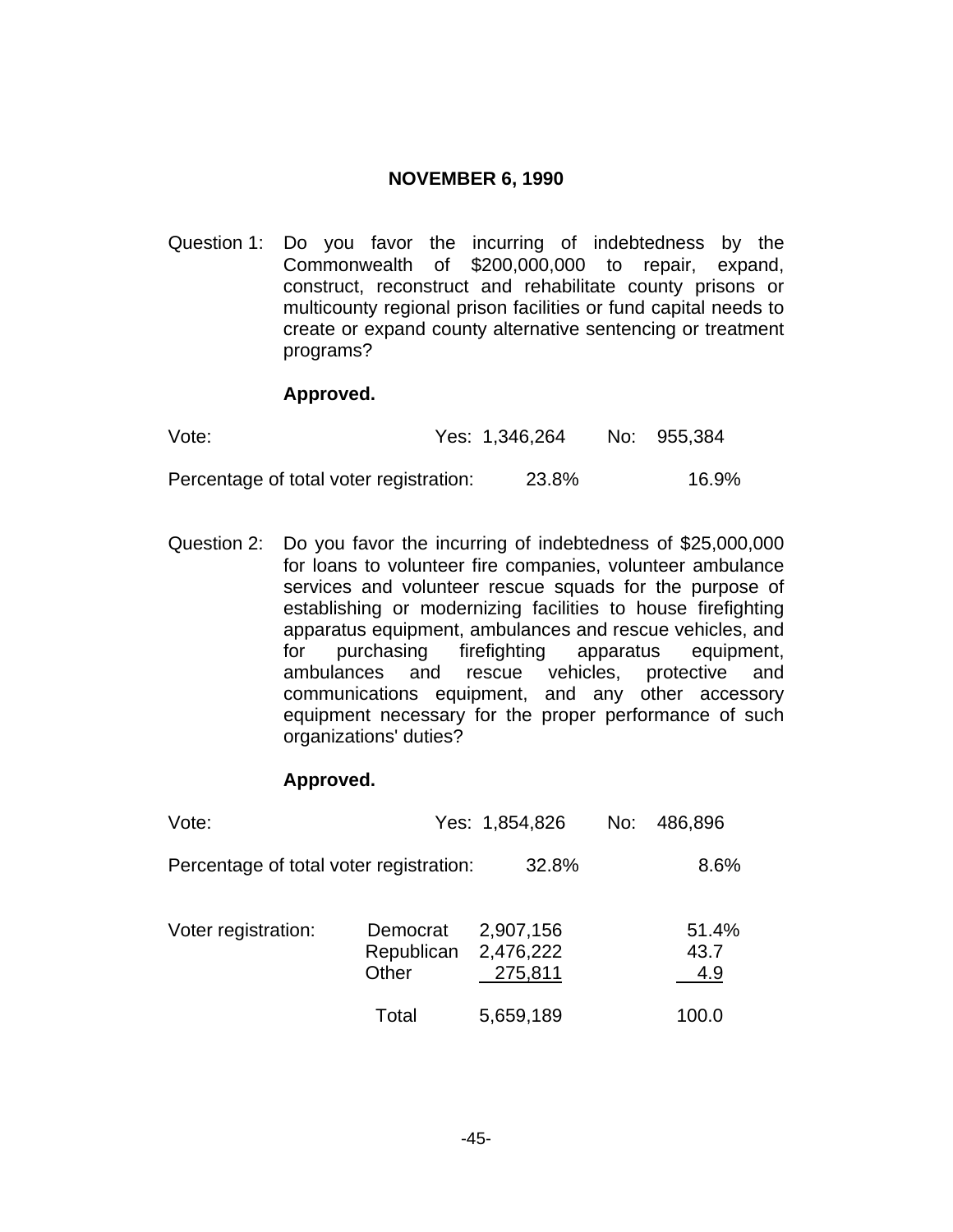#### **APRIL 28, 1992**

<span id="page-54-0"></span>Question: Do you favor the incurring of indebtedness by the Commonwealth of \$350,000,000 for use as loans to acquire, repair, construct, reconstruct, rehabilitate, extend, expand and improve water supply, storm water control and sewage treatment systems?

| Vote:                                   | Yes:                                      | 866,552              | No: | 457,881              |
|-----------------------------------------|-------------------------------------------|----------------------|-----|----------------------|
| Percentage of total voter registration: |                                           | 16.3%                |     | 8.6%                 |
| Voter registration:                     | Democrat<br>Republican 2,362,748<br>Other | 2,710,389<br>249,919 |     | 50.9%<br>44.4<br>4.7 |
|                                         | Total                                     | 5,323,056            |     | 100.0                |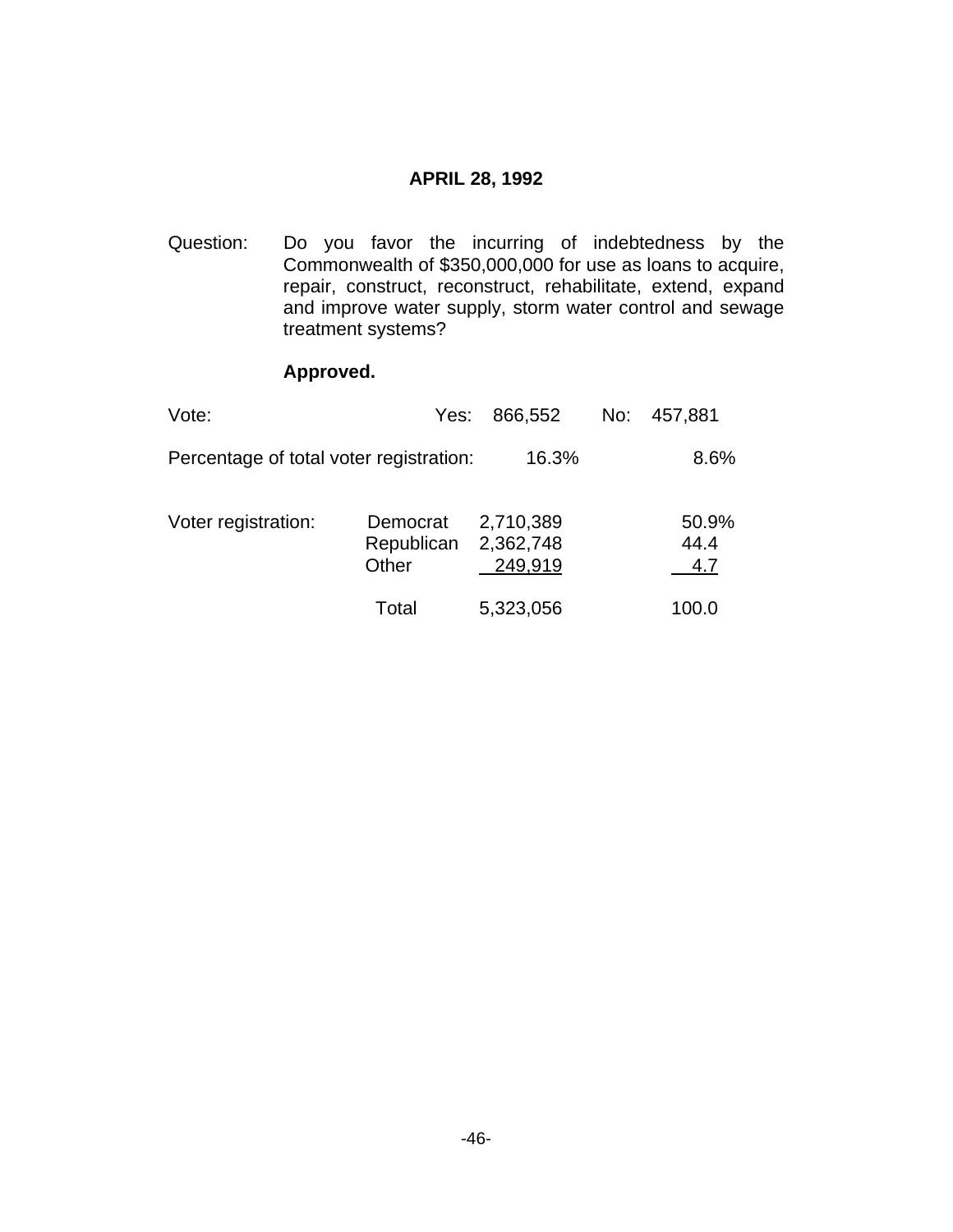# **MAY 18, 1993**

<span id="page-55-0"></span>Question 1: Shall Article V of the Pennsylvania Constitution be amended to establish a judicial conduct board to investigate complaints of judicial misconduct, to establish a court of judicial discipline to adjudicate charges of judicial misconduct, to abolish the judicial inquiry and review board, and, except as provided by law, to bar payment of compensation, including retirement benefits, to justices, judges, and justices of the peace suspended, removed, or barred from judicial office for serious misconduct?

#### **Approved.**

| Vote: | Yes: 1,018,318 No: 208,187 |  |
|-------|----------------------------|--|
|       |                            |  |

Percentage of total voter registration: 17.3% 3.5%

Question 2: Do you favor the incurring of indebtedness by the Commonwealth of up to \$25,000,000 for payment of compensation for service in the Persian Gulf Conflict, including \$1,500,000 for the cost of designing and constructing a patriotic monument or memorial in appreciation of Pennsylvania's veterans?

# **Defeated.**

| Vote:                                   | Yes:                            | 429,728                           | No: | 821,415              |
|-----------------------------------------|---------------------------------|-----------------------------------|-----|----------------------|
| Percentage of total voter registration: |                                 | 7.3%                              |     | 13.9%                |
| Voter registration:                     | Democrat<br>Republican<br>Other | 3,010,606<br>2,515,836<br>375,559 |     | 51.0%<br>42.6<br>6.4 |
|                                         | Total                           | 5,902,001                         |     | 100.0                |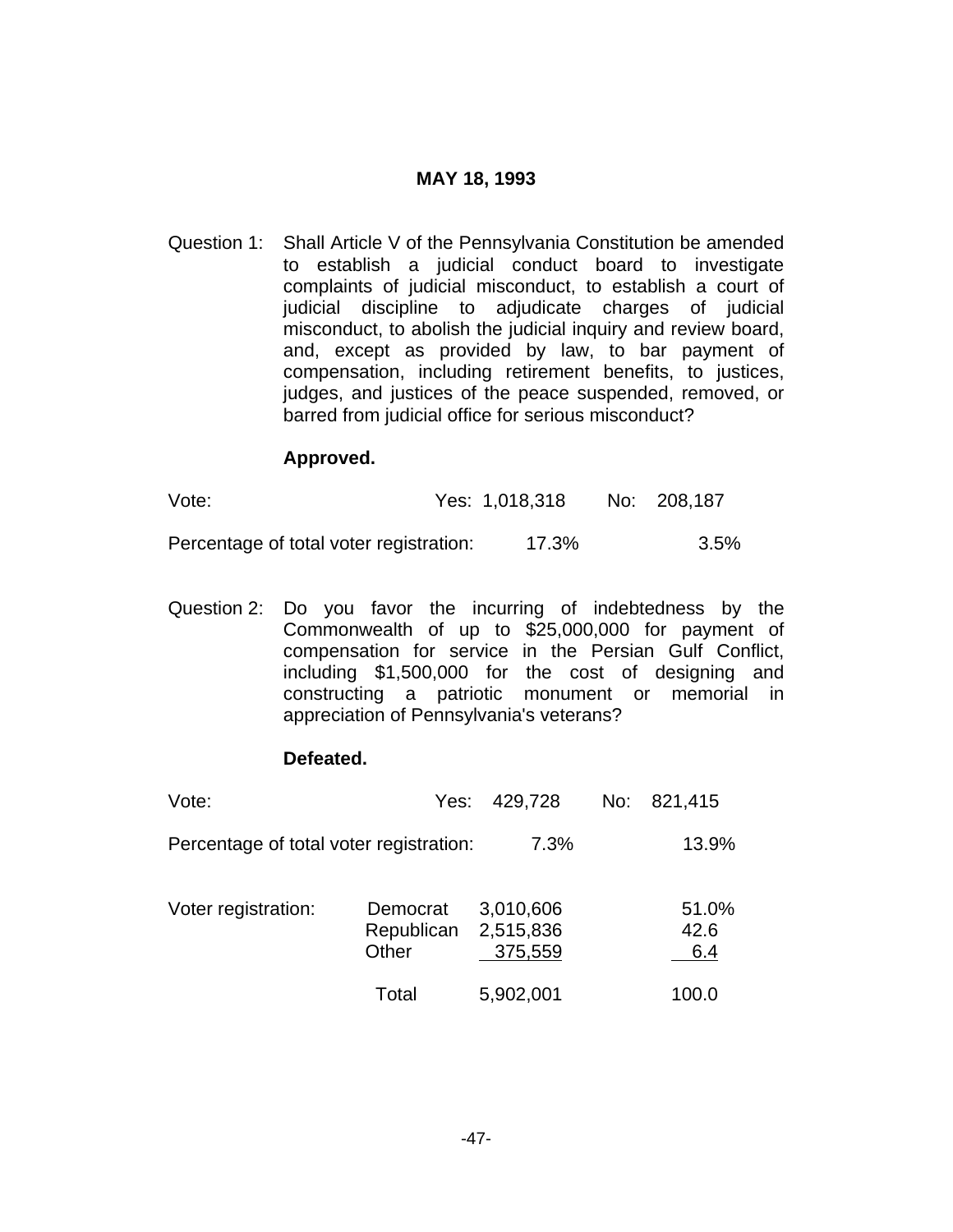#### **NOVEMBER 2, 1993**

<span id="page-56-0"></span>Question: Do you favor the incurring of indebtedness by the Commonwealth in the amount of \$50,000,000 to provide for the funding of nature preserves and wildlife habitats, and for improvements to and expansion of state parks, community parks and recreation facilities, historic sites, zoos and public libraries?

| Vote:                                   |                                 | Yes: 1,023,834                    | No: | 576,169              |
|-----------------------------------------|---------------------------------|-----------------------------------|-----|----------------------|
| Percentage of total voter registration: |                                 | 17.3%                             |     | 9.7%                 |
| Voter registration:                     | Democrat<br>Republican<br>Other | 3,007,927<br>2,527,456<br>383,488 |     | 50.8%<br>42.7<br>6.5 |
|                                         | Total                           | 5,918,871                         |     | 100.0                |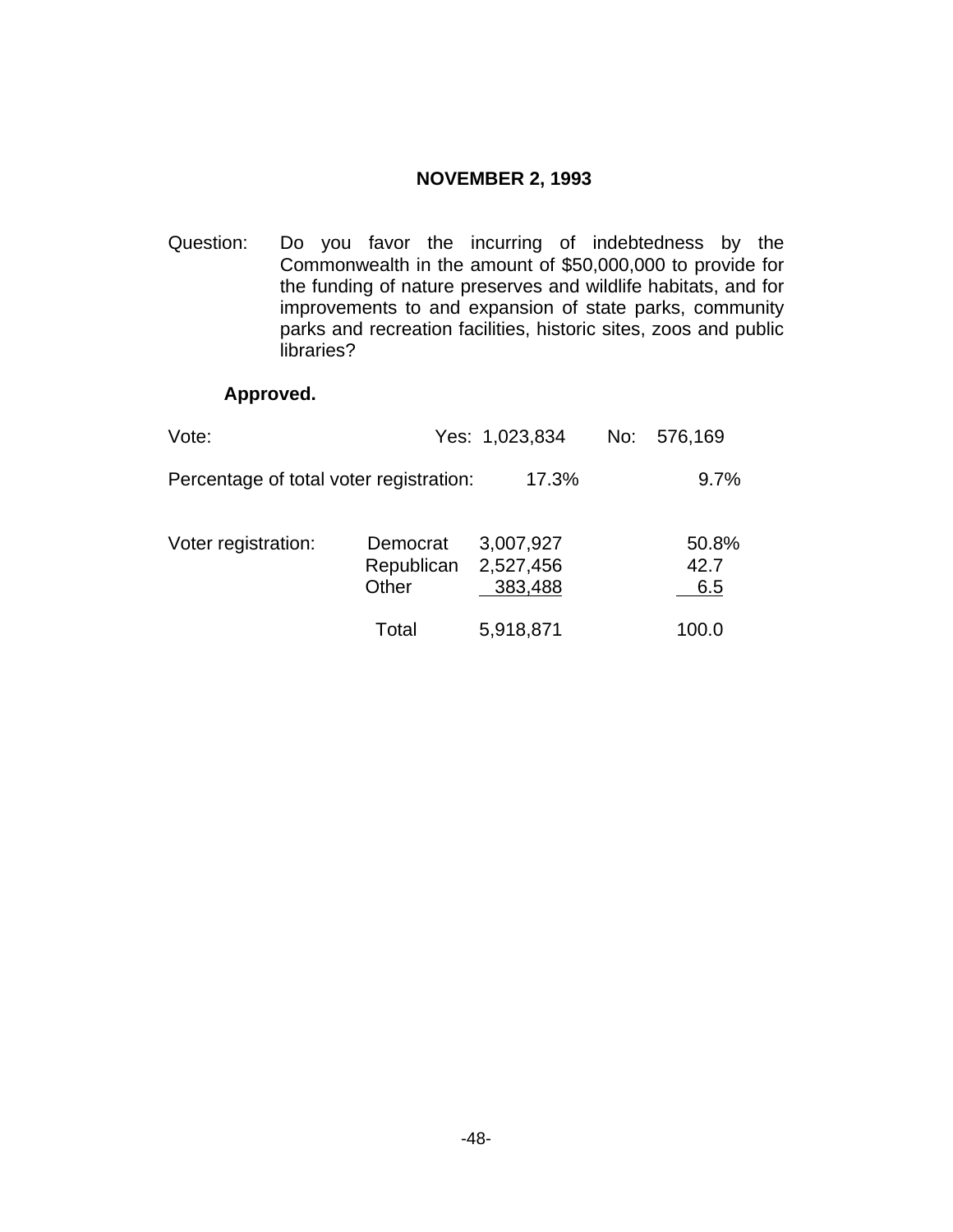# **NOVEMBER 7, 1995**

<span id="page-57-0"></span>Question: Shall [Article I, section 9 of]\* the Pennsylvania Constitution be amended to provide (1) that a person accused of a crime has the right to be "confronted with the witnesses against him," instead of the right to "meet the witnesses face to face," and (2) that the General Assembly may enact laws regarding the manner by which children may testify in criminal proceedings, including the use of videotaped depositions or testimony by closed-circuit television?

#### **Approved.**

| Vote:                                   |                                 | Yes: 1,176,652                    | No: | 400,727              |
|-----------------------------------------|---------------------------------|-----------------------------------|-----|----------------------|
| Percentage of total voter registration: |                                 | 19.1%                             |     | 6.5%                 |
| Voter registration:                     | Democrat<br>Republican<br>Other | 3,070,170<br>2,660,447<br>436,099 |     | 49.8%<br>43.1<br>7.1 |
|                                         | Total                           | 6,166,716                         |     | 100.0                |

**Note:** This question was determined to be unconstitutional in Bergdoll v. Kane, 694 A.2d 1155 (Pa. Commw. Ct. 1997), because the ballot question contained two amendments and according to Article XI, Section 1 "…[w]hen two or more amendments shall be submitted they shall be voted upon separately."

<sup>\*</sup> The bracketed material is not part of the question but is included for clarity.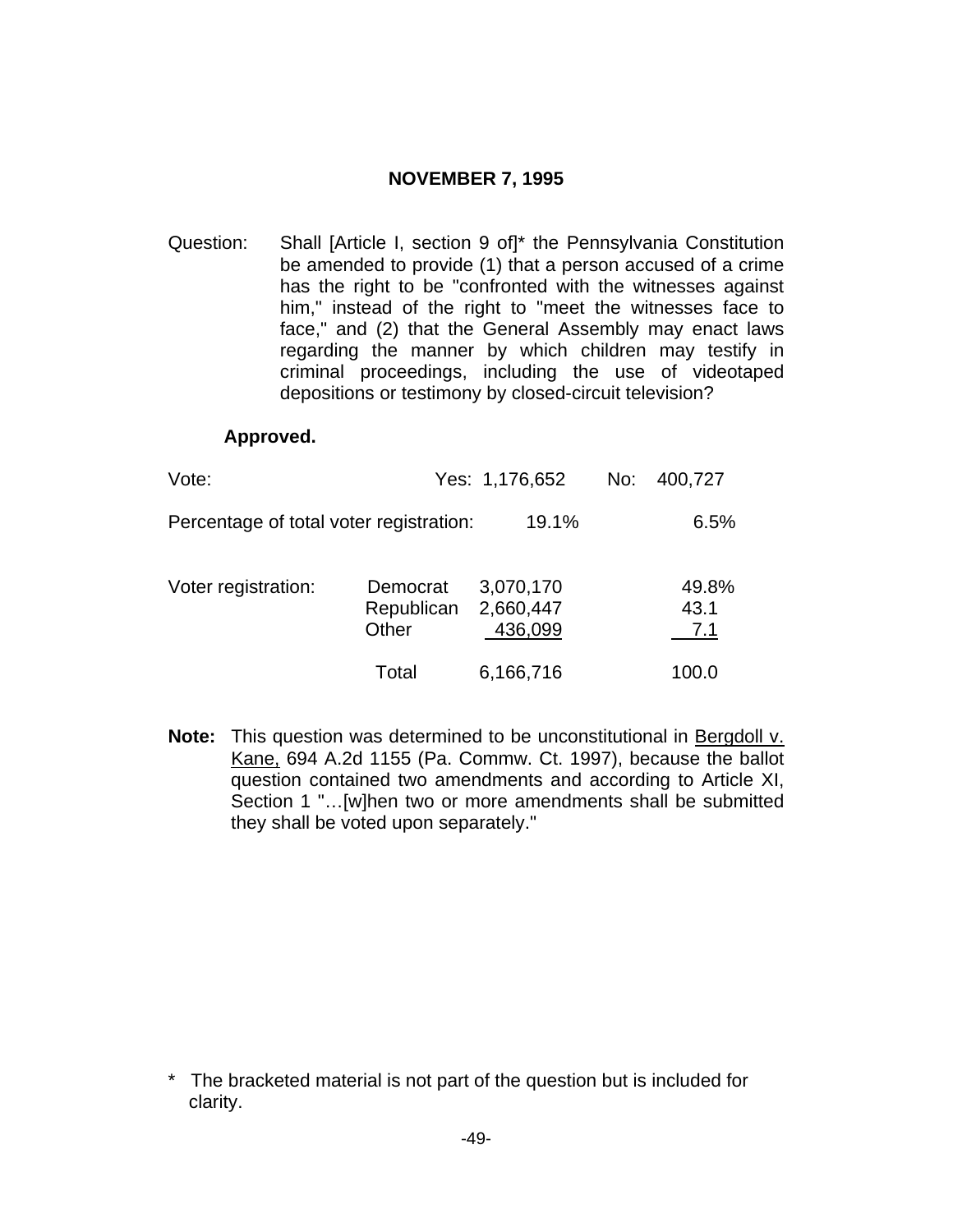# **NOVEMBER 4, 1997**

<span id="page-58-0"></span>Question 1: Shall [Article VIII, section 2 of]\* the Pennsylvania Constitution be amended to permit the enactment of legislation authorizing local taxing authorities to exclude from taxation an amount based on the assessed value of homestead property, with the limitations that the exclusions shall not exceed one-half of the of the median assessed value of all homestead property within the taxing jurisdiction and that the taxing authority may not increase the millage rate of its tax on real property to pay for these exclusions?

#### **Approved.**

| Vote:                                   | Yes: 1,240,406 | No: 778,105 |
|-----------------------------------------|----------------|-------------|
| Percentage of total voter registration: | 17.6%          | 11.0%       |

Question 2: Shall [Article IV, section 9 of]\* the Pennsylvania Constitution be amended to require a unanimous recommendation of the board of pardons before the Governor can pardon or commute the sentence of an individual sentenced in a criminal case to death or life imprisonment, to require only a majority vote of the Senate to approve the Governor's appointments to the board, and to substitute a crime victim for an attorney and a corrections expert for a penologist as board members?

#### **Approved.**

| Vote:                                   | Yes: 1,182,067 | No: 811,701 |
|-----------------------------------------|----------------|-------------|
| Percentage of total voter registration: | 16.8%          | 11.5%       |

\* The bracketed material is not part of the question but is included for clarity.